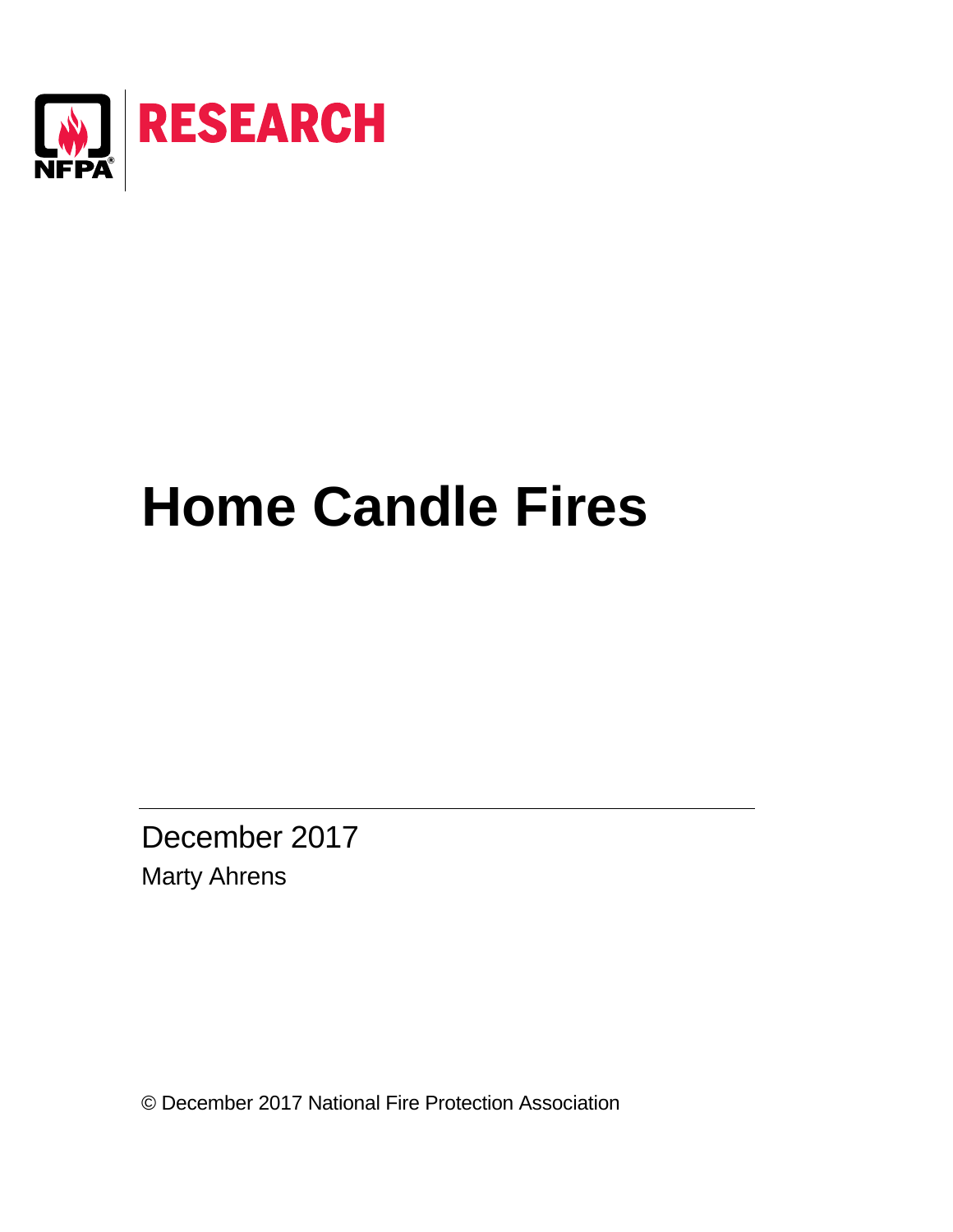# **Abstract**

Candles can enhance décor or be a source of light. However, they can also start fires.

National estimates of reported fires derived from the U.S. Fire Administration's National Fire Incident Reporting System (NFIRS) and NFPA's annual fire department experience survey show that candles were the heat source in an estimated average of 8,690 reported home fires annually during 2011-2015. These fires caused an average of 82 civilian deaths, 800 civilian injuries and \$295 million in direct property damage per year.

More than one-third (37%) of home candle fires started in the bedroom. Three of every five (59%) fires occurred because the candle was too close to something that could burn. Candle fires are most common around the winter holidays. Candles used for light in the absence of electrical power appear to pose a particular risk of fatal fire. Home candle fires climbed through the 1990s but have fallen since the 2001 peak.

Despite the considerable progress made in reducing candle fires, they are still a problem. In 2011-2015, candle fires ranked second among the major causes in injuries per thousand fires and third in average loss per fire. Efforts to prevent these fires must continue.

Keywords: candle fires; home fires, fire causes, fire statistics

### **Acknowledgements**

The National Fire Protection Association thanks all the fire departments and state fire authorities who participate in the National Fire Incident Reporting System (NFIRS) and the annual NFPA fire experience survey. These firefighters are the original sources of the detailed data that make this analysis possible. Their contributions allow us to estimate the size of the fire problem.

We are also grateful to the U.S. Fire Administration for its work in developing, coordinating, and maintaining NFIRS.

For more information about the National Fire Protection Association, visit [www.nfpa.org](http://www.nfpa.org/) or call 617-770-3000. To learn more about NFPA Research, go to [www.nfpa.org/research](http://www.nfpa.org/research) or call 617-984-7450.

Copies of this analysis are available from: National Fire Protection Association Research, Data and Analytics Division 1 Batterymarch Park Quincy, MA 02169-7471 [www.nfpa.org](http://www.nfpa.org/)  E-mail: [research@nfpa.org](mailto:research@nfpa.org) Phone: 617-984-7450

NFPA No. PKG34 Copyright © 2017, National Fire Protection Association, Quincy, MA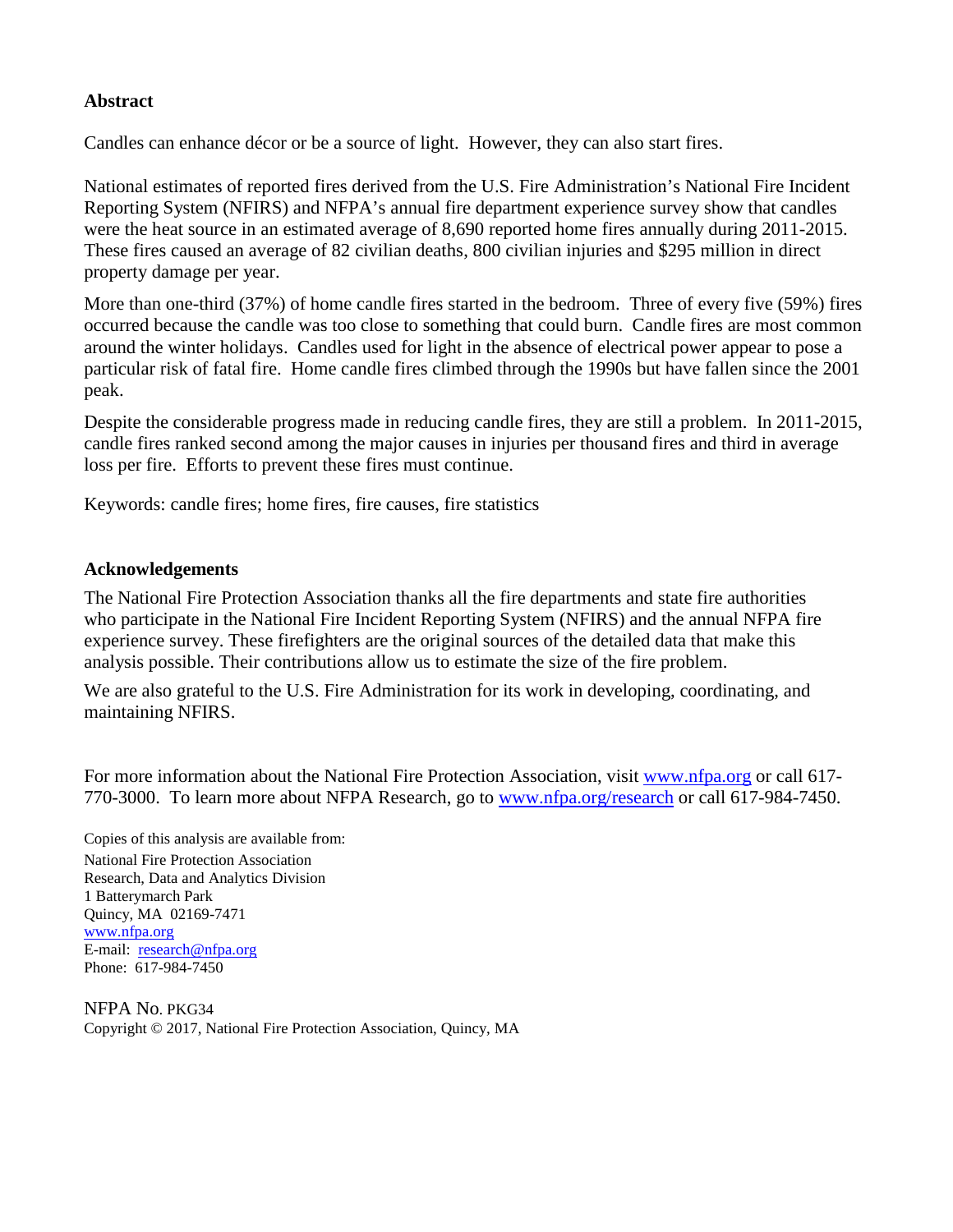

# FACT SHEET » **RESEARCH**

# **United States Home Candle Fires**

In 2011–2015, U.S. fire departments responded to an average of 8,690 home<sup>1</sup> structure fires started by candles, per year. These fires caused an annual average of 82 civilian fire deaths, 800 civilian fire injuries, and \$295 million in direct property damage.

Overall, candles caused 2% of reported home fires, 3% of the home fire deaths, 7% of the home fire injuries, and 4% of the direct property damage in reported home fires during this period.

On average, 24 home candle fires were reported per day.

#### **Candle fires are more common around the winter holidays**

- $\triangleright$  Candle fires peaked in December (11%), and January and November ranked second, each with 10% of home candle fires.
- $\blacktriangleright$  The top three days for home candle fires were Christmas, New Year's, and New Year's Eve.



# **Causes and Circumstances of Home Candle Fires**

Three of every five (59%) candle fires started when something that could burn, such as furniture, mattresses or bedding, curtains, or decorations, was too close to the candle.

In 16% of the fires, the candles were unattended or abandoned.

Sleep was a factor in 11% of the fires and 21% of the candle fire deaths.

More than one-third (37%) of home candle fires began in the bedroom, although the National Candle Association found that only 13% of candle users most often burn candles in the bedroom.

Although bedrooms are still the most common area of origin, the pattern is somewhat different when candles become part of holiday decorating and celebrations.

- $\triangleright$  18% of December candle fires started in the living room, family room, or den, and 8% started in the dining room compared to 14% and 3% for those areas during the rest of the year.
- $\triangleright$  12% of December candle fires began with decorations. Only 4% of candle fires from January to November began with decorations.

1 Homes include one- and two-family homes, manufactured housing, and apartments or other multi-family housing regardless of ownership.

**Home Candle Fires by Leading Areas of Origin and Time of Year: 2011–2015**



#### **Source: NFPA Research: [www.nfpa.org/research](http://www.nfpa.org/News-and-Research/Fire-statistics-and-reports/Fire-statistics/Fire-causes/Candles) Contact information: 617-984-7451 or research@nfpa.org**

This information is provided to help advance fire safety. It does not represent the official position of the NFPA or its Technical Committees. The NFPA disclaims liability for any personal injury, property, or other damages of any nature whatsoever resulting from the use of this information.



# **IATIONAL FIRE** PROTECTION ASSOCIATION

**The leading information and knowledge resource on re, electrical and related hazards**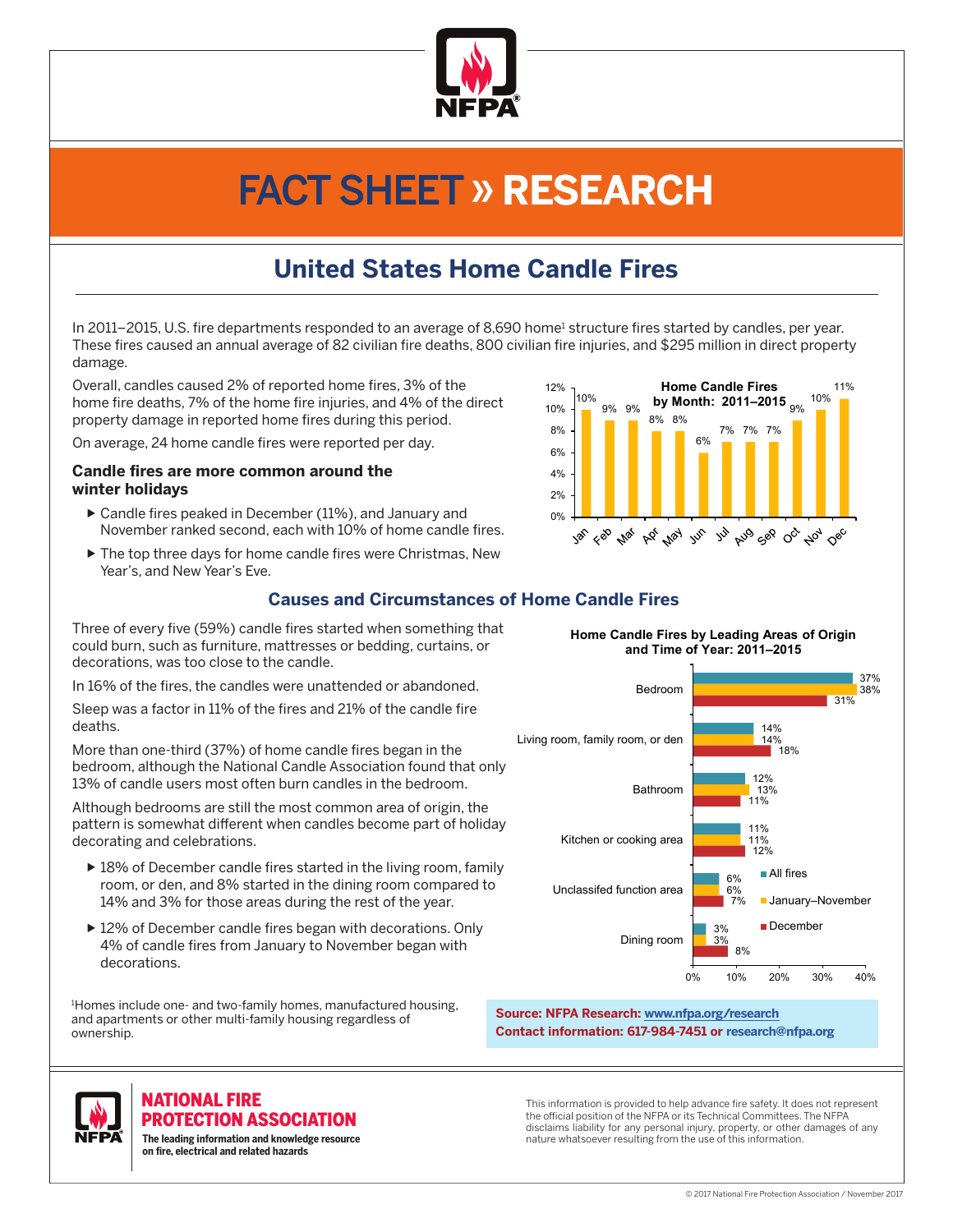# <span id="page-3-0"></span>Table of Contents

|                                                              | Page           |
|--------------------------------------------------------------|----------------|
| <b>Table of Contents</b>                                     | 1              |
| List of Tables and Figures                                   | ii             |
| Home Candle Fires                                            |                |
| Detailed Patterns of Reported U.S. Home Candle Fires         | 1              |
| Who Are the Victims of Home Candle Fires?                    | $\overline{4}$ |
| When Do Candle Fires Occur?                                  | 4              |
| Trends                                                       | 6              |
| Candles Used for Light                                       | 9              |
| <b>Additional Information</b>                                | 10             |
| Safety Information                                           | 12             |
| <b>Supporting Tables</b>                                     | 13             |
| Appendix A. How National Estimates Statistics Are Calculated | 26             |
| Appendix B. Selected Published Incidents                     | 34             |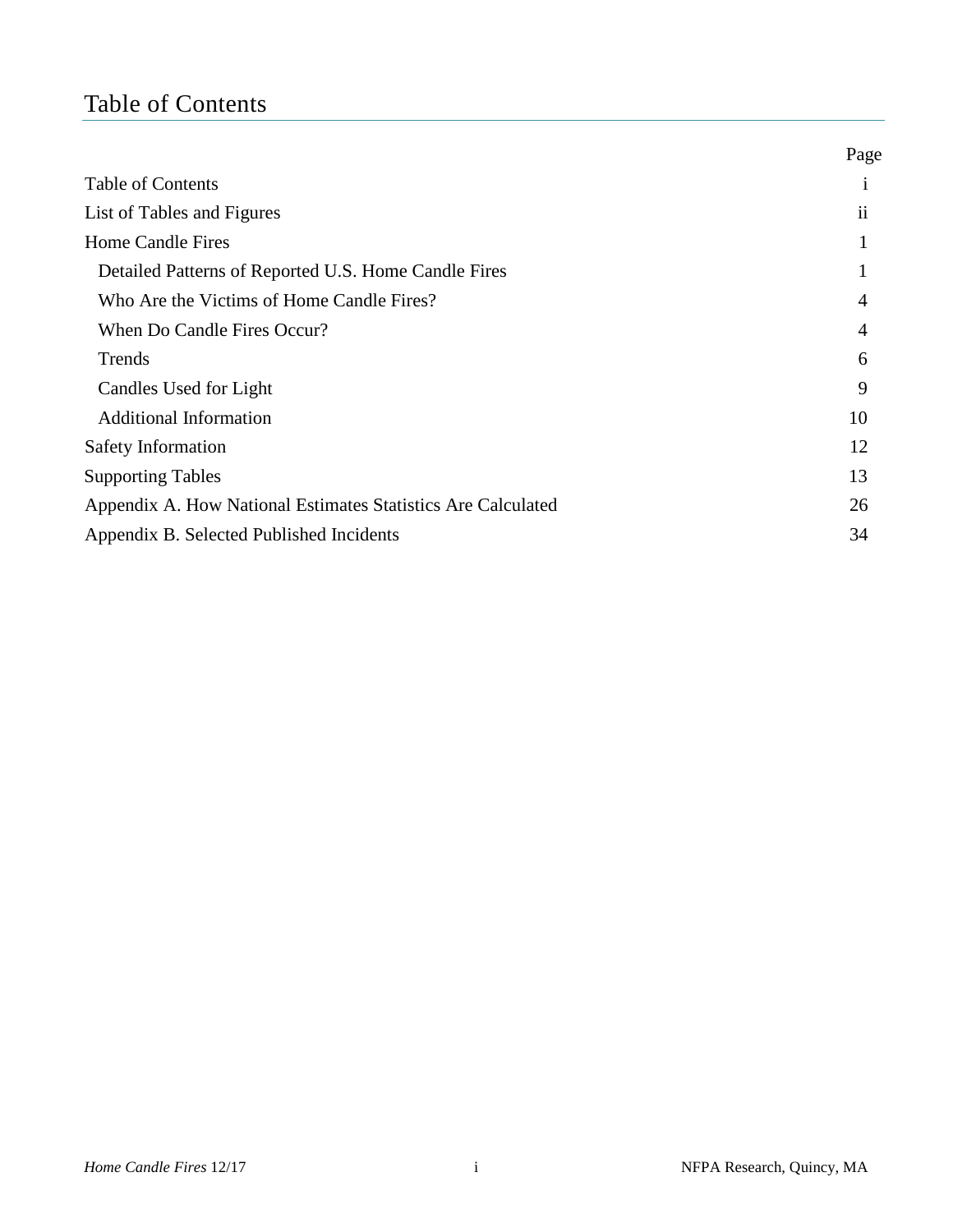# <span id="page-4-0"></span>List of Tables and Figures

|                |                                                                                                                                      | Page |
|----------------|--------------------------------------------------------------------------------------------------------------------------------------|------|
| Figure 1       | Percent of Home Structure Fires Started by Candles                                                                                   | 1    |
| Figure 2       | Home Candle Fires by Leading Areas of Origin                                                                                         | 1    |
| Figure 3       | Home Candle Fires by Leading Item First Ignited                                                                                      | 3    |
| Figure 4       | Home Candle Fires by Month                                                                                                           | 5    |
| <b>Table A</b> | Top Five Days for Reported Home Candle Structure Fires                                                                               | 5    |
| Figure 5       | Leading Areas of Origin in Home Candle Fires January-November vs. December                                                           | 5    |
| Figure 6       | Percent of Home Candle Fires Beginning with Decorations                                                                              | 6    |
| Figure 7       | Home Candle Fires (in Thousands) by Year                                                                                             | 6    |
| Figure 8       | Home Candle Fire Deaths by Year                                                                                                      | 7    |
| Figure 9       | Home Candle Fire Injuries by Year                                                                                                    | 7    |
| Figure 10      | Property Damage in Home Candle Fires by Year                                                                                         | 8    |
| Figure 11      | Percent of Reported Home Fires Started by Candles, by Year                                                                           | 8    |
| Table 1        | Home Candle Structure Fires, by Area of Origins                                                                                      | 13   |
| Table 2        | Home Candle Structure Fires, by Item First Ignited                                                                                   | 14   |
| Table 3        | Home Candle Structure Fires, by Cause of Ignition                                                                                    | 16   |
| Table 4        | Home Candle Structure Fires, by Factor Contributing to Ignition                                                                      | 17   |
| Table 5        | Home Candle Structure Fires, by Human Factor Contributing to Ignition                                                                | 18   |
| Table 6        | Home Candle Structure Fires, by Extent of Fire Spread                                                                                | 19   |
| Table 7        | Home Candle Structure Fire Deaths and Injuries, by Age of Victim                                                                     | 20   |
| Table 8        | Home Candle Structure Fires, by Day of Week (Includes both non-confined and confined fires)                                          | 21   |
| Table 9        | Home Candle Structure Fires, by Time Period (Includes both non-confined and confined fires)                                          | 21   |
| Table 10       | Home Candle Structure Fires, by Month (Includes both non-confined and confined fires)                                                | 22   |
| Table 11       | Home Candle Structure Fires, by Item First Ignited, January-November and December<br>(Includes both non-confined and confined fires) | 23   |
| Table 12       | Candle Fires in the Home by Year: 1980-2013                                                                                          | 24   |
| Table 13       | Candle Fires in the Home as a Share of All Home Structure Fires, 1980-2015                                                           | 25   |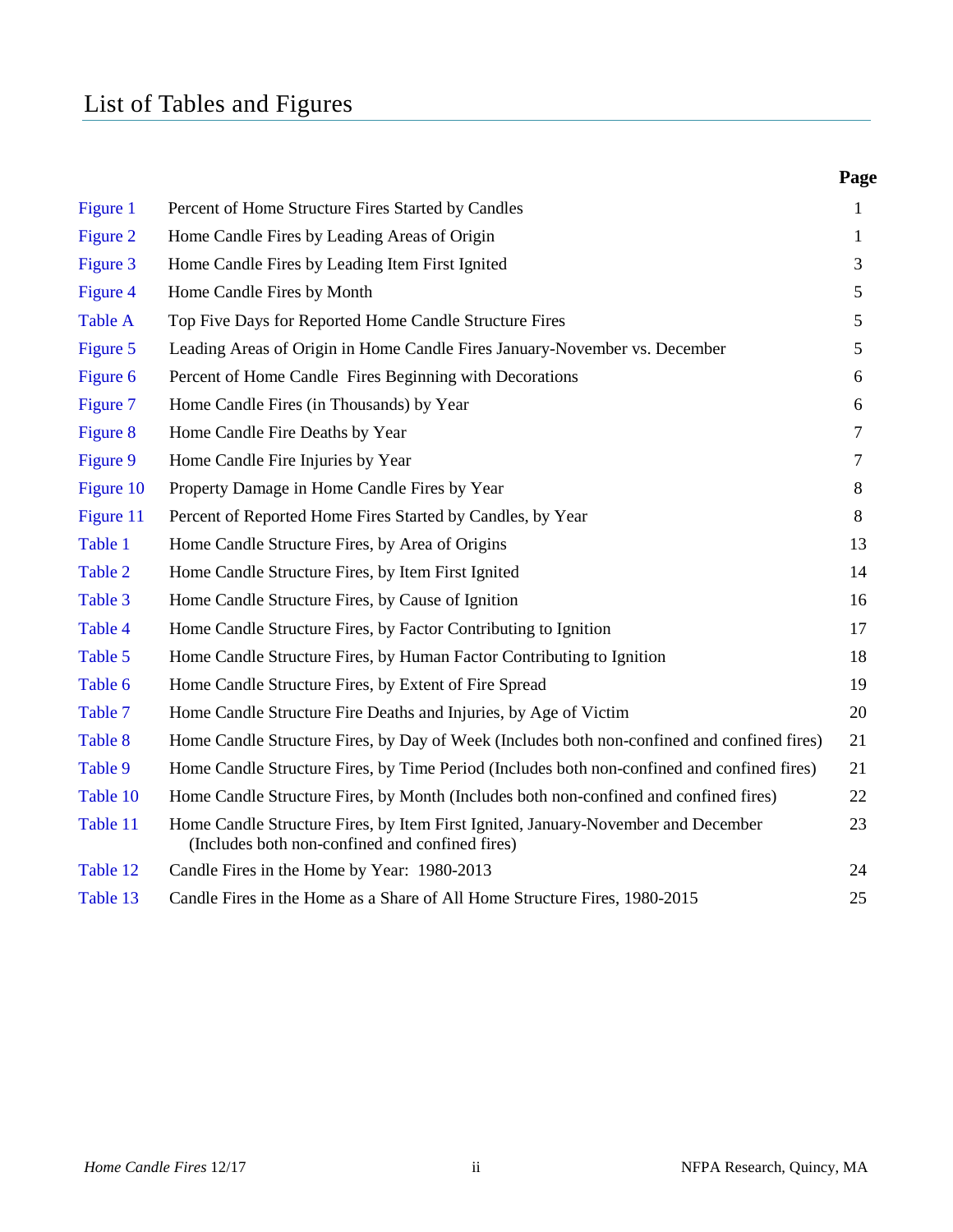# **OVERVIEW**

<span id="page-5-2"></span><span id="page-5-0"></span>**8,690 reported home structure fires per year, on average, were started by candles in 2011-2015.** These fires caused an annual average of 82 civilian deaths, 800 civilian fire injuries, and \$295 million in direct property damage. On average, 24 home candle fires were reported per day.

Figure 1 shows that candles caused 2% of total reported home fires, 3% of home fire deaths, 7% of home fire injuries, and 4% of associated direct property damage during this period. During 2011-2015, candles caused 9.4 deaths and 92.0 injuries per thousand



fires, and an average loss of \$34,000 per fire. In contrast, home structure fires overall caused 6.9 deaths and 36.1 injuries per thousand reported home fires with an average loss of \$19,000 per fire.<sup>[1](#page-5-3)</sup> Candle fires ranked second among the major causes in injuries per thousand fires and third in average loss per fire.

# **DETAILED PATTERNS OF REPORTED U.S. HOME CANDLE FIRES**

<span id="page-5-1"></span>**Where do candle fires start?** The bedroom was the leading area of origin for home candle fires, even though candle are used more often in the living room.Figure 2 shows that more than one-third (37%) of home candle fires reported to local fire departments in 2011-2015 started in bedrooms. Table 1 shows that these fires caused more than one-third (36%) of the associated deaths and half (51%) of the associated injuries. The 14% of fires that started in living rooms, family rooms, or dens



also 36% of the deaths and 17% of the injuries. Twelve percent of the candle fires started in bathrooms and 11% began in kitchens or cooking areas. (See [Table 1.](#page-17-1))

According to the National Candle Association, 42% of the candle users most often burned candles in the living room, 18% used candles most frequently in the kitchen, and 13% most commonly used them in the bedroom.<sup>[2](#page-5-4)</sup>

<span id="page-5-3"></span><sup>&</sup>lt;sup>1</sup> Marty Ahrens. *Home Structure Fires*, Quincy, MA: National Fire Protection Association, 2017, p. 19. <sup>2</sup> National Candle Association. ["Facts and Figures about Candles"](http://candles.org/facts-figures-2/) accessed in October 2017.

<span id="page-5-4"></span>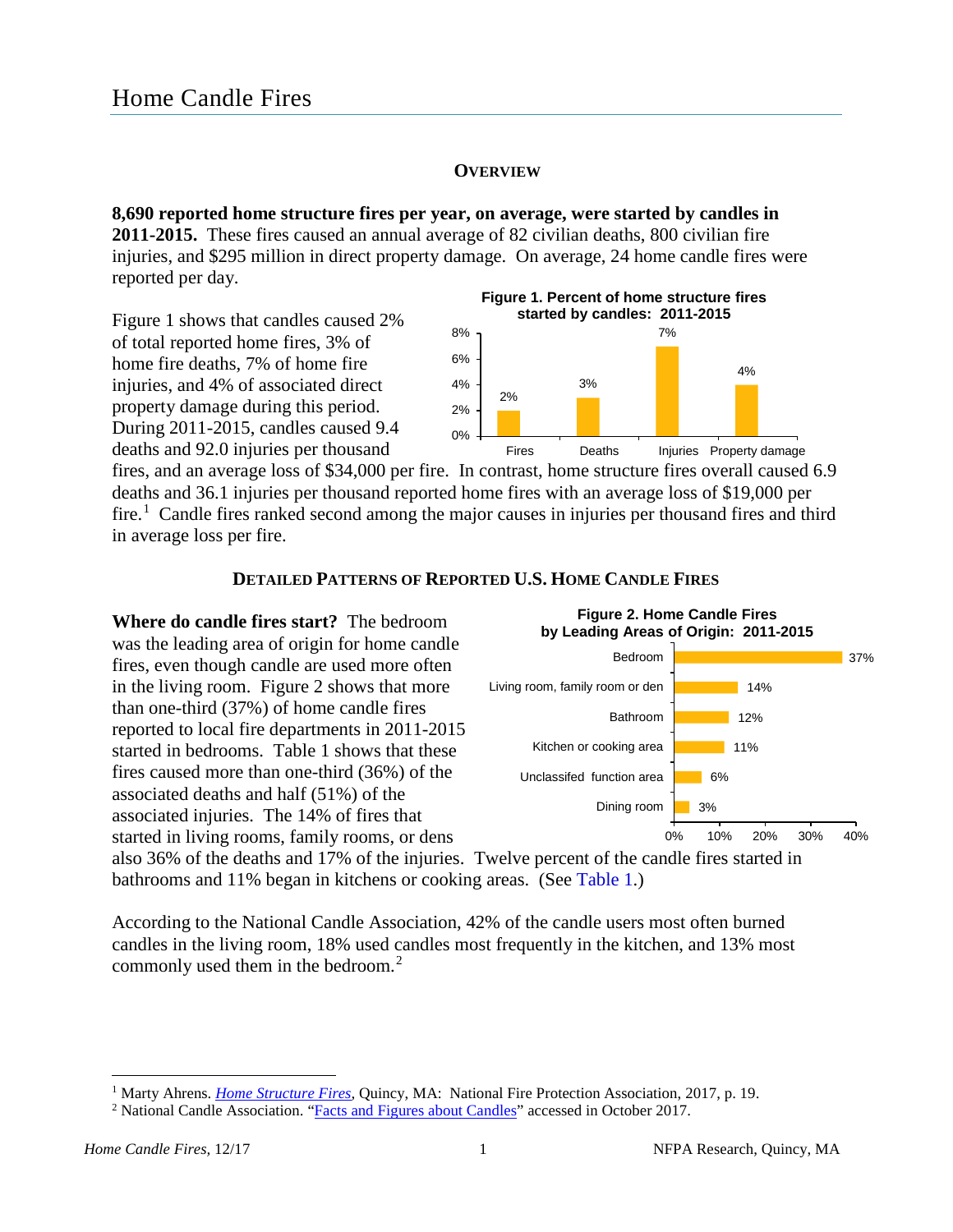# Data Sources, Definitions and Conventions Used in this Report

Unless otherwise specified, the statistics in this analysis are national estimates of home structure fires reported to U.S. municipal fire departments in which candles were the heat source. Estimates exclude fires reported only to Federal or state agencies or industrial fire brigades. These estimates are projections based on the detailed information collected in Version 5.0 of the U.S. Fire Administration's National Fire Incident Reporting System (NFIRS 5.0) and the National Fire Protection Association's (NFPA's) annual fire department experience survey. Except for property use and incident type, *fires with unknown or unreported data were allocated proportionally in calculations of national estimates. Candle fires were identified by NFIRS 5.0 heat source code 66*. These statistics include a proportional share of fires in which the heat source was undetermined or not reported, as well as proportional shares in which the heat source was an unclassified open flame or smoking material (heat source code 60). Homes include one- and two-family homes, manufactured housing, and apartments or other multi-family housing regardless of ownership.

NFIRS 5.0, first introduced in 1999 and adopted gradually, includes a category of structure fires collectively referred to as "confined fires," identified by incident type. These include confined cooking fires, confined chimney or flue fires, confined trash fires, confined fuel burner or boiler fires, confined commercial compactor fires, and confined incinerator fires (incident type 113-118). Losses are generally minimal in these fires, which by definition, are assumed to have been limited to the object of origin. Although causal data is not required for these fires, it is sometimes present. *Confined and Non-confined fires were analyzed separately and summed for most fields studied.* The detailed estimates in this report were based on five-year raw *totals* of

- a) 13,358 non-confined fires with candle reported as the heat source that resulted in 69 civilian deaths, 1,197 civilian injuries, and \$326.2 million in direct property damage; and
- b) 242 confined fires with no associated deaths, five civilian injuries, and \$130,000 in direct property damage.

Casualty and loss projections can be heavily influenced by the inclusion or exclusion of one unusually serious fire. Except for the trend table, property damage has not been adjusted for inflation. In the trend tables, fires are rounded to the nearest hundred, civilian deaths and injuries to the nearest ten, and direct property damage to the nearest million. In non-trend tables, fires are rounded to the nearest ten, deaths and injuries to the nearest one, and property damage is rounded to the nearest hundred thousand dollars. Additional details on the methodology may be found in [Appendix A.](#page-30-1)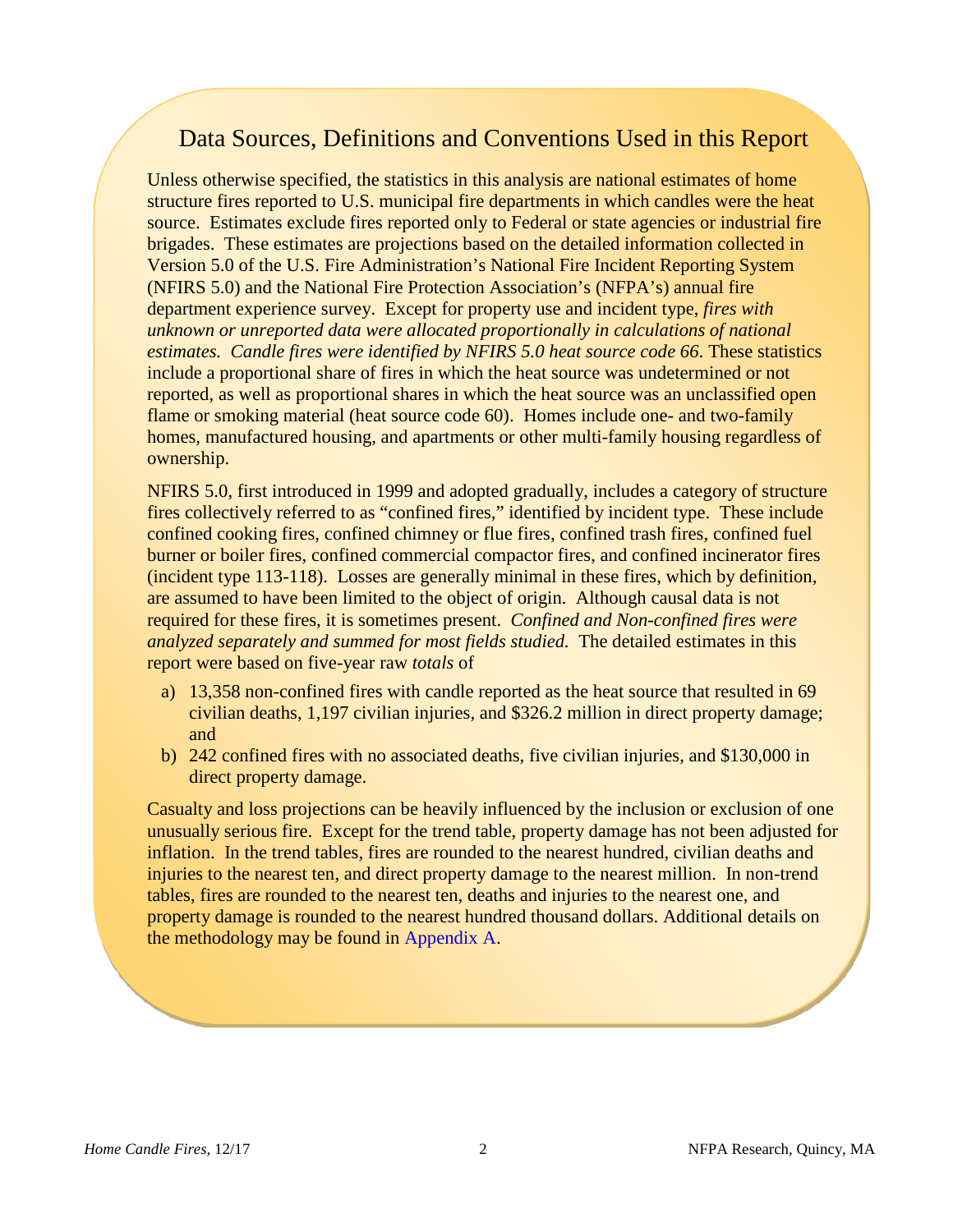<span id="page-7-0"></span>**What do candle fires ignite?** Figure 3 shows that 11% of home candle fires began with a mattress or bedding; these fires caused 15% of the home candle fire deaths. An unclassified type of furniture or utensil was the item first ignited in 10% of these fires. Nine percent started when a curtain, blind or drapery ignited. Cabinetry was first ignited in 6% of these fires. Upholstered furniture was first ignited in 5% of the fires; these incidents caused 11% of the home candle fire deaths. Five percent of the fires began with unclassified items. Clothing was also first ignited in 5% of the fires, as were magazines, newspaper or writing paper. (See [Table 2.](#page-18-0))

#### **Figure 3. Home Candle Fires by Leading Item First Ignited: 2011-2015**



Decoration fires are unusually likely to begin

with candles. During the same five-year period, candles were the heat source in more than one-third  $(36%)$  $(36%)$  $(36%)$  of home structure fires that began with decorations<sup>3</sup> and 8% of the home structure fires that began with Christmas trees.<sup>[4](#page-7-2)</sup> In 2011-2015, candles were also the heat source in 9% of the home upholstered furniture fires<sup>[5](#page-7-3)</sup> and 12% of the home mattress and bedding fires.<sup>[6](#page-7-4)</sup>

**How do home candle fires start?** Ninety-five percent of the home candle fires were unintentional; 3% were intentional. (See [Table 3.\)](#page-20-0)

[Table 4](#page-21-0) shows that in three out of five (59%) home candle fires reported in 2011-2015, the fire started because the candle was too close to something that can burn. These fires caused 70% of the associated deaths and two-thirds (66%) of the injuries. The candle was unattended or abandoned in 16% of the incidents. Unclassified misuse of the material or product was a factor in 11% of these fires, an unclassified factor contributed in 5%, and 4% of the incidents were caused by people (typically children) playing with candles.

[Table 5](#page-22-0) shows that sleep was a human factor contributing to ignition in 11% of the home candle fires, one in five (21%) associated civilian deaths, and one-quarter (24%) of the injuries. In 18% of the fires, an unattended or unsupervised person was a factor. It is possible that in at least some of these fires, the "unattended" actually refers to the candle. The incident reports noted that no human factors contributed to 65% of the fires, half (50%) of the civilian deaths, and 54% of the civilian injuries. Note that multiple factors may be recorded for the same fire.

<span id="page-7-1"></span><sup>3</sup> NFPA Research Fact Sheet: *Home Structure Fires that Began with Decorations,* Quincy, MA: NFPA, Research, Data and Analytics Division.<br><sup>4</sup> Marty Ahrens. *Home Christmas Tree Fires*, Quincy, MA: NFPA, Fire Analysis and Research Division, 2017, p. 6.<br><sup>5</sup> Marty Ahrens. *Home Structure Fires that Began with Upholstered Furniture*, Quincy,

<span id="page-7-2"></span>

<span id="page-7-3"></span>Analytics Division, 2017, p. 5

<span id="page-7-4"></span><sup>6</sup> Ben Evarts. *[Home Structure Fires that Began with Mattresses and Bedding,](http://www.nfpa.org/-/media/Files/News-and-Research/Fire-statistics/Major-Causes/OSbedding.ashx?la=en&hash=72D5675FB75D4A24D14D2602ED4B17FA926AE078)* Quincy, MA: NFPA, Fire Analysis and Research Division, 2011, p. 24.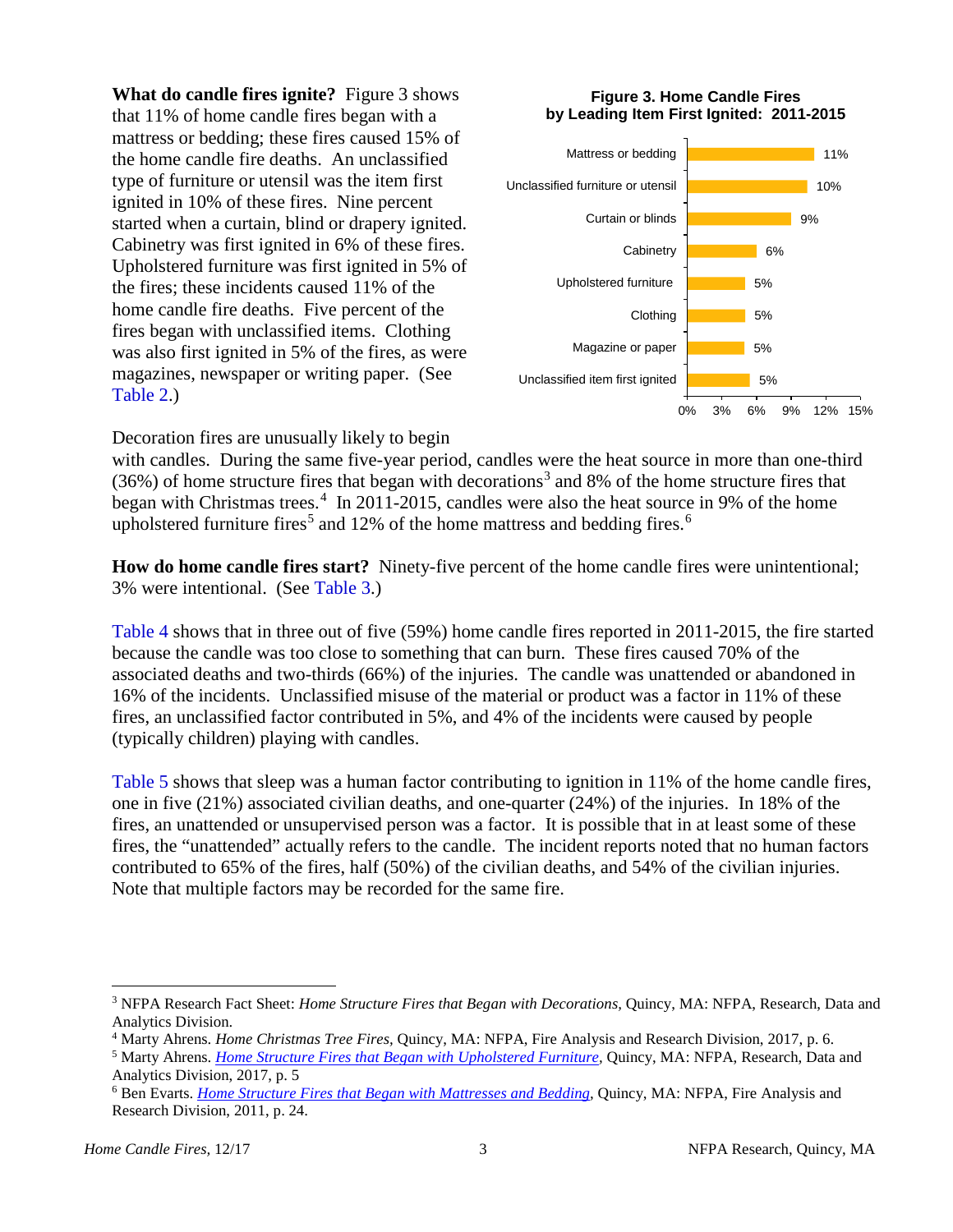Flame damage was confined to the room of origin in three-quarters of these fires. [Table 6](#page-23-0) shows the extent of flame damage in home candle fires. In 22% of the incidents, the fire either had a confined fire incident type or the damage was coded as confined to the object of origin. In half (52%) of the incidents, flame damage extended beyond the original object but was confined to the room of origin. Flame damage extended beyond the room of origin in only one-quarter (26%) of the fires.

# **WHO ARE THE VICTIMS OF HOME CANDLE FIRES?**

<span id="page-8-0"></span>**Adults 75 and older had highest death risk from candle fires.** [Table 7](#page-24-0) shows the age distribution of the general population, the age distribution of people killed and injured by reported home candle fires. The casualty rate per million population, and the relative risk of death or injury from home candle fires compared to the risk faced by the general population and other age groups. The relative risk was calculated by dividing the death or injury rate for each age group by the rates for the general population. A relative risk of 1.0 means that the risk was equal to the risk faced by the general population.

Children under five had a death rate that was 1.2 times that of the general population, while children ages five through nine had a rate that was 1.9 times as high. The rate for adults 75 to 84 was 2.4 times as high. The risk of death from a candle fire was 4.5 times as high for those 85 and older than it was for the general population.

People in the 20-24 age group faced the highest risk of non-fatal *injury* from these fires. However, the difference between age groups was less pronounced for injuries than for deaths. Children and older adults actually had a lower risk of candle fire injury than did the general population.

Males accounted for 57% of 2011-2015 home fire fatalities and 54% of injuries from fires of all causes. However, 56% of the people killed and 52% of those injured by home candle fires in 2011- 2015 were female.

# **WHEN DO CANDLE FIRES OCCUR?**

<span id="page-8-1"></span>**Candle fires are more common on weekends and during the evening.** [Table 8](#page-25-0) shows that home candle fires were most common on Saturdays (16%) and Sundays (15%). The peak time interval was from 6:00 p.m. to 9:00 p.m.  $(18%)$  [Table 9](#page-25-0) shows that the period from 9:00 p.m. to midnight  $(16%)$ ranked second and the interval from 3:00 p.m. to 6:00 p.m. was third (15%). The smallest shares of these fires were reported between 6:00 a.m. and 9:00 a.m. (8%) and between 3:00 a.m. and 6:00 a.m. (also 8%).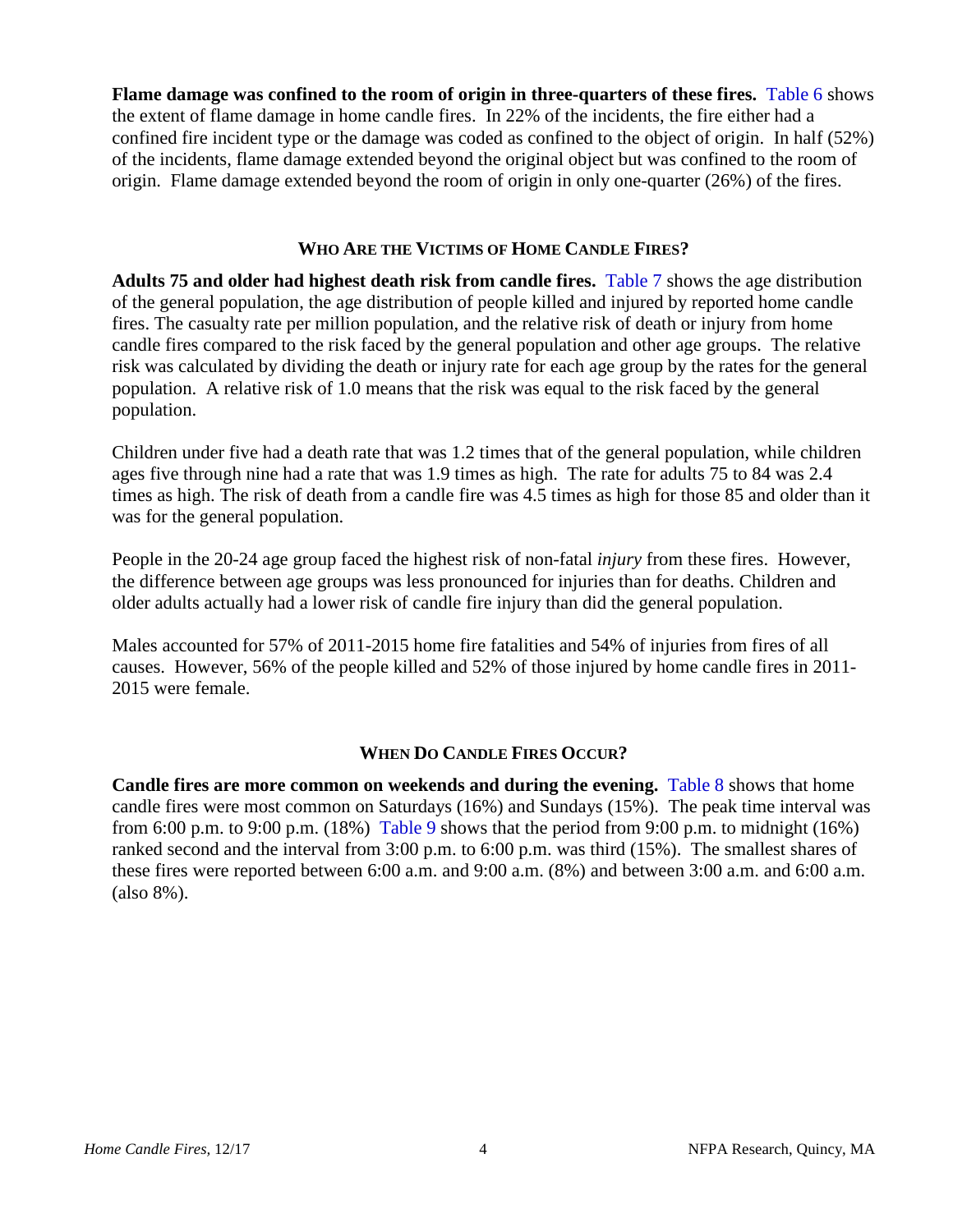<span id="page-9-0"></span>**Winter holidays are the peak time for** 

**candle fires.** Figure 4 and [Table 10](#page-26-0) show that 11% of home candle fires were reported in December. This was 1.4 times the 8.3% monthly average. January ranked second with 10%. According to the National Candle Association, roughly 35% of the candle business is seasonal around the Christmas holiday season.<sup>[7](#page-9-1)</sup> These fires were less common in the warmer months that have longer days, with June, July, August and September having the smallest numbers reported.



Christmas Day was the peak day for candle fires, with an estimated 70, or 0.8%, of the 8,690 home candle fires in 2011-2015. This was 2.8 times the daily average of 0.3% of candle fires. Table A shows that New Year's Day was the second most common day for these fires, and New Year's Eve ranked third.

| Rank | <b>Date</b> | <b>Fires</b> | <b>Percent</b> | <b>Ratio to</b><br>Average |
|------|-------------|--------------|----------------|----------------------------|
|      |             |              |                |                            |
|      | December 25 | 70           | $(0.8\%)$      | 2.8                        |
| 2.   | January 1   | 50           | $(0.6\%)$      | 2.1                        |
| 3.   | December 31 | 50           | $(0.5\%)$      | 1.9                        |
| 4.   | November 27 | 50           | $(0.5\%)$      | 1.9                        |
|      | December 24 | 40           | $(0.5\%)$      | 1.8                        |

**Table A. Top Five Days for Reported Home Candle Structure Fires 2011-2015 Annual Averages**

**December candle fires follow a somewhat different pattern.** As mentioned previously, candles are associated with Christmas and other December holidays, including Hanukkah, Kwanzaa, and New

Year's. Although the bedroom was the leading areas of origin for home candle fires all year, Figure 5 shows that this pattern was not as pronounced in December. From January through November, 38% of the candle fires started in bedrooms. Only 31% of the December candle fires started there. In December, 18% of the home candle fires started in living rooms, family rooms, or dens, compared to 14% during the rest of the year. Eight percent of the December candle fires started in the dining room, compared to only 3% in the other 11 months.





<span id="page-9-1"></span><sup>&</sup>lt;sup>7</sup> National Candle Association. "**Facts and Figures about Candles**" accessed October 25, 2017.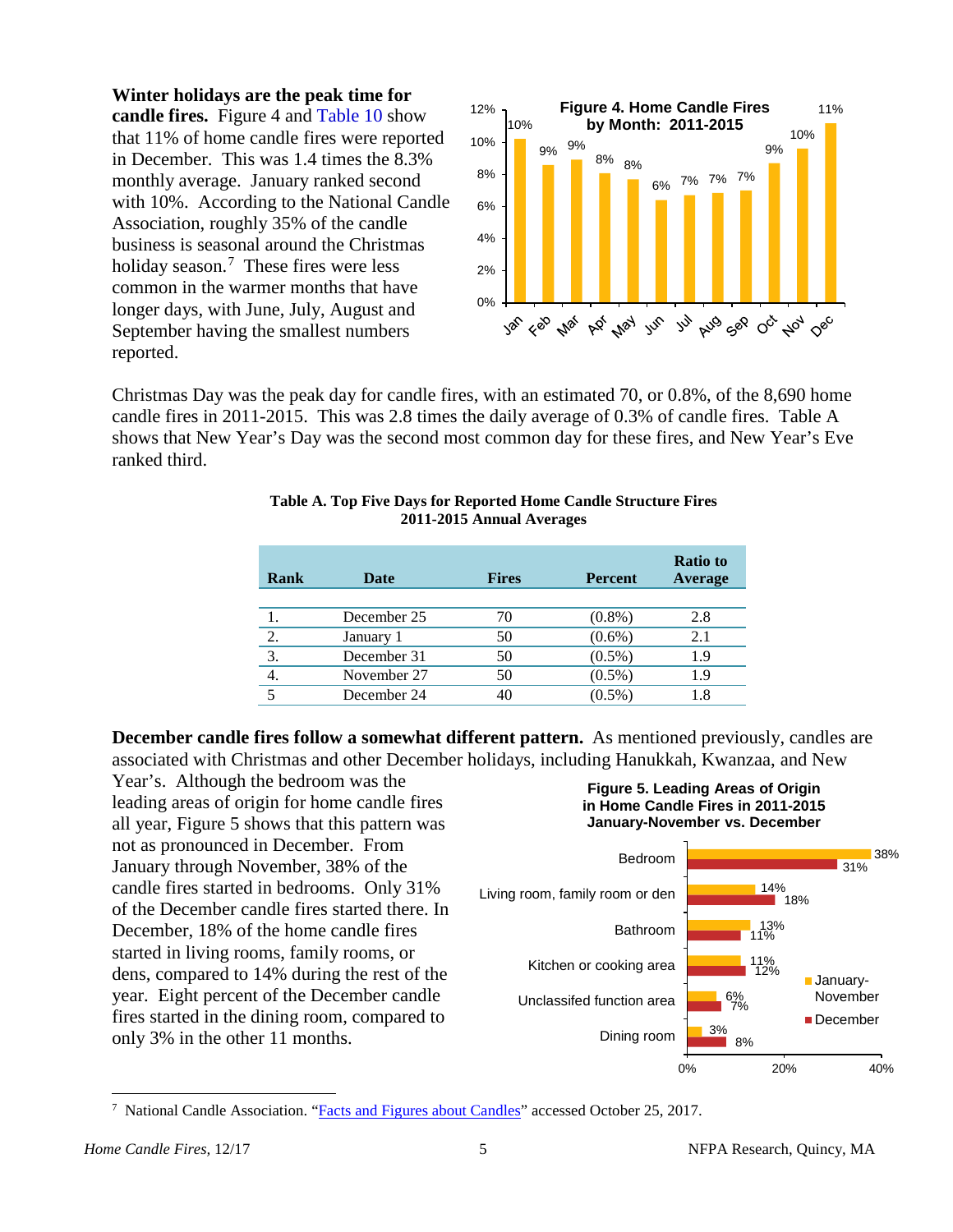**Decorations are the most common item first ignited in December candle** 

**fires.** [Table 11](#page-27-0) and Figure 6 show that from January to November, decorations were first ignited in only 4% of the home candle fires. This jumped to 12% in December. This is consistent with the suggests that seasonal candle fires often involve combustible decorations that would not have been present at other

<span id="page-10-1"></span>

times of the year. In other words, the higher frequency of these fires around the winter holidays reflects a combination of increased candle use and a more combustible environment around those candles.

#### **TRENDS**

#### <span id="page-10-0"></span>**Home candle fires climbed through the 1990s but have fallen since the 2001 peak.**

During 2015, United States fire departments responded to an estimated 7,900 home structure fires started by candles. This was 4% less than the 8,200 in 2014. The 7,900 fires in 2015 caused an estimated 50 civilian deaths, 670 civilian injuries, and \$278 million in direct property damage.

As Figure 7 shows, candles started an estimated 10,400 home fires in 1980. Candle fires generally declined through the 1980s, falling to a low of 6,800 in 1990. They started climbing in 1991. Candle fires peaked in 2001 at an estimated 18,900, before beginning a fairly steady decline through 2015. Candle fires have fallen 58% since 2001. Rolling five-year averages are shown by the solid line beginning with the 1980-1984 average above the 1982 column. [Table 12](#page-28-0) shows the candle fire and loss experience from 1980-2015.



#### **Figure 7. Home Candle Fires (in Thousands) by Year: 1980-2015**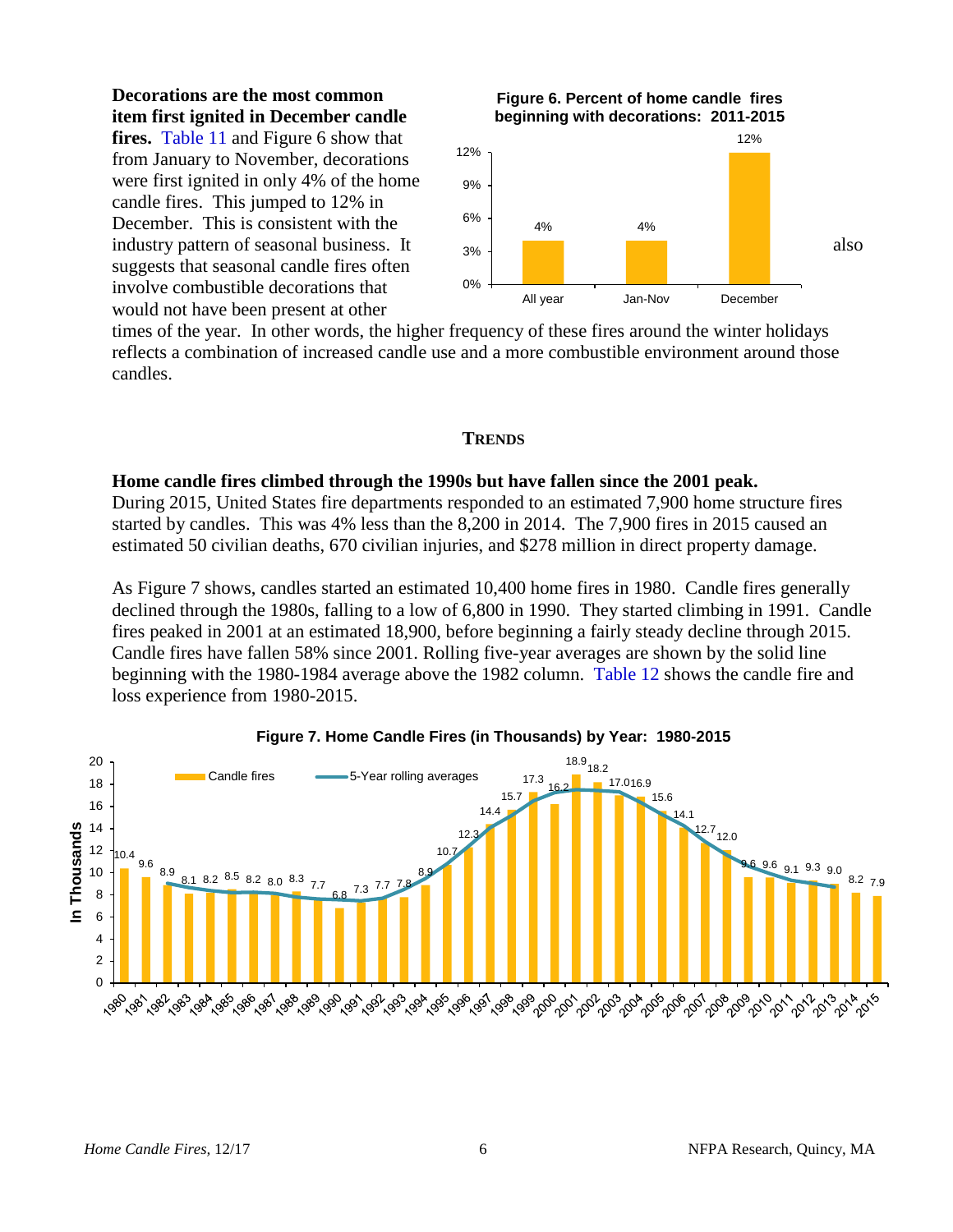<span id="page-11-0"></span>Figure 8 shows that the number of deaths has fluctuated considerably. These deaths tended to be more frequent from 1996 through 2007.



**Figure 8. Home Candle Fire Deaths by Year: 1980-2015**

Figure 9 shows that civilian injuries caused by home candle fires have fallen sharply since the turn of the century but remain higher than in the early 1980s. NFPA's estimates of candle fire injuries are based only on injuries reported to the fire service. Some injured individuals may be transported from the scene before the fire department arrives or without fire department involvement.



#### **Figure 9. Home Candle Fire Injuries by Year: 1980-2015**

Direct property damage from home candle fires, adjusted for inflation, fell 1% from an estimated \$281 million in 2014 to \$278 million in 2015. [Table 12](#page-28-0) and [Figure 10](#page-12-0) show that direct property damage in real dollars was fairly stable through the 1980s and early 1990s and started to climb as candle fires increased. Property damage has been on a generally downward trend in the past several years despite a spike in 2009.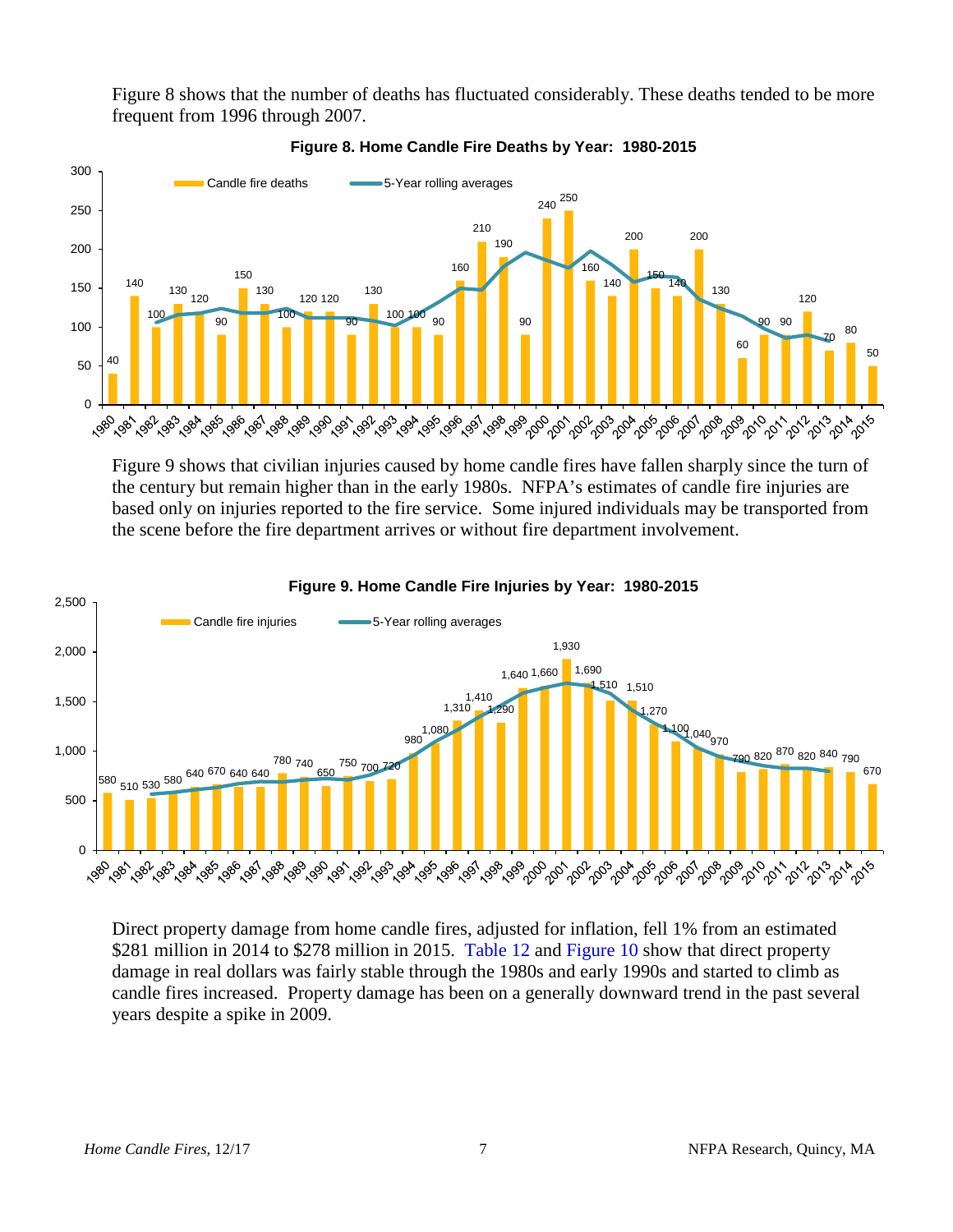<span id="page-12-0"></span>

**The share of home fires started by candles has been falling but is still higher than in the 1980s and early 1990s.** Partly because total home fires have declined so much since 1980 and partly because candle fires increased so much over the course of the 1990s through the earliest years of this century, the share of home structure fires started by candles climbed from 1% in the early 1980's to 5% in 1999, 2001, and 2002. Figure 11 shows that the share fell to 4% from 2003 to 2006, inclusive. In 2007, the share dropped to 3%, where it remained through 2012. (See [Table 13.](#page-29-0)) Since 2013, candles caused 2% of home fires. In 2015, candle fires caused 2% of the civilian home fire deaths, 6% of the civilian home fire injuries, and 4% of the direct property damage in reported home fires*.*



## **Figure 11. Percent of Reported Home Fires Started by Candles, by Year: 1980-2015**

# **CPSC estimated 465,000 unreported home candle fires occur per year in 2004-2005.**

The 2004-2005 CPSC's Residential Fire Survey asked about all fires, including incidents that were not attended by the fire service.<sup>[8](#page-12-1)</sup> They estimated that U.S. households experienced 7.2 million home fires per year that were not attended by the fire service. Candles started 465,000, or 6% of these unreported fires. This survey has not been updated. Consequently, the current estimates of unreported candle fires and the percentage of unreported fires started by candles are unknown. Unfortunately, no updated information is available on unreported candle fires.

<span id="page-12-1"></span> $\overline{a}$ <sup>8</sup> Michael A. Greene and Craig Andres. *2004-2005 National Sample Survey of Unreported Residential Fires.* U.S. Consumer Product Safety Commission, July 2009, pp. 142-143.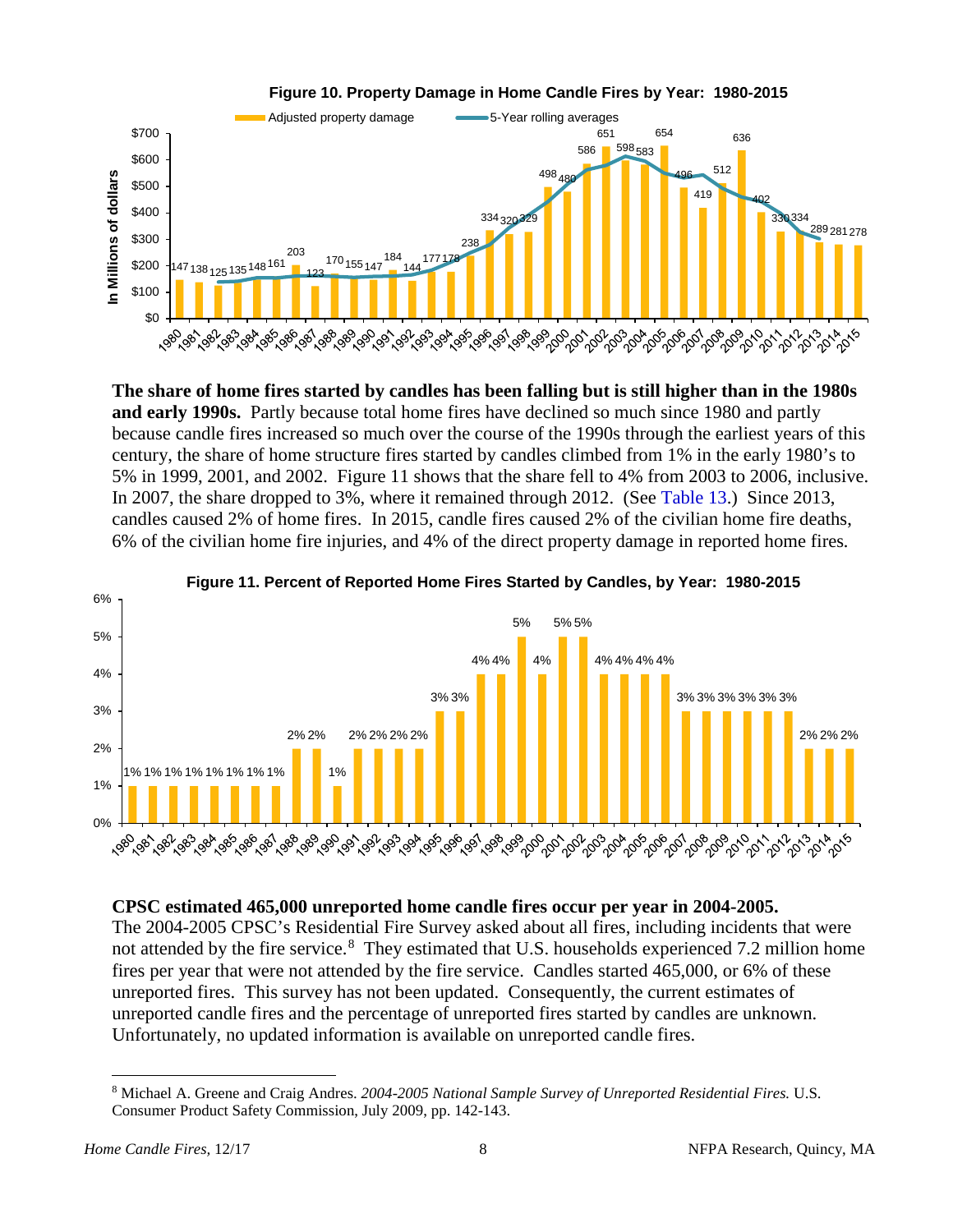# **CANDLES USED FOR LIGHT**

<span id="page-13-0"></span>**When candles are used for light in the absence of electricity, there is additional risk of fatal fire.**  NFPA's Fire Incident Data Organization (FIDO) provides more detail on certain fires. While the collection is not complete or representative, information is available through FIDO that is not available through NFIRS. When fires of note are brought to NFPA's attention, additional information on the causes and circumstances is requested from fire departments. Files on 117 fatal home candle fires between January 1, 2005 and December 31, 2010 were reviewed to determine the role that electrical power outages or shut-off played in candle fire fatalities. These fires caused a total of 177 deaths. Unless power was specifically mentioned, it was assumed to be operational.

According to reports from the fire service, fire investigators, or the newspapers, the home was without power in 30, or one-quarter (26%) of the fatal candle fires studied. These fires resulted in 60, or one-third (34%) of the associated deaths. The reason for the lack of power was mentioned in 25 of the fires and 50 of the deaths. Percentages in the discussion below were based on incidents in which the reason for the lack of power was known.

In 17 (68%) fires resulting in 31 deaths (62%), the power had been shut off or the home lacked utilities. In six fires (24%) resulting in six deaths (12%), candles were used during a temporary power outage. In two fires (8%) resulting in 13 deaths (26%), new occupants were moving in and the power had not yet been turned on.

Some of the candle fires from *[NFPA Journal's](http://www.nfpa.org/archivedjournalhome.asp?categoryID=2722)* "Firewatch" series and most of the catastrophic (multiple fire death) candle fires at the back of this report involve candles used for light due to lack of power, due to either a temporary situation or a termination of service.

In a survey done for NFPA in the fall of 2004, 24% of the 77% of the respondents who said they use candles, or 18% of the total respondents, reported that they used candles when the power goes out.<sup>[9](#page-13-1)</sup> A review of the candle fires included in NFPA's studies of catastrophic fires found that candles had been used in the absence of electrical power in 10 of the 13 (three-quarters) catastrophic home candle fires from 1992 to 2010. These fires killed at least five people each. Two examples are shown below. Details about other home candle fires are found in [Appendix B.](#page-38-1) 

- In December 2006, a candle used for light burned down to, and then ignited, the living room coffee table in a two-story Ohio single-family dwelling. Power had been shut off before the fire occurred. Five people died in this fire. $10$
- In March 2005, a family that had just moved into a Louisiana townhouse was using candles for light because the electricity had not yet been turned on. One of the candles ignited bedding. Attempts to move the burning mattress were unsuccessful. Eleven people died in this fire.  $11$

<span id="page-13-1"></span><sup>9</sup> Harris Interactive, *Fire Prevention Week Survey,* conducted for National Fire Protection Association (Public Affairs Division), Fall 2004, pp. 22-23.

<span id="page-13-2"></span><sup>10</sup> Badger, Stephen G. "U.S. Multiple-Death Fires for 2006," *NFPA Journal,* 101, no. 5 (2006), pp. 59-60.

<span id="page-13-3"></span><sup>11</sup> Badger, Stephen G. "U.S. Multiple-Death Fires for 2005," *NFPA Journal,* 100, no. 5 (2006), p. 60.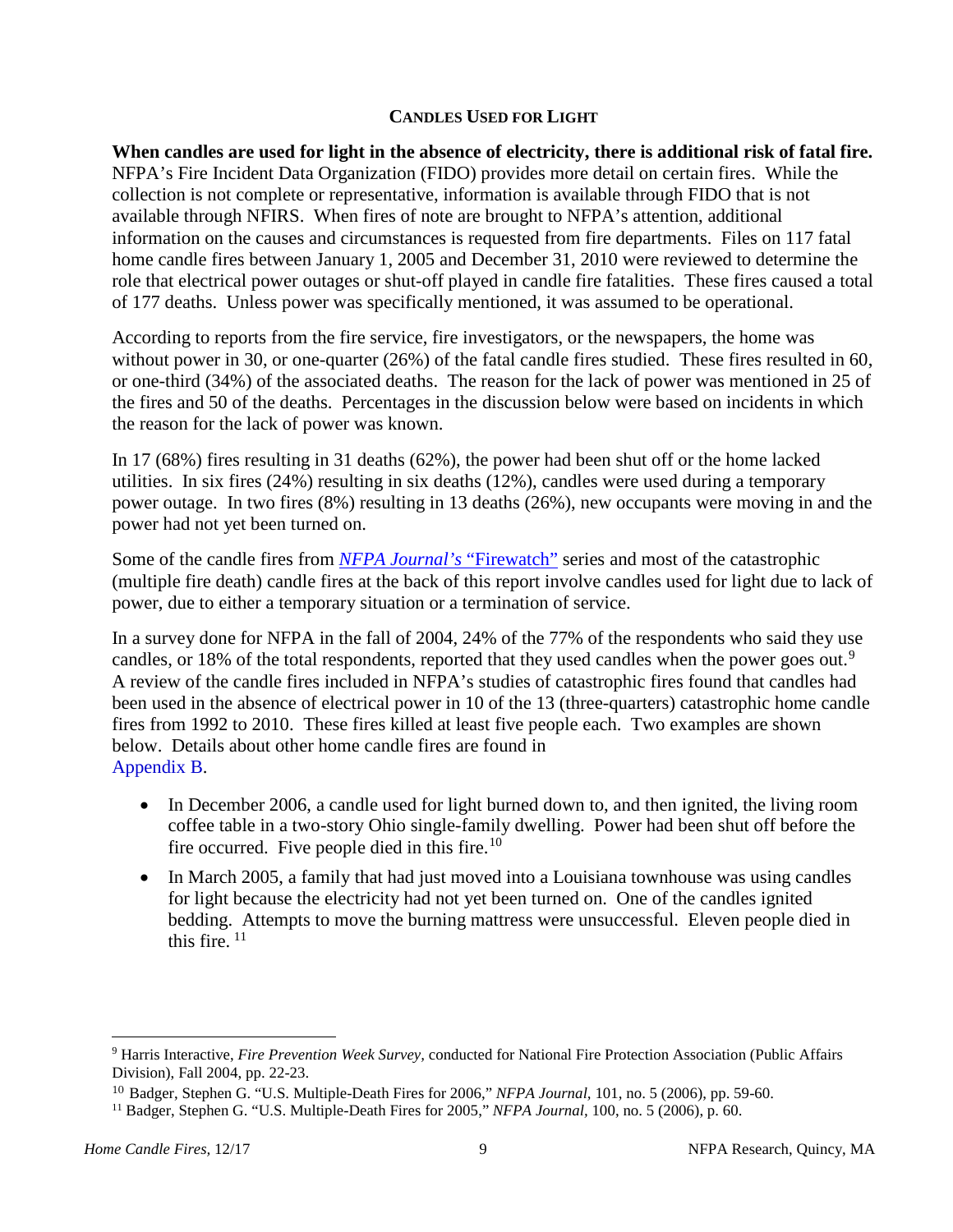**Health Canada focus groups found candles were used differently in power outages.** The focus groups in the study done for Health Canada were asked about their use of candles in power outages. Many had a stash of candle stubs, often from tapers, or ugly candles that they would use in blackouts. Most would light candles in several rooms to make movement easier and to reduce the danger of falls. If the candles were placed in "safe and stable" holders, they felt that the candles were safe. Most avoided walking around with lit candles but some had special candle holders that they considered safe to use for this purpose. People with large numbers of decorative candles reported that power outages were a good time to use candles they no longer wanted and would light candles all over the house without moving the candle.<sup>[12](#page-14-1)</sup> Because many decorative candles are placed as art objects, their location may be less than safe for actual use.

Advice for using candles safely and special additional advice for situations in which candles must be used as emergency light sources are found on page 19. However, people who cannot afford to pay their electric bills may also have difficulty affording flashlights and batteries. Prolonged power outages may exhaust battery supplies. Developing strategies to address this problem is a challenge for all life safety educators, and a particular challenge for fire safety groups such as NFPA.

# **ADDITIONAL INFORMATION**

<span id="page-14-0"></span>**CPSC has issued numerous recalls of candles and candle-related products because of fire danger.** According to a 2006 CPSC Briefing Package which examined the candle industry and the 118 recalls issued between 1993 and May 2006, the leading problems were secondary ignitions (often of items embedded in or decorating a candle), excessively high flames, and candleholders that overheated or ignited.<sup>13</sup> Candles and candle holders are still occasionally recalled, although such recalls are much less common than in the past. To report a problem with a candle or find out about recalls of specific products, see [www.saferproducts.gov.](http://www.saferproducts.gov/)

**More than 400 companies or organizations manufacture candles.** According to the National Candle Association (NCA), retail candle sales in the United States are estimated at \$3.2 billion per year, excluding accessories such as holders. In the United States, more than 400 commercial, religious and institutional organizations manufacture candles. NCA members produce roughly 80% of the candles manufactured in the U.S. Women make 90% of all candle purchases. The three most popular consumer candles are votives, container candles, and pillar candles. About three-quarters of candle users burn candles for four hours or less at a time.<sup>14</sup>

**Candle safety rules were often not followed when entertaining, according to Canadian focus groups.** In 2005, Health Canada commissioned the Environics Research Group to conduct Intensive/Interactive Workshop focus groups with three groups of people between 18 and 30 years old and three groups with people between 31 and 71 years of age. The groups were asked about fire safety awareness, candle usage, and product labeling. A total of 42 people participated.

<span id="page-14-2"></span><span id="page-14-1"></span><sup>12</sup> Environics Research Group Limited. *Canadians' Behaviour Surrounding Candle Use and Fire Safety, A qualitative Exploration: Final Report,* Toronto, Ontario, Canada. Study *prepared* for Health Canada, January 2006, pp. 25-27. <sup>13</sup> U.S. Consumer Product Safety Commission Candle Petition Product Team. *[Petition CP 04-1 HP 04-1 Requesting](https://www.cpsc.gov/s3fs-public/pdfs/blk_media_PetitionCP04-1andHP04-1RequestsforFireSafetyStandardforCandlesandCandleAccessories.pdf)  [Mandatory Fire Safety Standards for Candles and Candle Accessories](https://www.cpsc.gov/s3fs-public/pdfs/blk_media_PetitionCP04-1andHP04-1RequestsforFireSafetyStandardforCandlesandCandleAccessories.pdf)* Briefing Package, July 2006, accessed online at on October 25, 2017.

<span id="page-14-3"></span><sup>&</sup>lt;sup>14</sup> National Candle Association, ["Facts and Figures about Candles"](http://candles.org/facts-figures-2/) accessed on October 25, 2017.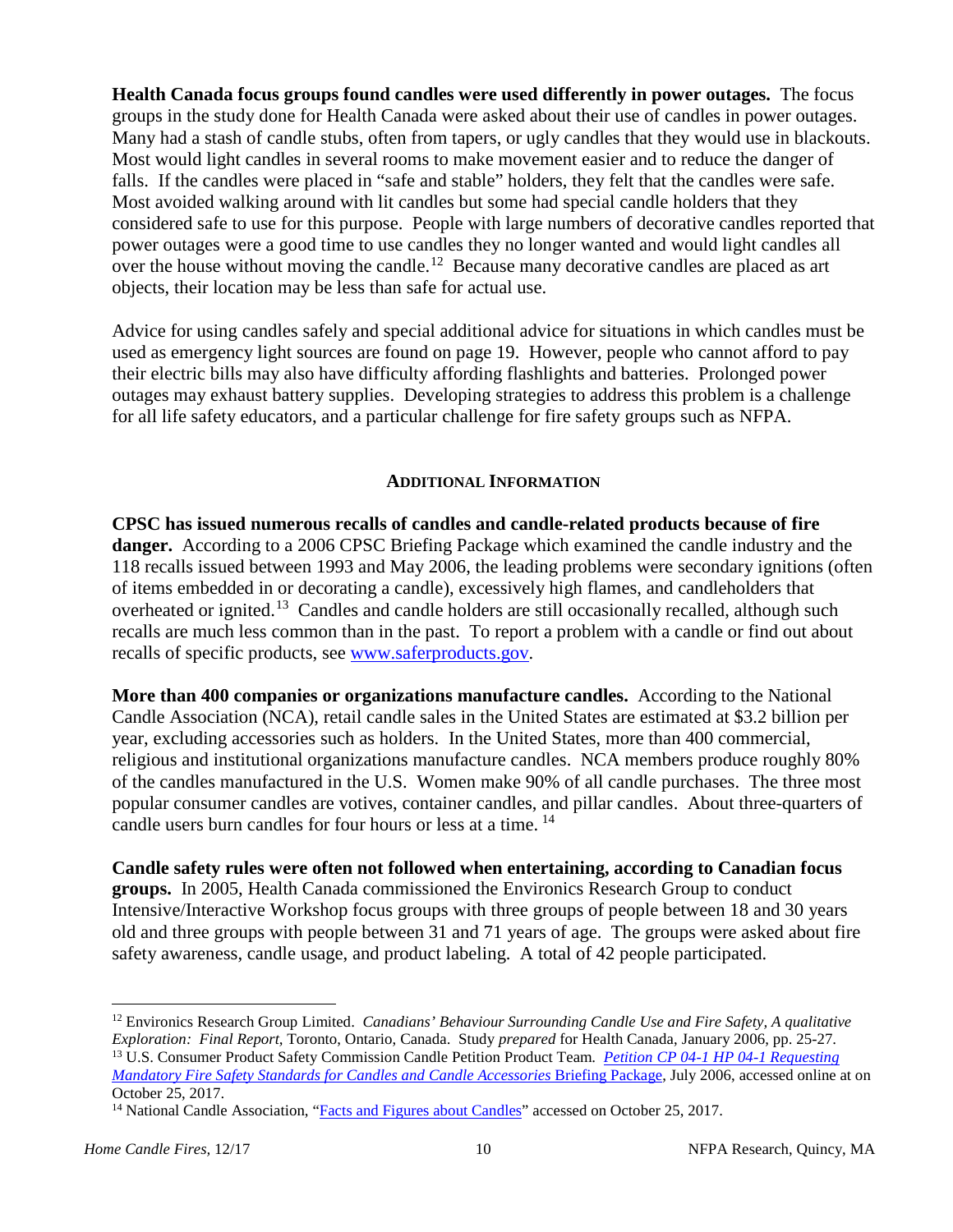All said candles were used in their homes at least once a month. Some were deeply interested in candles, some used them as romantic signals, some found candlelight relaxing, and some used them for odor management or to reduce bugs outside. Candles were also used in power outages. Candles in the living room were burned at night for appearance and scent. Decorative candles in the living room were treated like art and rarely burned. Candles were used in the kitchen for odor control and atmosphere. Women were more likely than men to take baths by candlelight.

A few participants used floating candles in the tub. In the bedroom, candles set romantic and/or relaxing moods. A few participants like to read by candlelight before going to sleep. Some admitted to falling asleep while candles were burning; most knew that this was dangerous.

Parents of teens and young adult women expressed concern about how this group used candles as they sometimes found wax on dressers. Many use candles differently when young children are present. Many feel that they minimize the risk of candle fire by choosing proper candle holders, safer types of candles and a non-flammable surface. However, when they entertain, they often leave candles burning throughout the house. In social situations, candles are burned when children are present even when no one is providing direct supervision of either the children or the candles. Less attention seems to be paid to safety when candles are used outside, with candles placed in a wide variety of locations, at times including steps and paths. Citronella candles are used to keep mosquitoes away. Some people use candles when camping.<sup>[15](#page-15-0)</sup>

In March 2006, Health Canada's Consumer Product Safety Commission engaged Decima Research, Inc. to conduct an online survey of Canadian's candle usage practices, related fire safety issues and labeling preferences. Roughly 1,100 people completed the survey. Eighty-four percent used candles regularly, most often in either the living room or den or in the dining room. Those who recalled seeing warning labels on candles were more likely to use safe practices. The same survey found that 3% of Canada's candle users had a candle-related fire or injury in the previous year. The most common scenario involved a candle igniting something nearby. One-third of these incidents were reported to the fire department [16](#page-15-1)

# **Incident descriptions provide more details.**

A collection of home candle fire incident descriptions that were included in *NFPA Journal's*  "Firewatch" column or in NFPA's studies of catastrophic or large-loss fires may be found in [Appendix B.](#page-38-1) These fires tend to be more serious and should not be considered typical. However, they do help draw a clearer picture of how these fires can occur.

<span id="page-15-0"></span><sup>15</sup> Environics Research Group Limited. *Canadians' Behaviour Surrounding Candle Use and Fire Safety, a Qualitative Exploration: Final Report,* Toronto, Ontario, Canada. Study prepared for Health Canada, January 2006.

<span id="page-15-1"></span><sup>&</sup>lt;sup>16</sup> Decima Research. Canadians' Behaviour Surrounding Candle Use and Fire Safety: A Quantitative Exploration. Study done for Health Canada, March 2006.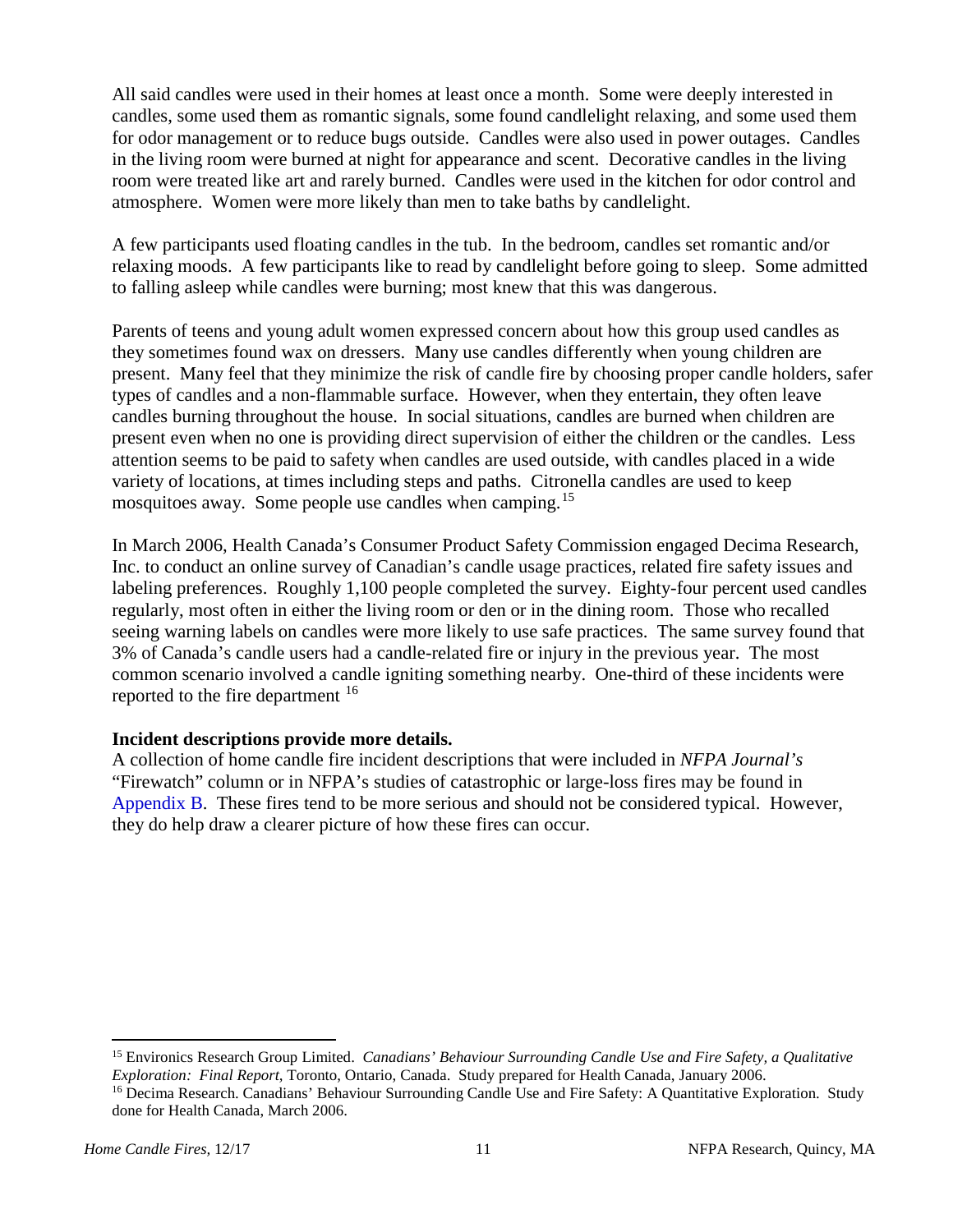<span id="page-16-0"></span>**ASTM's voluntary standards address candles and accessories.** The ASTM subcommittee F15.45 was created to address candle safety issues in 1997. Since then, it has issued a variety of candle-safety standards, including standards addressing terminology, fire safety labeling, glass candle containers, visible emissions, and fire safety for candles and candle accessories. These standards can be incorporated into law, contracts, codes and procedures.

**NFPA has safety tips and resources.** The Educational Messages Advisory Committee (EMAC) to NFPA's Public Education Division developed a collection of safety tips for a wide variety of activities, including the use of candles. New tips have been added for candle use in home worship. Fire and life safety educators can download the [Educational Messages Desk Reference -](http://www.nfpa.org/-/media/Files/Public-Education/Resources/Educational-messaging/EMAC/EducationalMessagesDeskReference.pdf) 2017 Edition to find consistent safety messaging.

NFPA also has [safety resources to help consumers](http://www.nfpa.org/Public-Education/By-topic/Top-causes-of-fire/Candles) protect themselves from candle fires and other dangers.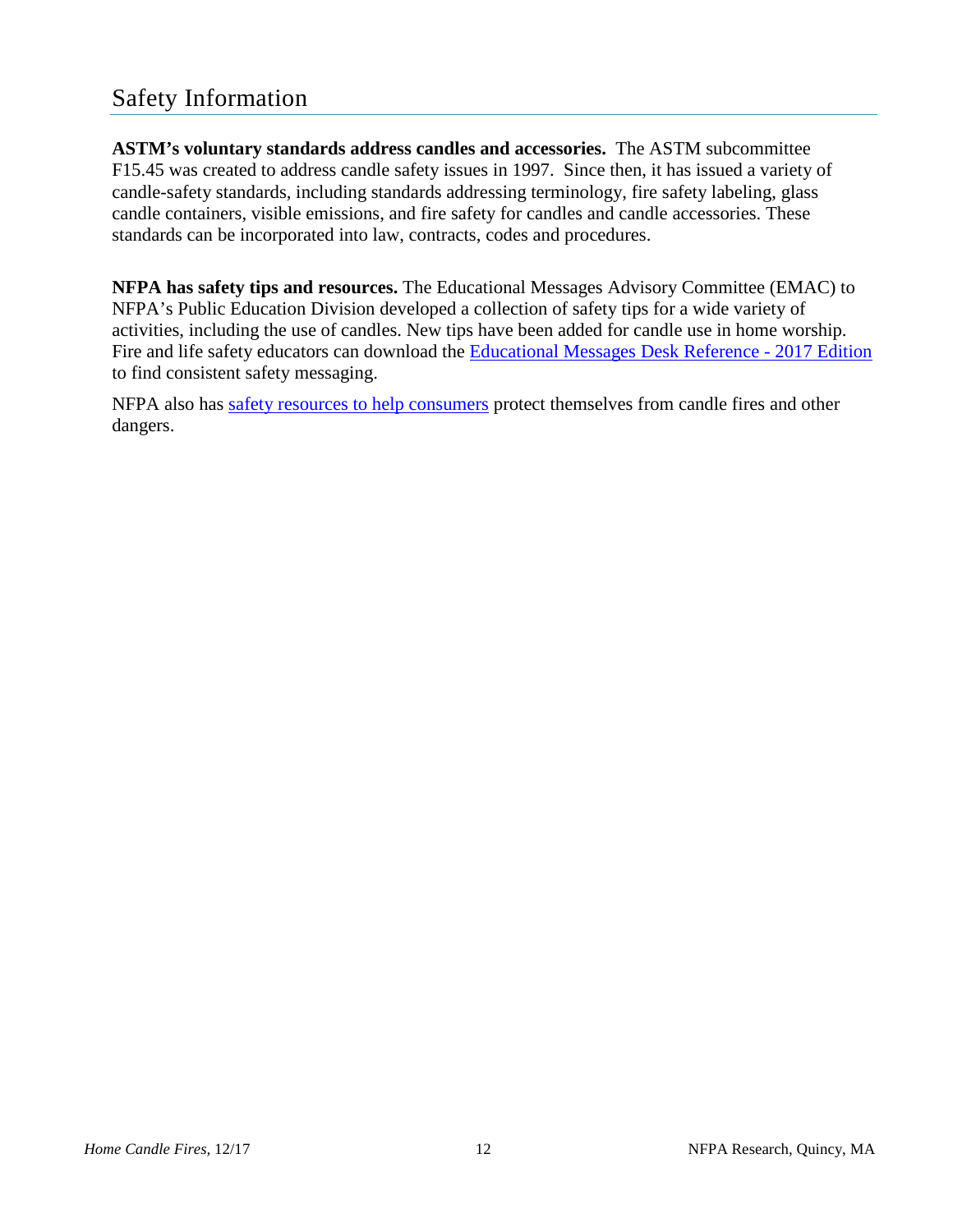#### Table 1. **Home Candle Structure Fires, by Area of Origin 2011-2015 Annual Averages**

<span id="page-17-1"></span><span id="page-17-0"></span>

|                                                                                                                         |                |           |                  |                 |                  |                 | <b>Direct Property</b>         |           |  |
|-------------------------------------------------------------------------------------------------------------------------|----------------|-----------|------------------|-----------------|------------------|-----------------|--------------------------------|-----------|--|
|                                                                                                                         | <b>Fires</b>   |           |                  | <b>Civilian</b> |                  | <b>Civilian</b> | <b>Damage</b><br>(in Millions) |           |  |
| <b>Area of Origin</b>                                                                                                   |                |           |                  | <b>Deaths</b>   |                  | <b>Injuries</b> |                                |           |  |
| Bedroom                                                                                                                 | 3,220          | (37%)     | 29               | (36%)           | 404              | (51%)           | \$132                          | (45%)     |  |
| Non-confined                                                                                                            | 3,110          | (36%)     | 29               | (36%)           | 400              | $(50\%)$        | \$132                          | (45%)     |  |
| Confined                                                                                                                | 110            | $(1\%)$   | $\mathbf{0}$     | $(0\%)$         | 4                | (1%)            | \$0                            | $(0\%)$   |  |
| Living room, family room or den                                                                                         | 1,230          | (14%)     | 29               | (36%)           | 140              | (17%)           | \$50                           | (17%)     |  |
| Non-confined                                                                                                            | 1,170          | (13%)     | 29               | (36%)           | 140              | (17%)           | \$49                           | (17%)     |  |
| Confined                                                                                                                | 60             | $(1\%)$   | $\boldsymbol{0}$ | $(0\%)$         | $\boldsymbol{0}$ | $(0\%)$         | \$0                            | $(0\%)$   |  |
| Lavatory or bathroom                                                                                                    | 1,080          | (12%)     | $\boldsymbol{0}$ | $(0\%)$         | 46               | (6%)            | \$17                           | (6%)      |  |
| Non-confined                                                                                                            | 980            | (11%)     | $\boldsymbol{0}$ | $(0\%)$         | 46               | (6%)            | \$17                           | (6%)      |  |
| Confined                                                                                                                | 90             | $(1\%)$   | $\boldsymbol{0}$ | $(0\%)$         | $\boldsymbol{0}$ | $(0\%)$         | \$0                            | $(0\%)$   |  |
| Kitchen or cooking area                                                                                                 | 940            | (11%)     | $\mathbf{1}$     | $(1\%)$         | 43               | (5%)            | \$20                           | (7%)      |  |
| Non-confined                                                                                                            | 700            | $(8\%)$   | $\mathbf{1}$     | (1%)            | 36               | (5%)            | \$19                           | (7%)      |  |
| Confined                                                                                                                | 240            | (3%)      | $\boldsymbol{0}$ | $(0\%)$         | 6                | $(1\%)$         | \$0                            | $(0\%)$   |  |
| Unclassified function area                                                                                              | 540            | (6%)      | $\overline{7}$   | $(9\%)$         | 62               | $(8\%)$         | \$26                           | $(9\%)$   |  |
| Non-confined                                                                                                            | 520            | (6%)      | $\overline{7}$   | $(9\%)$         | 62               | $(8\%)$         | \$26                           | $(9\%)$   |  |
| Confined                                                                                                                | 20             | $(0\%)$   | $\boldsymbol{0}$ | $(0\%)$         | $\boldsymbol{0}$ | $(0\%)$         | \$0                            | $(0\%)$   |  |
| Dining room                                                                                                             | 300            | (3%)      | 5                | (6%)            | 16               | $(2\%)$         | \$6                            | $(2\%)$   |  |
| Non-confined                                                                                                            | 280            | (3%)      | 5                | (6%)            | 16               | $(2\%)$         | \$6                            | $(2\%)$   |  |
| Confined                                                                                                                | 20             | $(0\%)$   | $\boldsymbol{0}$ | $(0\%)$         | $\boldsymbol{0}$ | $(0\%)$         | \$0                            | $(0\%)$   |  |
| Closet                                                                                                                  | 140            | $(2\%)$   | $\mathbf{1}$     | $(1\%)$         | 10               | $(1\%)$         | \$6                            | $(2\%)$   |  |
| Non-confined                                                                                                            | 140            | $(2\%)$   | $\mathbf{1}$     | $(1\%)$         | 10               | $(1\%)$         | \$6                            | $(2\%)$   |  |
| Confined                                                                                                                | $\overline{0}$ | $(0\%)$   | $\mathbf{0}$     | $(0\%)$         | $\boldsymbol{0}$ | $(0\%)$         | \$0                            | $(0\%)$   |  |
| Other known area of origin                                                                                              | 1,230          | (14%)     | 9                | (11%)           | 80               | (10%)           | \$39                           | (13%)     |  |
| Non-confined                                                                                                            | 1,070          | (12%)     | 9                | $(11\%)$        | 80               | $(10\%)$        | \$39                           | (13%)     |  |
| Confined                                                                                                                | 160            | $(2\%)$   | $\boldsymbol{0}$ | $(0\%)$         | $\boldsymbol{0}$ | $(0\%)$         | \$0                            | $(0\%)$   |  |
|                                                                                                                         |                |           |                  |                 |                  |                 |                                |           |  |
| Total                                                                                                                   | 8,690          | $(100\%)$ | 82               | $(100\%)$       | 800              | $(100\%)$       | \$295                          | $(100\%)$ |  |
| Non-confined                                                                                                            | 7,970          | (92%)     | 82               | $(100\%)$       | 789              | (99%)           | \$295                          | $(100\%)$ |  |
| Confined                                                                                                                | 720            | $(8\%)$   | $\overline{0}$   | $(0\%)$         | 11               | $(1\%)$         | \$0                            | $(0\%)$   |  |
| Despite being the area of origin for fewer than 2% of the fires, at least 2% of the civilian deaths resulted from fires |                |           |                  |                 |                  |                 |                                |           |  |
| Garage or vehicle storage area*                                                                                         |                |           | $\overline{c}$   | (3%)            |                  |                 |                                |           |  |
| Hallway                                                                                                                 |                |           | $\mathbf{1}$     | $(2\%)$         |                  |                 |                                |           |  |
| Unclassified structural space                                                                                           |                |           | 1                | $(2\%)$         |                  |                 |                                |           |  |
|                                                                                                                         |                |           |                  |                 |                  |                 |                                |           |  |
| Storage of supplies or tools or                                                                                         |                |           |                  |                 |                  |                 |                                |           |  |
| dead storage                                                                                                            |                |           | 1                | $(2\%)$         |                  |                 |                                |           |  |

Note: Sums may not equal totals due to rounding errors. Confined structure fires other than chimney or flue fires (NFIRS incident type 113, and 115-118) were analyzed separately from Non-confined structure fires (incident type 110-129, except 113-118). See [Appendix A](#page-30-1) for details.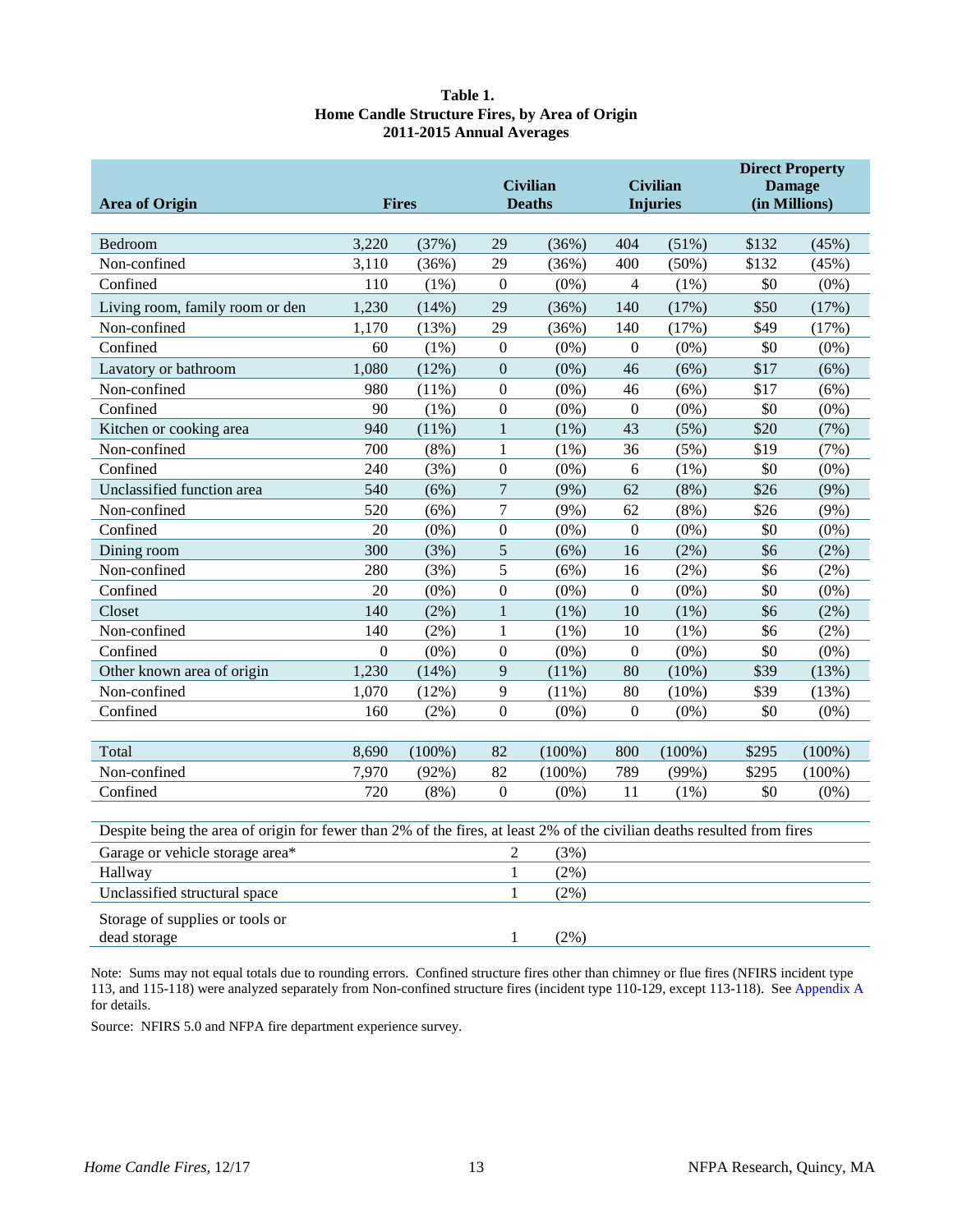#### **Table 2. Home Candle Structure Fires, by Item First Ignited 2011-2015 Annual Averages**

<span id="page-18-0"></span>

| <b>Item First Ignited</b>                             |                | <b>Civilian</b><br><b>Fires</b><br><b>Deaths</b> |                  |              |                  | <b>Civilian</b><br><b>Injuries</b> | <b>Direct</b><br><b>Property Damage</b><br>(in Millions) |                     |
|-------------------------------------------------------|----------------|--------------------------------------------------|------------------|--------------|------------------|------------------------------------|----------------------------------------------------------|---------------------|
|                                                       |                |                                                  |                  |              |                  |                                    |                                                          |                     |
| Mattress or bedding                                   | 990            | (11%)                                            | 12               | (15%)        | 177              | (22%)                              | \$48                                                     | (16%)               |
| Non-confined                                          | 960            | (11%)                                            | 12               | (15%)        | 177              | (22%)                              | \$48                                                     | (16%)               |
| Confined                                              | 30             | $(0\%)$                                          | $\boldsymbol{0}$ | $(0\%)$      | $\boldsymbol{0}$ | $(0\%)$                            | \$0                                                      | $(0\%)$             |
| Unclassified furniture or utensil                     | 870            | (10%)                                            | $\,8\,$          | (9%)         | 72               | (9%)                               | \$32                                                     | (11%)               |
| Non-confined<br>Confined                              | 850            | (10%)                                            | 8                | (9%)         | 72               | $(9\%)$                            | \$32<br>\$0                                              | (11%)               |
|                                                       | 10             | $(0\%)$                                          | $\boldsymbol{0}$ | $(0\%)$      | $\boldsymbol{0}$ | $(0\%)$                            | \$31                                                     | $(0\%)$             |
| Curtains, blinds, drapery or tapestry<br>Non-confined | 760<br>750     | (9%)                                             | 5<br>5           | (6%)<br>(6%) | 74<br>74         | (9%)                               | \$31                                                     | $(10\%)$            |
| Confined                                              | 10             | (9%)<br>$(0\%)$                                  | $\boldsymbol{0}$ | $(0\%)$      | $\overline{0}$   | (9%)<br>$(0\%)$                    | \$0                                                      | $(10\%)$<br>$(0\%)$ |
| Cabinetry                                             | 560            | (6%)                                             | $\boldsymbol{0}$ | $(0\%)$      | 32               | (4%)                               | \$18                                                     | (6%)                |
| Non-confined                                          | 530            | (6%)                                             | $\boldsymbol{0}$ | $(0\%)$      | 32               | (4%)                               | \$18                                                     | (6%)                |
| Confined                                              | 30             | $(0\%)$                                          | $\boldsymbol{0}$ | $(0\%)$      | $\boldsymbol{0}$ | $(0\%)$                            | \$0                                                      | $(0\%)$             |
| Upholstered furniture                                 | 460            | (5%)                                             | 9                | (11%)        | 75               | $(9\%)$                            | \$27                                                     | (9%)                |
| Non-confined                                          | 450            | (5%)                                             | 9                | (11%)        | 72               | $(9\%)$                            | \$27                                                     | (9%)                |
| Confined                                              | 10             | $(0\%)$                                          | $\boldsymbol{0}$ | $(0\%)$      | 3                | $(0\%)$                            | \$0                                                      | $(0\%)$             |
| Clothing                                              | 460            | (5%)                                             | 6                | $(8\%)$      | 52               | (6%)                               | \$14                                                     | (5%)                |
| Non-confined                                          | 440            | (5%)                                             | 6                | (8%)         | 52               | (6%)                               | \$14                                                     | (5%)                |
| Confined                                              | 20             | $(0\%)$                                          | $\boldsymbol{0}$ | $(0\%)$      | $\overline{0}$   | $(0\%)$                            | \$0                                                      | $(0\%)$             |
| Magazine, newspaper or writing paper                  | 450            | (5%)                                             | 6                | (8%)         | 31               | (4%)                               | \$14                                                     | (5%)                |
| Non-confined                                          | 370            | (4% )                                            | 6                | (8%)         | 28               | (4%)                               | \$14                                                     | (5%)                |
| Confined                                              | 80             | (1%)                                             | $\boldsymbol{0}$ | $(0\%)$      | 3                | $(0\%)$                            | \$0                                                      | $(0\%)$             |
| Unclassified item first ignited                       | 430            | (5%)                                             | 5                | (5%)         | 33               | (4%)                               | \$11                                                     | (4%)                |
| Non-confined                                          | 340            | (4%)                                             | $\mathfrak s$    | (5%)         | 33               | (4%)                               | \$11                                                     | (4%)                |
| Confined                                              | 90             | $(1\%)$                                          | $\boldsymbol{0}$ | $(0\%)$      | $\boldsymbol{0}$ | $(0\%)$                            | \$0                                                      | $(0\%)$             |
| Decoration                                            | 390            | (4%)                                             | $\overline{c}$   | $(2\%)$      | 22               | (3%)                               | \$7                                                      | $(2\%)$             |
| Non-confined                                          | 360            | (4%)                                             | $\overline{2}$   | (2%)         | 22               | (3%)                               | \$7                                                      | $(2\%)$             |
| Confined                                              | 30             | $(0\%)$                                          | $\boldsymbol{0}$ | $(0\%)$      | $\boldsymbol{0}$ | $(0\%)$                            | \$0                                                      | $(0\%)$             |
| Interior wall covering, excluding drapes              | 370            | (4%)                                             | 4                | (5%)         | 18               | (2%)                               | \$12                                                     | (4%)                |
| Non-confined                                          | 370            | (4%)                                             | 4                | (5%)         | 18               | (2%)                               | \$12                                                     | (4% )               |
| Confined                                              | $\overline{0}$ | $(0\%)$                                          | $\boldsymbol{0}$ | $(0\%)$      | $\boldsymbol{0}$ | $(0\%)$                            | \$0                                                      | $(0\%)$             |
| Linen other than bedding                              | 340            | (4%)                                             | $\boldsymbol{0}$ | $(0\%)$      | $20\,$           | (2%)                               | \$8                                                      | (3%)                |
| Non-confined                                          | 320            | (4%)                                             | $\boldsymbol{0}$ | $(0\%)$      | $20\,$           | $(2\%)$                            | \$8                                                      | (3%)                |
| Confined                                              | 20             | $(0\%)$                                          | $\boldsymbol{0}$ | $(0\%)$      | $\boldsymbol{0}$ | $(0\%)$                            | \$0                                                      | $(0\%)$             |
| Floor covering rug, carpet, or mat                    | 300            | (3%)                                             | $\mathfrak{Z}$   | (4%)         | 24               | (3%)                               | \$7                                                      | (3%)                |
| Non-confined                                          | 280            | (3%)                                             | 3                | (4%)         | 24               | (3%)                               | \$7                                                      | (3%)                |
| Confined                                              | 10             | $(0\%)$                                          | $\boldsymbol{0}$ | $(0\%)$      | $\boldsymbol{0}$ | $(0\%)$                            | \$0                                                      | (0%)                |
| Multiple items first ignited                          | 290            | (3%)                                             | 3                | (4%)         | 30               | (4%)                               | \$11                                                     | (4%)                |
| Non-confined                                          | 260            | (3%)                                             | $\mathfrak{Z}$   | (4%)         | 30               | (4%)                               | \$11                                                     | (4%)                |
| Confined                                              | 30             | $(0\%)$                                          | $\boldsymbol{0}$ | $(0\%)$      | $\boldsymbol{0}$ | $(0\%)$                            | \$0                                                      | (0%)                |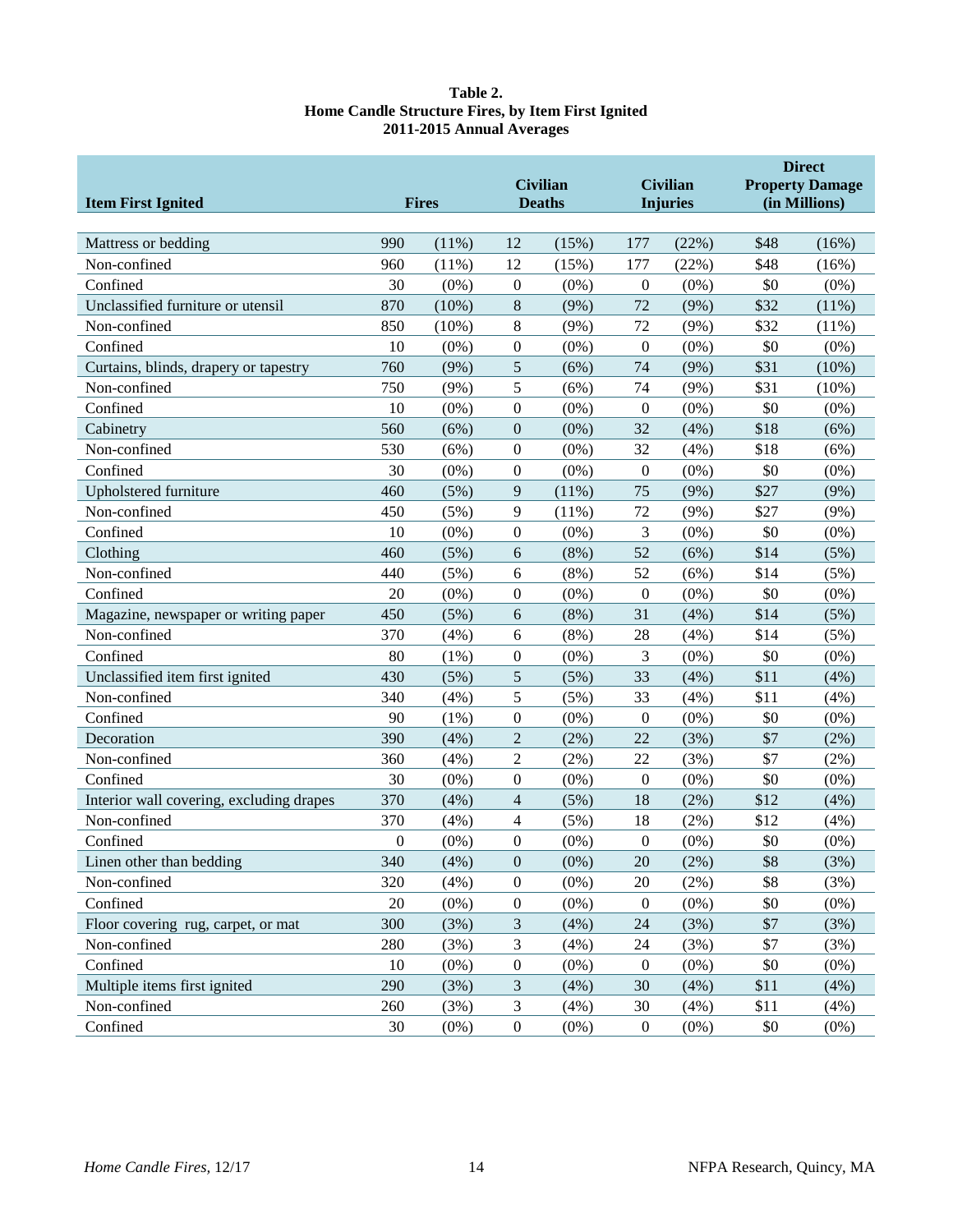| Table 2.                                           |
|----------------------------------------------------|
| Home Candle Structure Fires, by Item First Ignited |
| 2011-2015 Annual Averages, (Continued)             |

| <b>Item First Ignited</b>                                                   |       | <b>Fires</b>               | <b>Civilian</b><br><b>Deaths</b> |                                       | <b>Civilian</b><br><b>Injuries</b> |           |       | <b>Direct</b><br><b>Property Damage</b><br>(in Millions) |
|-----------------------------------------------------------------------------|-------|----------------------------|----------------------------------|---------------------------------------|------------------------------------|-----------|-------|----------------------------------------------------------|
|                                                                             |       |                            |                                  |                                       |                                    |           |       |                                                          |
| Unclassified soft goods or wearing                                          |       |                            |                                  |                                       |                                    |           |       |                                                          |
| apparel                                                                     | 240   | (3%)                       | $\theta$                         | $(0\%)$                               | 16                                 | (2%)      | \$6   | (2%)                                                     |
| Non-confined                                                                | 240   | (3%)                       | $\mathbf{0}$                     | $(0\%)$                               | 16                                 | $(2\%)$   | \$6   | $(2\%)$                                                  |
| Confined                                                                    | 10    | $(0\%)$                    | $\overline{0}$                   | $(0\%)$                               | $\boldsymbol{0}$                   | $(0\%)$   | \$0   | $(0\%)$                                                  |
| Rubbish, trash, or waste                                                    | 240   | (3%)                       | $\overline{0}$                   | $(0\%)$                               | 13                                 | $(2\%)$   | \$4   | (1%)                                                     |
| Non-confined                                                                | 130   | (2%)                       | $\mathbf{0}$                     | $(0\%)$                               | 13                                 | (2%)      | \$4   | (1%)                                                     |
| Confined                                                                    | 110   | $(1\%)$                    | $\boldsymbol{0}$                 | $(0\%)$                               | $\mathbf{0}$                       | $(0\%)$   | \$0   | $(0\%)$                                                  |
| Appliance housing or casing                                                 | 180   | (2%)                       | $\overline{2}$                   | (2%)                                  | 13                                 | $(2\%)$   | \$4   | (1%)                                                     |
| Non-confined                                                                | 150   | (2%)                       | $\overline{2}$                   | $(2\%)$                               | 13                                 | $(2\%)$   | \$4   | $(1\%)$                                                  |
| Confined                                                                    | 30    | $(0\%)$                    | $\mathbf{0}$                     | $(0\%)$                               | $\overline{0}$                     | $(0\%)$   | \$0   | $(0\%)$                                                  |
| Box, carton, bag, basket, or barrel                                         | 180   | (2%)                       | $\mathbf{0}$                     | $(0\%)$                               | 10                                 | $(1\%)$   | \$3   | (1%)                                                     |
| Non-confined                                                                | 150   | $(2\%)$                    | $\mathbf{0}$                     | $(0\%)$                               | 10                                 | $(1\%)$   | \$3   | $(1\%)$                                                  |
| Confined                                                                    | 30    | $(0\%)$                    | $\mathbf{0}$                     | $(0\%)$                               | $\overline{0}$                     | $(0\%)$   | \$0   | $(0\%)$                                                  |
| Flammable or combustible liquids or                                         |       |                            |                                  |                                       |                                    |           |       |                                                          |
| gases, piping or filter                                                     | 150   | (2%)                       | 1                                | $(2\%)$                               | 18                                 | $(2\%)$   | \$5   | (2%)                                                     |
| Non-confined                                                                | 120   | $(1\%)$                    | 1                                | $(2\%)$                               | 18                                 | $(2\%)$   | \$5   | $(2\%)$                                                  |
| Confined                                                                    | 20    | $(0\%)$                    | $\mathbf{0}$                     | $(0\%)$                               | $\mathbf{0}$                       | $(0\%)$   | \$0   | $(0\%)$                                                  |
| Other known item first ignited                                              | 1,030 | (12%)                      | 16                               | (19%)                                 | 72                                 | $(9\%)$   | \$34  | $(11\%)$                                                 |
| Non-confined                                                                | 890   | $(10\%)$                   | 16                               | (19%)                                 | 67                                 | $(8\%)$   | \$34  | (11%)                                                    |
| Confined                                                                    | 140   | (2%)                       | $\mathbf{0}$                     | $(0\%)$                               | 5                                  | $(1\%)$   | \$0   | $(0\%)$                                                  |
|                                                                             |       |                            |                                  |                                       |                                    |           |       |                                                          |
| Total                                                                       | 8,690 | $(100\%)$                  | 82                               | $(100\%)$                             | 800                                | $(100\%)$ | \$295 | $(100\%)$                                                |
| Non-confined                                                                | 7,970 | (92%)                      | 82                               | $(100\%)$                             | 789                                | (99%)     | \$295 | $(100\%)$                                                |
| Confined                                                                    | 720   | $(8\%)$                    | $\mathbf{0}$                     | $(0\%)$                               | 11                                 | $(1\%)$   | \$0   | $(0\%)$                                                  |
| <b>December 100 football</b> and the co-<br>$C = \{x_1, x_2, \ldots, x_n\}$ |       | $(1, 0, 0)$ $(0, 1, 0, 0)$ |                                  | $-1$ $-1$ $-1$ $-0$ $0$ $-1$ $-0$ $1$ | <b>SAMPLE STATES AND STATES</b>    |           | 1.110 | $\mathbf{C}^*$                                           |

Despite being the item first ignited for fewer than 2% of the fires, at least 2% of the civilian deaths resulted from fires starting with the following items:

| Christmas tree                      | (5%)    |
|-------------------------------------|---------|
| Structural member or framing        | $(2\%)$ |
| Goods not made up, including fabric | $(2\%)$ |
| Decoration                          | $(2\%)$ |
| Light vegetation, including grass   | $(2\%)$ |
| Unclassified organic material       | (2%)    |
| Interior ceiling cover or finish    | $(2\%)$ |
|                                     |         |

Note: Sums may not equal totals due to rounding errors. Confined structure fires other than chimney or flue fires (NFIRS incident type 113, and 115-118) were analyzed separately from non-confined structure fires (incident type 110-129, except 113-118). See [Appendix A](#page-30-1) for details.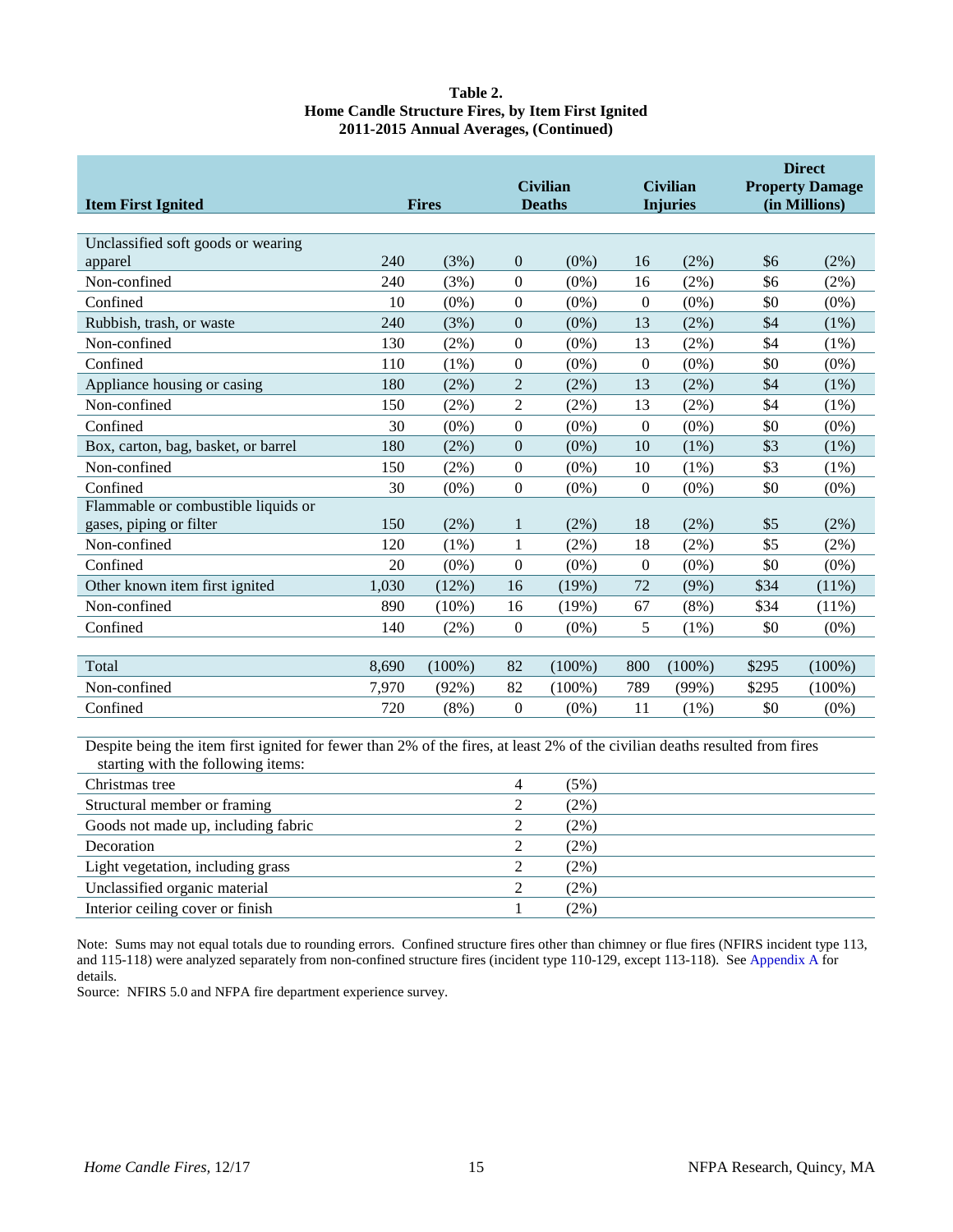#### **Table 3. Home Candle Structure Fires, by Cause of Ignition 2011-2015 Annual Averages**

<span id="page-20-0"></span>

| <b>Cause of Ignition</b>     |                | <b>Fires</b> |                | <b>Civilian</b><br><b>Deaths</b> |                | <b>Civilian</b><br><b>Injuries</b> | <b>Direct</b><br><b>Property Damage</b><br>(in Millions) |           |
|------------------------------|----------------|--------------|----------------|----------------------------------|----------------|------------------------------------|----------------------------------------------------------|-----------|
| Unintentional                | 8,260          | (95%)        | 71             | (87%)                            | 773            | (97%)                              | \$282                                                    | (95%)     |
| Non-confined                 | 7,620          | (88%)        | 71             | (87%)                            | 762            | (95%)                              | \$282                                                    | (95%)     |
| Confined                     | 640            | (7%)         | $\overline{0}$ | $(0\%)$                          | 11             | $(1\%)$                            | \$0                                                      | $(0\%)$   |
| Intentional                  | 220            | (3%)         |                | $(2\%)$                          | 14             | (2%)                               | \$5                                                      | (2%)      |
| Non-confined                 | 170            | (2%)         |                | $(2\%)$                          | 14             | (2%)                               | \$5                                                      | (2%)      |
| Confined                     | 50             | (1%)         | $\overline{0}$ | $(0\%)$                          | $\theta$       | $(0\%)$                            | \$0                                                      | $(0\%)$   |
| Failure of equipment or heat |                |              |                |                                  |                |                                    |                                                          |           |
| source                       | 130            | (1%)         | 5              | (6%)                             | 11             | $(1\%)$                            | \$2                                                      | (1%)      |
| Non-confined                 | 110            | (1%)         | 5              | (6%)                             | 11             | $(1\%)$                            | \$2                                                      | (1%)      |
| Confined                     | 20             | $(0\%)$      | $\overline{0}$ | $(0\%)$                          | $\overline{0}$ | $(0\%)$                            | \$0                                                      | $(0\%)$   |
| Unclassified cause           | 70             | $(1\%)$      | $\overline{4}$ | (5%)                             | $\overline{2}$ | $(0\%)$                            | \$6                                                      | (2%)      |
| Non-confined                 | 70             | $(1\%)$      | 4              | (5%)                             | $\overline{2}$ | $(0\%)$                            | \$6                                                      | (2%)      |
| Confined                     | 10             | $(0\%)$      | $\overline{0}$ | $(0\%)$                          | $\overline{0}$ | $(0\%)$                            | \$0                                                      | $(0\%)$   |
| Act of nature                | $\overline{0}$ | $(0\%)$      | $\overline{0}$ | $(0\%)$                          | $\overline{0}$ | $(0\%)$                            | \$0                                                      | $(0\%)$   |
| Non-confined                 | $\Omega$       | $(0\%)$      | $\theta$       | $(0\%)$                          | $\overline{0}$ | $(0\%)$                            | \$0                                                      | $(0\%)$   |
| Confined                     | $\Omega$       | $(0\%)$      | $\theta$       | $(0\%)$                          | $\theta$       | $(0\%)$                            | \$0                                                      | $(0\%)$   |
| Total                        | 8,690          | $(100\%)$    | 82             | $(100\%)$                        | 800            | $(100\%)$                          | \$295                                                    | $(100\%)$ |
| Non-confined                 | 7,970          | $(92\%)$     | 82             | $(100\%)$                        | 789            | (99%)                              | \$295                                                    | $(100\%)$ |
| Confined                     | 720            | $(8\%)$      | $\overline{0}$ | $(0\%)$                          | 11             | $(1\%)$                            | \$0                                                      | $(0\%)$   |

Note: Sums may not equal totals due to rounding errors. Confined structure fires other than chimney or flue fires (NFIRS incident type 113, and 115-118) were analyzed separately from Non-confined structure fires (incident type 110-129, except 113-118). See [Appendix A](#page-30-1) for details.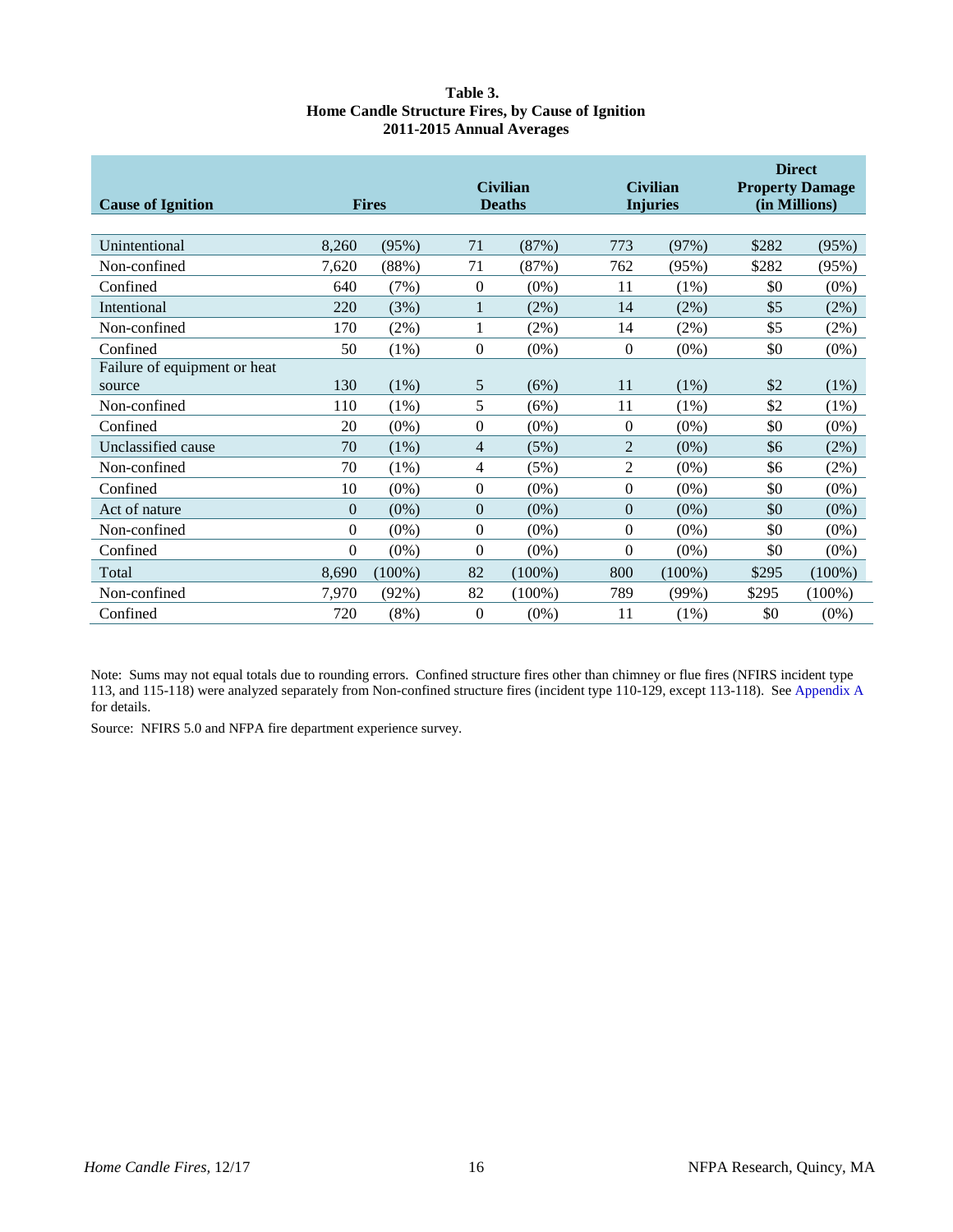| Table 4.                                                        |
|-----------------------------------------------------------------|
| Home Candle Structure Fires, by Factor Contributing to Ignition |
| 2011-2015 Annual Averages                                       |

<span id="page-21-0"></span>

| <b>Factor Contributing to Ignition</b>        |       | <b>Civilian</b><br><b>Deaths</b><br><b>Fires</b> |                  |           |                  | <b>Civilian</b><br><b>Injuries</b> | <b>Direct</b><br><b>Property Damage</b><br>(in Millions) |           |
|-----------------------------------------------|-------|--------------------------------------------------|------------------|-----------|------------------|------------------------------------|----------------------------------------------------------|-----------|
|                                               |       |                                                  |                  |           |                  |                                    |                                                          |           |
| Heat source too close to combustibles         | 5,160 | (59%)                                            | 57               | (70%)     | 528              | (66%)                              | \$176                                                    | $(60\%)$  |
| Non-confined                                  | 4,840 | (56%)                                            | 57               | (70%)     | 523              | (65%)                              | \$176                                                    | $(60\%)$  |
| Confined                                      | 320   | (4%)                                             | $\boldsymbol{0}$ | $(0\%)$   | 5                | (1%)                               | \$0                                                      | $(0\%)$   |
| Abandoned or discarded material or            |       |                                                  |                  |           |                  |                                    |                                                          |           |
| product                                       | 1,170 | (13%)                                            | 12               | (14%)     | 73               | $(9\%)$                            | \$38                                                     | (13%)     |
| Non-confined                                  | 1,040 | (12%)                                            | 12               | (14%)     | 70               | $(9\%)$                            | \$38                                                     | (13%)     |
| Confined                                      | 130   | $(1\%)$                                          | $\boldsymbol{0}$ | $(0\%)$   | 3                | $(0\%)$                            | \$0                                                      | $(0\%)$   |
| Unclassified misuse of material or<br>product | 960   | (11%)                                            | 8                | $(10\%)$  | 88               | (11%)                              | \$27                                                     | (9%)      |
| Non-confined                                  | 810   | (9%)                                             | 8                | $(10\%)$  | 85               | $(11\%)$                           | \$27                                                     | $(9\%)$   |
| Confined                                      | 140   | (2%)                                             | $\boldsymbol{0}$ | $(0\%)$   | 3                | $(0\%)$                            | \$0                                                      | $(0\%)$   |
| Unclassified factor contributed to            |       |                                                  |                  |           |                  |                                    |                                                          |           |
| ignition                                      | 400   | (5%)                                             | $\overline{0}$   | $(0\%)$   | 30               | (4%)                               | \$13                                                     | (4%)      |
| Non-confined                                  | 370   | (4%)                                             | $\boldsymbol{0}$ | $(0\%)$   | 30               | (4%)                               | \$13                                                     | (4%)      |
| Confined                                      | 30    | $(0\%)$                                          | $\boldsymbol{0}$ | $(0\%)$   | $\overline{0}$   | $(0\%)$                            | \$0                                                      | $(0\%)$   |
| Playing with heat source                      | 330   | (4%)                                             | 5                | (6%)      | 19               | (2%)                               | \$13                                                     | (5%)      |
| Non-confined                                  | 280   | (3%)                                             | 5                | (6%)      | 19               | $(2\%)$                            | \$13                                                     | (5%)      |
| Confined                                      | 50    | (1%)                                             | 0                | $(0\%)$   | $\theta$         | $(0\%)$                            | \$0                                                      | $(0\%)$   |
| Equipment unattended                          | 260   | (3%)                                             | $\overline{c}$   | $(2\%)$   | 16               | $(2\%)$                            | \$8                                                      | (3%)      |
| Non-confined                                  | 240   | (3%)                                             | $\overline{c}$   | $(2\%)$   | 16               | $(2\%)$                            | \$8                                                      | (3%)      |
| Confined                                      | 20    | $(0\%)$                                          | $\overline{0}$   | $(0\%)$   | $\boldsymbol{0}$ | $(0\%)$                            | \$0                                                      | $(0\%)$   |
| Collision, knock down, run over, or           |       |                                                  |                  |           |                  |                                    |                                                          |           |
| turn over                                     | 210   | (2%)                                             | 5                | (6%)      | 25               | (3%)                               | \$7                                                      | (2%)      |
| Non-confined                                  | 200   | $(2\%)$                                          | 5                | (6%)      | 25               | (3%)                               | \$7                                                      | (2%)      |
| Confined                                      | 10    | $(0\%)$                                          | $\theta$         | $(0\%)$   | $\overline{0}$   | $(0\%)$                            | \$0                                                      | $(0\%)$   |
| Other known factor contributing to            |       |                                                  |                  |           |                  |                                    |                                                          |           |
| ignition                                      | 660   | (8%)                                             | 2                | (2%)      | 55               | (7%)                               | \$31                                                     | (11%)     |
| Non-confined                                  | 600   | (7%)                                             | $\overline{2}$   | $(2\%)$   | 55               | (7%)                               | \$31                                                     | (11%)     |
| Confined                                      | 60    | (1%)                                             | $\theta$         | $(0\%)$   | $\boldsymbol{0}$ | $(0\%)$                            | \$0                                                      | $(0\%)$   |
|                                               |       |                                                  |                  |           |                  |                                    |                                                          |           |
| <b>Total fires</b>                            | 8,690 | $(100\%)$                                        | 82               | $(100\%)$ | 800              | $(100\%)$                          | \$295                                                    | $(100\%)$ |
| Non-confined                                  | 7,970 | (92%)                                            | 82               | $(100\%)$ | 789              | (99%)                              | \$295                                                    | $(100\%)$ |
| Confined                                      | 720   | (8%)                                             | $\boldsymbol{0}$ | $(0\%)$   | 11               | $(1\%)$                            | \$0                                                      | $(0\%)$   |
|                                               |       |                                                  |                  |           |                  |                                    |                                                          |           |
| Total factors                                 | 9,140 | (105%)                                           | 90               | (110%)    | 836              | $(104\%)$                          | \$314                                                    | (106%)    |
| Non-confined                                  | 8,380 | (96%)                                            | 90               | (110%)    | 825              | (103%)                             | \$313                                                    | (106%)    |
| Confined                                      | 760   | $(9\%)$                                          | $\boldsymbol{0}$ | $(0\%)$   | 11               | (1%)                               | \$0                                                      | $(0\%)$   |
|                                               |       |                                                  |                  |           |                  |                                    |                                                          |           |

Despite being a factor contributing to ignition for fewer than 2% of the fires, at least 2% of the civilian deaths resulted from fires with the following factor:

Animal  $2(2\%)$ 

\* Multiple entries are allowed which can result in sums higher than totals.

Note: Sums may not equal totals due to rounding errors. Fires in which the factor contributing to ignition was coded as "none," unknown, or not reported have been allocated proportionally among fires with known factor contributing to ignition. Confined structure fires (NFIRS incident type 113-118) were analyzed separately from Non-confined structure fires (incident type 110-129, except 113-118). See [Appendix A](#page-30-1) for details.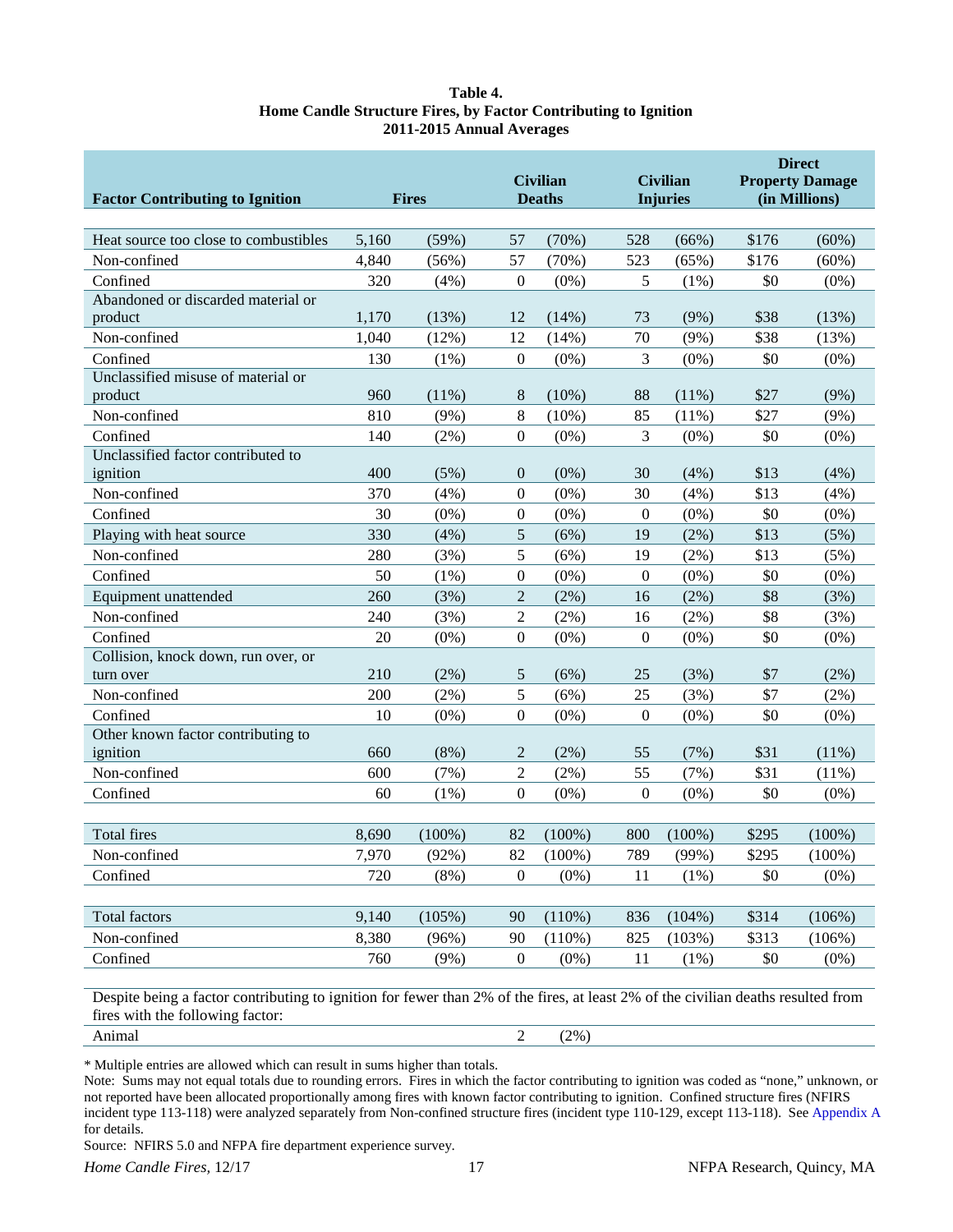#### **Table 5. Home Candle Structure Fires, by Human Factor Contributing to Ignition 2011-2015 Annual Averages**

<span id="page-22-0"></span>

| <b>Human Factor</b><br><b>Contributing to Ignition</b> | <b>Fires</b> |           | <b>Civilian</b><br><b>Deaths</b> |           |     | <b>Civilian</b><br><b>Injuries</b> | <b>Direct</b><br><b>Property Damage</b><br>(in Millions) |           |
|--------------------------------------------------------|--------------|-----------|----------------------------------|-----------|-----|------------------------------------|----------------------------------------------------------|-----------|
|                                                        |              |           |                                  |           |     |                                    |                                                          |           |
| Unattended or unsupervised                             |              |           |                                  |           |     |                                    |                                                          |           |
| person                                                 | 1,580        | (18%)     |                                  | (9%)      | 105 | (13%)                              | \$48                                                     | $(16\%)$  |
| Asleep                                                 | 950          | $(11\%)$  | 18                               | (21%)     | 194 | (24%)                              | \$38                                                     | (13%)     |
| Age was a factor                                       | 350          | (4%)      | 7                                | $(9\%)$   | 29  | (4%)                               | \$15                                                     | (5%)      |
| Possibly impaired by                                   |              |           |                                  |           |     |                                    |                                                          |           |
| alcohol or drugs                                       | 180          | $(2\%)$   | 12                               | (15%)     | 43  | (5%)                               | \$10                                                     | (3%)      |
| Possibly mentally disabled                             | 110          | (1%)      | 4                                | (5%)      | 20  | (3%)                               | \$5                                                      | (2%)      |
| Multiple persons involved                              | 60           | $(1\%)$   | $\Omega$                         | $(0\%)$   | 5   | $(1\%)$                            | \$3                                                      | $(1\%)$   |
| Physically disabled                                    | 30           | $(0\%)$   | 4                                | (5%)      | 22  | (3%)                               | \$2                                                      | $(1\%)$   |
| None                                                   | 5,610        | (65%)     | 41                               | $(50\%)$  | 431 | $(54\%)$                           | \$184                                                    | $(62\%)$  |
|                                                        |              |           |                                  |           |     |                                    |                                                          |           |
| Total fires*                                           | 8,690        | $(100\%)$ | 82                               | $(100\%)$ | 800 | $(100\%)$                          | \$295                                                    | $(100\%)$ |
| Total factors*                                         | 8.880        | (102%)    | 93                               | $(114\%)$ | 848 | $(106\%)$                          | \$306                                                    | (103%)    |

\* Multiple entries are allowed which can result in sums higher than totals.

Note: Sums may not equal totals due to rounding errors. Confined structure fires other than chimney or flue fires (NFIRS incident type 113, and 115-118) were analyzed separately from Non-confined structure fires (incident type 110-129, except 113-118). See [Appendix A](#page-30-1) for details.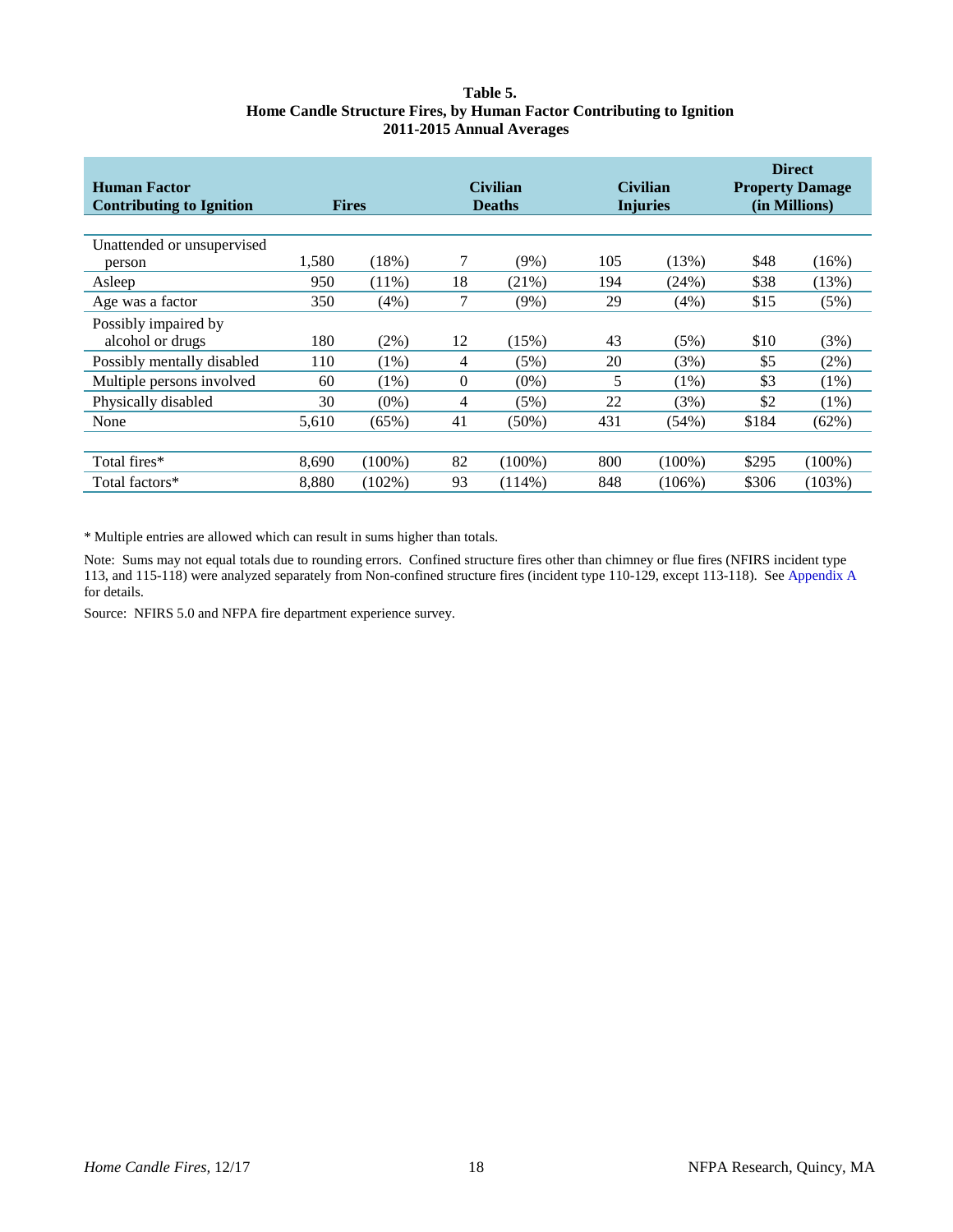#### **Table 6. Home Candle Structure Fires, by Extent of Fire Spread 2011-2015 Annual Averages**

<span id="page-23-0"></span>

| <b>Extent of Fire Spread</b>              |       | <b>Fires</b> |          | <b>Civilian</b><br><b>Deaths</b> |     | <b>Civilian</b><br><b>Injuries</b> |       | <b>Direct</b><br><b>Property Damage</b><br>(in Millions) |
|-------------------------------------------|-------|--------------|----------|----------------------------------|-----|------------------------------------|-------|----------------------------------------------------------|
|                                           |       |              |          |                                  |     |                                    |       |                                                          |
| Confined fire identified by incident type | 720   | $(8\%)$      | $\theta$ | $(0\%)$                          | 11  | $(1\%)$                            | \$0   | $(0\%)$                                                  |
| Confined to object of origin              | 1,220 | (14%)        | 2        | (3%)                             | 56  | (7%)                               | \$9   | (3%)                                                     |
| Confined to room of origin                | 4,530 | (52%)        | 19       | (23%)                            | 392 | (49%)                              | \$79  | (27%)                                                    |
| Confined to floor of origin               | 710   | $(8\%)$      | 16       | (19%)                            | 115 | (14%)                              | \$51  | (17%)                                                    |
| Confined to building of origin            | 1.390 | (16%)        | 40       | (49%)                            | 201 | (25%)                              | \$140 | (47%)                                                    |
| Beyond building of origin                 | 140   | $(2\%)$      | 5        | (6%)                             | 25  | (3%)                               | \$17  | (6%)                                                     |
|                                           |       |              |          |                                  |     |                                    |       |                                                          |
| Total                                     | 8.690 | $(100\%)$    | 82       | $(100\%)$                        | 800 | $(100\%)$                          | \$295 | $(100\%)$                                                |

Note: Sums may not equal totals due to rounding errors.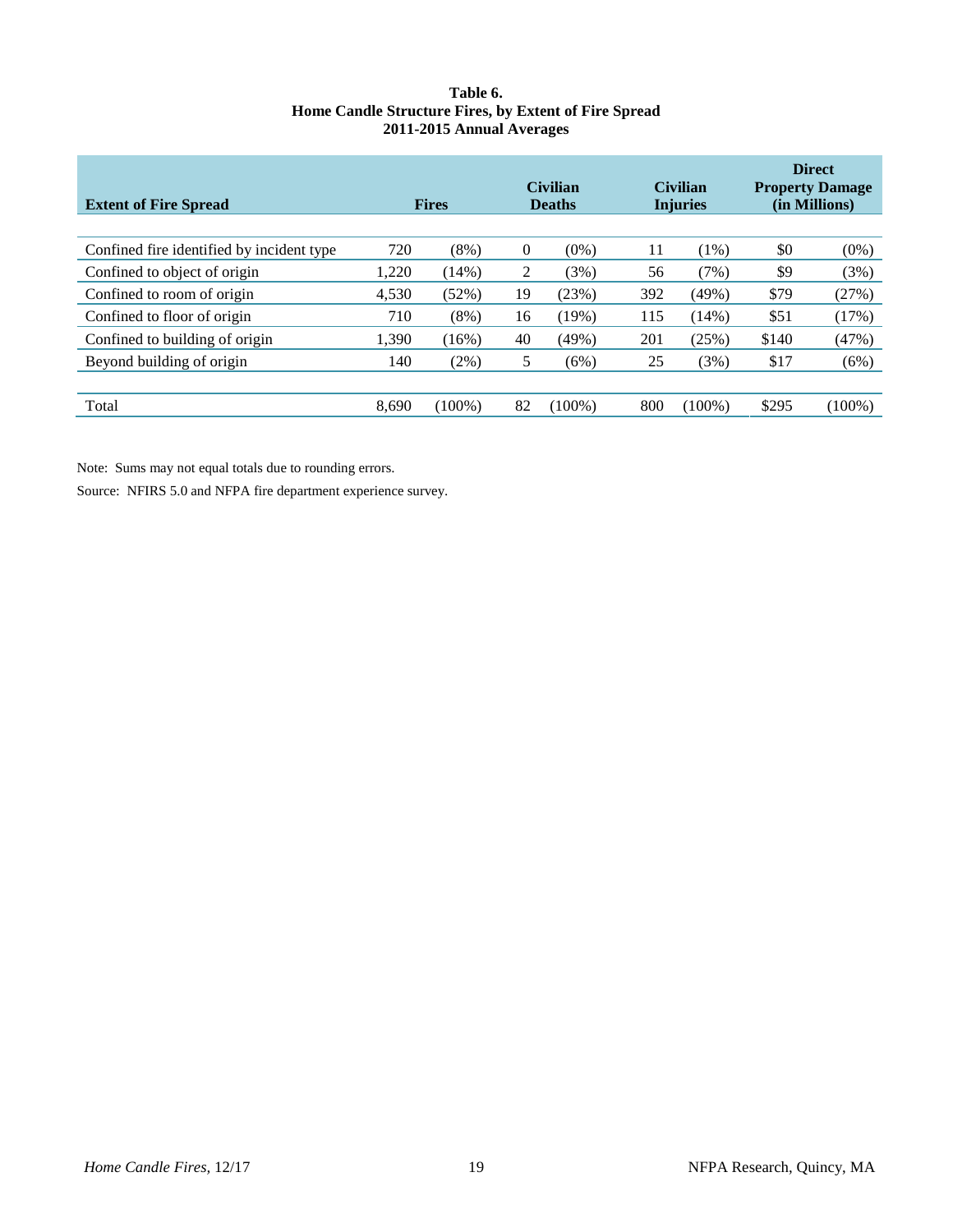#### **Table 7. Home Candle Structure Fire Deaths and Injuries, by Age of Victim 2011-2015 Annual Averages**

<span id="page-24-0"></span>

| Age group            |       | 2011<br><b>Population</b><br>in Millions |                | <b>Civilian</b><br><b>Deaths</b> | <b>Deaths</b><br>per<br><b>Million</b> | <b>Relative</b><br><b>Risk</b> |     | <b>Civilian</b><br><b>Injuries</b> | <b>Injuries</b><br>per<br><b>Million</b> | <b>Relative</b><br><b>Risk</b> |
|----------------------|-------|------------------------------------------|----------------|----------------------------------|----------------------------------------|--------------------------------|-----|------------------------------------|------------------------------------------|--------------------------------|
|                      |       |                                          |                |                                  |                                        |                                |     |                                    |                                          |                                |
| Under 5              | 19.9  | 6%                                       | 6              | 7%                               | 0.3                                    | 1.2                            | 35  | 4%                                 | 1.8                                      | 0.7                            |
| $5-9$                | 20.5  | 6%                                       | 10             | 12%                              | 0.5                                    | 1.9                            | 27  | 3%                                 | 1.3                                      | 0.5                            |
| $10 - 14$            | 20.7  | 7%                                       | $\overline{2}$ | 3%                               | 0.1                                    | 0.5                            | 28  | 4%                                 | 1.4                                      | 0.5                            |
| $15-19$              | 21.4  | 7%                                       | 2              | 3%                               | 0.1                                    | 0.4                            | 42  | 5%                                 | 2.0                                      | 0.8                            |
| 20-24                | 22.6  | 7%                                       | $\overline{2}$ | 3%                               | 0.1                                    | 0.4                            | 79  | 10%                                | 3.5                                      | 1.4                            |
| 25-34                | 42.9  | 14%                                      | 6              | 7%                               | 0.1                                    | 0.5                            | 136 | 17%                                | 3.2                                      | 1.3                            |
| 35-44                | 40.7  | 13%                                      | 8              | 10%                              | 0.2                                    | 0.8                            | 114 | 14%                                | 2.8                                      | 1.1                            |
| 45-54                | 43.9  | 14%                                      | 6              | 7%                               | 0.1                                    | 0.5                            | 141 | 18%                                | 3.2                                      | 1.3                            |
| 55-64                | 39.4  | 12%                                      | 13             | 16%                              | 0.3                                    | 1.3                            | 100 | 12%                                | 2.5                                      | 1.0                            |
| 65-74                | 25.1  | 8%                                       | 11             | 13%                              | 0.4                                    | 1.6                            | 60  | 7%                                 | 2.4                                      | 0.9                            |
| 75-84                | 13.5  | 4%                                       | 8              | 10%                              | 0.6                                    | 2.4                            | 23  | 3%                                 | 1.7                                      | 0.7                            |
| $85+$                | 5.9   | 2%                                       | $\tau$         | 8%                               | 1.2                                    | 4.5                            | 15  | 2%                                 | 2.6                                      | 1.0                            |
|                      |       |                                          |                |                                  |                                        |                                |     |                                    |                                          |                                |
| Total                | 316.5 | 100%                                     | 82             | 100%                             | 0.3                                    | 1.0                            | 800 | 100%                               | 2.5                                      | 1.0                            |
|                      |       |                                          |                |                                  |                                        |                                |     |                                    |                                          |                                |
| Selected age groups: |       |                                          |                |                                  |                                        |                                |     |                                    |                                          |                                |
| 14 and under         | 61.1  | 19%                                      | 18             | 23%                              | 0.3                                    | 1.2                            | 90  | 11%                                | 1.5                                      | 0.6                            |
| 65 and over          | 44.6  | 14%                                      | 26             | 31%                              | 0.6                                    | 2.2                            | 98  | 12%                                | 2.2                                      | 0.9                            |

Note: Civilian deaths and injuries are rounded to the nearest one. Sums may not equal totals due to rounding errors. See [Appendix A.](#page-30-1)  for methodology.

Source: NFIRS, NFPA's fire experience survey and U.S. Census Bureau, 2011-2015 American Community Survey 5-year estimates.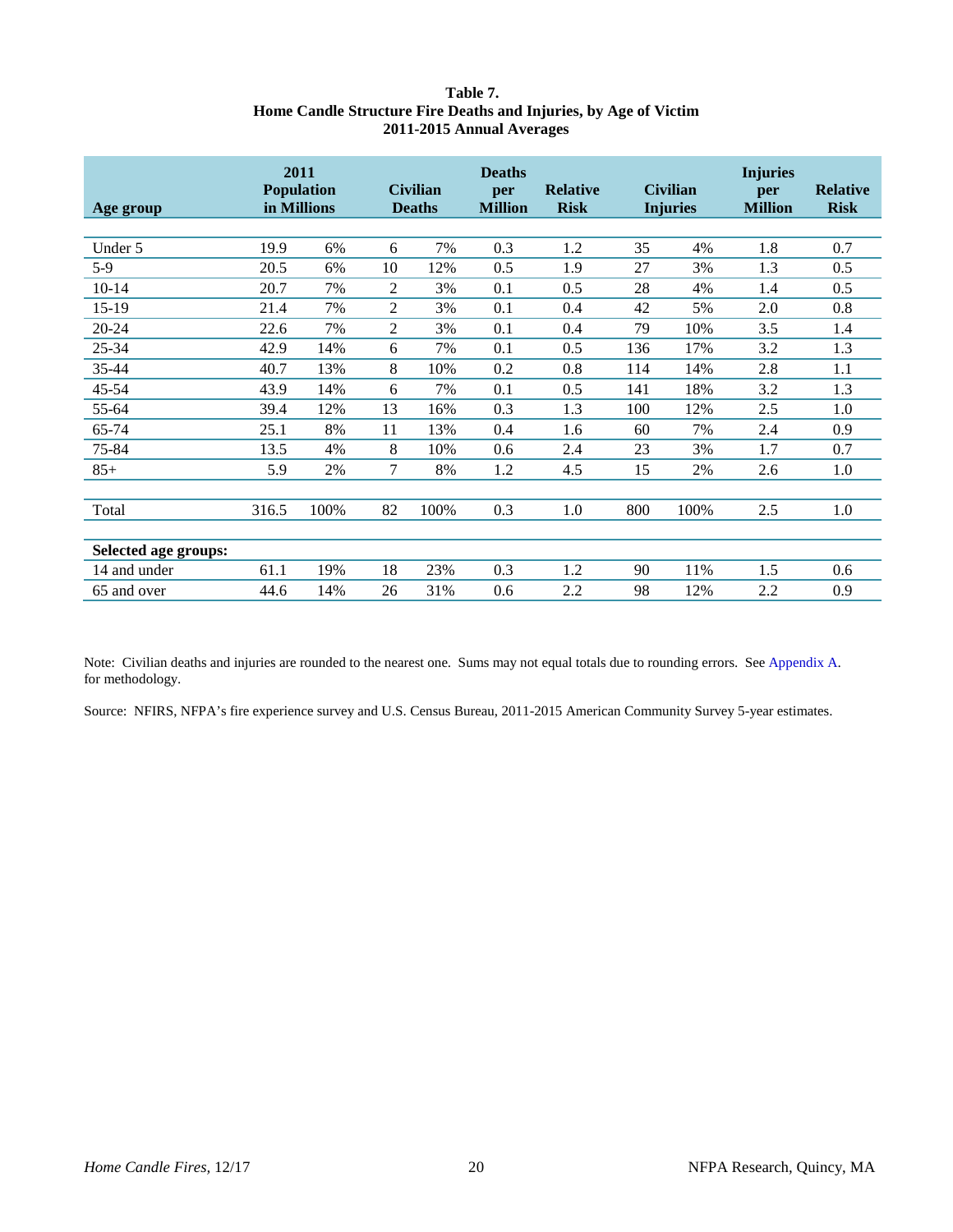#### **Table 8. Home Candle Structure Fires, by Day of Week 2011-2015 Annual Averages (Includes both non-confined and confined fires)**

<span id="page-25-0"></span>

| Day of Week                |       | <b>Fires</b> |    | <b>Civilian</b><br><b>Deaths</b> |     | <b>Civilian</b><br><b>Injuries</b> |       | <b>Direct</b><br><b>Property Damage</b><br>(in Millions) |  |
|----------------------------|-------|--------------|----|----------------------------------|-----|------------------------------------|-------|----------------------------------------------------------|--|
| Sunday                     | 1,330 | (15%)        | 13 | (16%)                            | 120 | (15%)                              | \$43  | (15%)                                                    |  |
| Monday                     | 1,190 | (14%)        | 16 | (19%)                            | 111 | (14%)                              | \$41  | (14%)                                                    |  |
| Tuesday                    | 1,220 | (14%)        | 13 | $(16\%)$                         | 103 | (13%)                              | \$44  | (15%)                                                    |  |
| Wednesday                  | 1,140 | (13%)        | 7  | (9%)                             | 110 | (14%)                              | \$35  | (12%)                                                    |  |
| Thursday                   | 1,210 | (14%)        | 7  | (9%)                             | 99  | (12%)                              | \$41  | (14%)                                                    |  |
| Friday                     | 1,220 | (14%)        | 14 | (17%)                            | 131 | $(16\%)$                           | \$45  | (15%)                                                    |  |
| Saturday                   | 1,380 | (16%)        | 12 | (14%)                            | 125 | $(16\%)$                           | \$46  | $(16\%)$                                                 |  |
|                            |       |              |    |                                  |     |                                    |       |                                                          |  |
| Total                      | 8,690 | $(100\%)$    | 82 | $(100\%)$                        | 800 | $(100\%)$                          | \$295 | $(100\%)$                                                |  |
| Average per day of<br>week | 1.240 | (14%)        | 12 | (14%)                            | 114 | (14%)                              | \$42  | (14%)                                                    |  |

#### **Table 9. Home Candle Structure Fires, by Time Period 2011-2015 Annual Averages (Includes both non-confined and confined fires)**

| <b>Time Period</b> |       | <b>Fires</b> | <b>Civilian</b><br><b>Deaths</b> |           |     | <b>Civilian</b><br><b>Injuries</b> | <b>Direct</b><br><b>Property Damage</b><br>(in Millions) |           |
|--------------------|-------|--------------|----------------------------------|-----------|-----|------------------------------------|----------------------------------------------------------|-----------|
| Midnight - 3 a.m.  | 920   | $(11\%)$     | 20                               | (25%)     | 112 | (14%)                              | \$36                                                     | (12%)     |
| $3 - 6$ a.m.       | 700   | $(8\%)$      | 14                               | (17%)     | 108 | (14%)                              | \$30                                                     | $(10\%)$  |
| $6 - 9$ a.m.       | 650   | $(8\%)$      | 9                                | $(11\%)$  | 82  | $(10\%)$                           | \$26                                                     | $(9\%)$   |
| 9 a.m. - Noon      | 920   | $(11\%)$     | 3                                | (4%)      | 101 | (13%)                              | \$29                                                     | $(10\%)$  |
| Noon $-3$ p.m.     | 1,190 | (14%)        | 6                                | (7%)      | 81  | $(10\%)$                           | \$39                                                     | (13%)     |
| $3 - 6$ p.m.       | 1,330 | (15%)        | 6                                | (7%)      | 83  | $(10\%)$                           | \$45                                                     | (15%)     |
| $6 - 9$ p.m.       | 1,590 | (18%)        | 5                                | (6%)      | 110 | (14%)                              | \$49                                                     | (16%)     |
| 9 p.m. - midnight  | 1,370 | $(16\%)$     | 18                               | (22%)     | 121 | (15%)                              | \$42                                                     | (14%)     |
|                    |       |              |                                  |           |     |                                    |                                                          |           |
| Total              | 8,690 | $(100\%$     | 82                               | $(100\%)$ | 800 | $(100\%)$                          | \$295                                                    | $(100\%)$ |
| Average per time   | 1.090 | (13%)        | 10                               | (13%)     | 100 | (13%)                              | \$37                                                     | (13%)     |

Note: Sums may not equal totals due to rounding errors.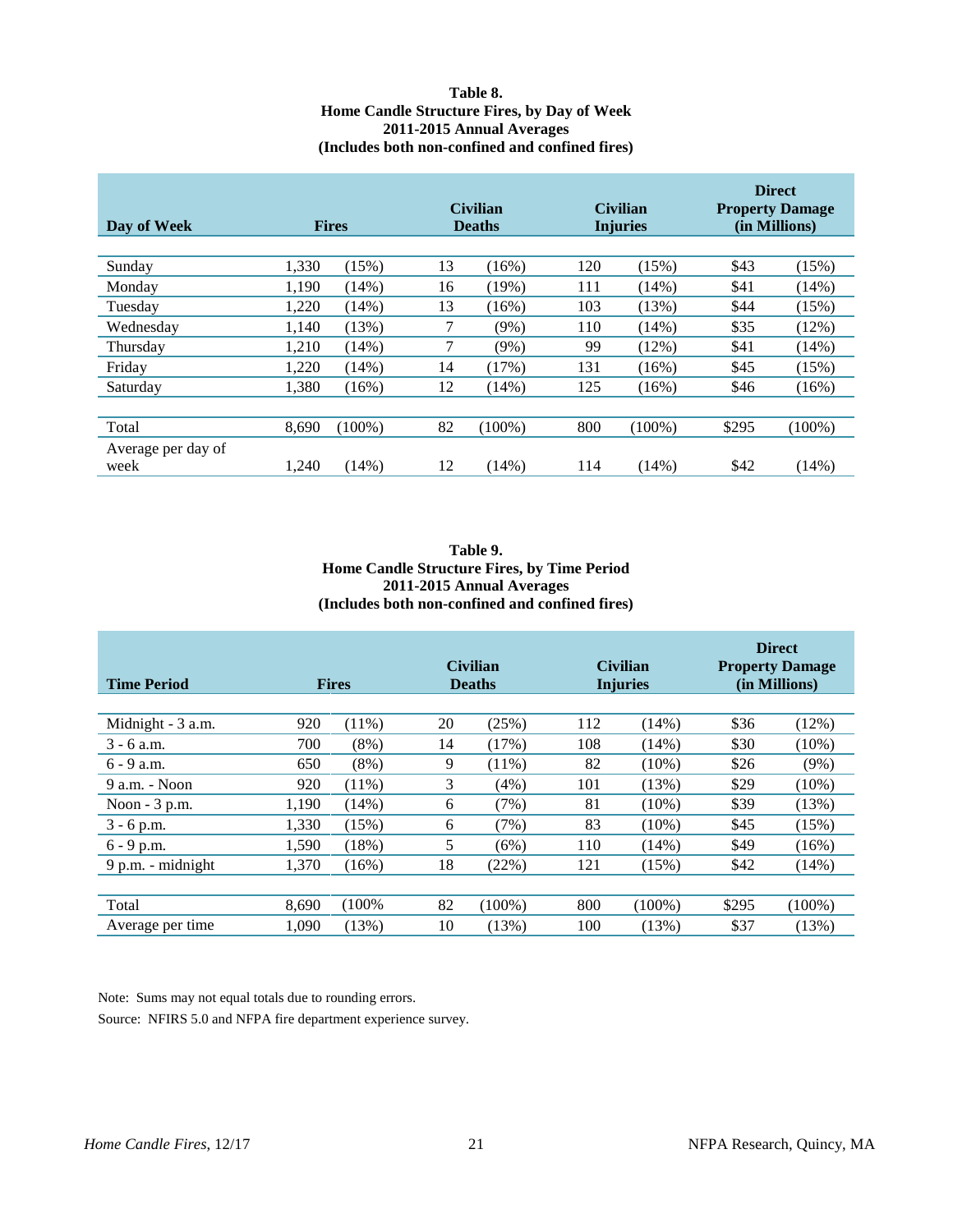#### **Table 10. Home Candle Structure Fires, by Month 2011-2015 Annual Aver ages (Includes both non-confined and confined fires)**

<span id="page-26-0"></span>

| <b>Month</b>      |       | <b>Fires</b> |    | <b>Civilian</b><br><b>Deaths</b> |     | <b>Civilian</b><br><b>Injuries</b> |       | <b>Direct</b><br><b>Property Damage</b><br>(in Millions) |
|-------------------|-------|--------------|----|----------------------------------|-----|------------------------------------|-------|----------------------------------------------------------|
|                   |       |              |    |                                  |     |                                    |       |                                                          |
| January           | 890   | $(10\%)$     | 11 | (13%)                            | 84  | $(11\%)$                           | \$31  | $(10\%)$                                                 |
| February          | 750   | $(9\%)$      | 10 | (13%)                            | 88  | $(11\%)$                           | \$30  | $(10\%)$                                                 |
| March             | 780   | $(9\%)$      | 6  | (7%)                             | 82  | $(10\%)$                           | \$26  | (9%)                                                     |
| April             | 700   | $(8\%)$      | 12 | (15%)                            | 67  | $(8\%)$                            | \$25  | (8%)                                                     |
| May               | 670   | $(8\%)$      | 5  | (6%)                             | 68  | (8%)                               | \$23  | (8%)                                                     |
| June              | 560   | (6%)         | 6  | (7%)                             | 47  | (6%)                               | \$18  | (6%)                                                     |
| July              | 580   | (7%)         |    | $(1\%)$                          | 46  | (6%)                               | \$18  | (6%)                                                     |
| August            | 600   | (7%)         | 3  | (4%)                             | 41  | (5%)                               | \$20  | (7%)                                                     |
| September         | 610   | (7%)         | 7  | $(9\%)$                          | 52  | (6%)                               | \$21  | (7%)                                                     |
| October           | 760   | $(9\%)$      |    | $(2\%)$                          | 70  | $(9\%)$                            | \$22  | (7%)                                                     |
| November          | 840   | $(10\%)$     | 13 | $(16\%)$                         | 69  | (9%)                               | \$32  | $(11\%)$                                                 |
| December          | 970   | $(11\%)$     | 6  | (7%)                             | 86  | $(11\%)$                           | \$31  | $(10\%)$                                                 |
|                   |       |              |    |                                  |     |                                    |       |                                                          |
| Total             | 8,690 | $(100\%)$    | 82 | $(100\%)$                        | 800 | $(100\%)$                          | \$295 | $(100\%)$                                                |
| Average per month | 720   | $(8\%)$      | 7  | $(8\%)$                          | 67  | $(8\%)$                            | \$25  | $(8\%)$                                                  |

Note: Sums may not equal totals due to rounding errors.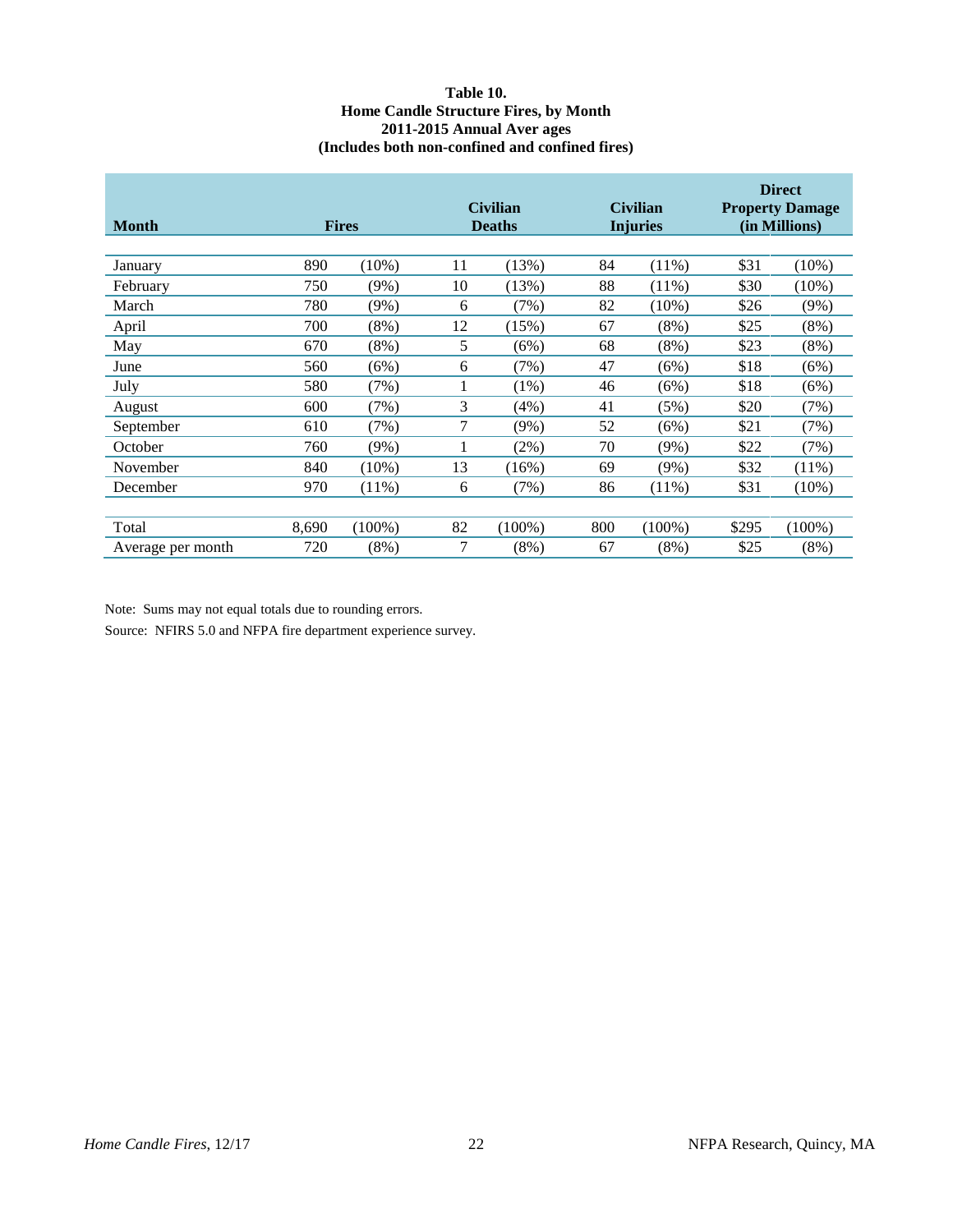#### **Table 11. Home Candle Structure Fires, by Item First Ignited: January-November and December 2011-2015 Annual Averages (Includes both non-confined and confined fires)**

<span id="page-27-0"></span>

| <b>January-November</b>                    |       | <b>Fires</b> | <b>December</b>                            | <b>Fires</b> |           |
|--------------------------------------------|-------|--------------|--------------------------------------------|--------------|-----------|
|                                            |       |              |                                            |              |           |
| Mattress or bedding                        | 900   | (12%)        | Decoration                                 | 120          | (12%)     |
| Unclassified furniture or utensil          | 760   | $(10\%)$     | Unclassified furniture or utensil          | 100          | $(11\%)$  |
| Curtains, blinds, drapery, or tapestry     | 690   | (9%)         | Mattress or bedding                        | 90           | $(9\%)$   |
| Cabinetry                                  | 510   | (7%)         | Curtains, blinds, drapery, or tapestry     | 80           | (8%)      |
| Clothing                                   | 410   | (5%)         | Cabinetry                                  | 60           | (6%)      |
| Upholstered furniture or vehicle seat      | 410   | (5%)         | Upholstered furniture or vehicle seat      | 50           | (5%)      |
| Magazine, newspaper, or writing paper      | 410   | (5%)         | Magazine, newspaper, or writing paper      | 40           | (5%)      |
| Unclassified item first ignited            | 390   | (5%)         | Clothing                                   | 40           | (5%)      |
| Interior wall covering, excluding drapes   | 350   | $(4\%)$      | Linen other than bedding                   | 40           | (4%)      |
| Linen other than bedding                   | 300   | (4%)         | Unclassified item first ignited            | 40           | (4%)      |
| Decoration                                 | 270   | (4%)         | Rubbish, trash, or waste                   | 30           | (3%)      |
| Floor covering rug, carpet, or mat         | 270   | (3%)         | Floor covering rug, carpet, or mat         | 30           | (3%)      |
| Multiple items first ignited               | 260   | (3%)         | Multiple items first ignited               | 30           | (3%)      |
| Unclassified soft goods or wearing apparel | 220   | (3%)         | Interior wall covering, excluding drapes   | 30           | (3%)      |
| Rubbish, trash, or waste                   | 210   | (3%)         | Unclassified soft goods or wearing apparel | 20           | $(2\%)$   |
| Appliance housing or casing                | 160   | (2%)         | Box, carton, bag, basket, or barrel        | 20           | $(2\%)$   |
| Box, carton, bag, basket, or barrel        | 160   | $(2\%)$      | Appliance housing or casing                | 20           | $(2\%)$   |
| Flammable or combustible liquids or gases, |       |              |                                            |              |           |
| piping or filter                           | 140   | $(2\%)$      | Other known item first ignited             | 130          | (14%)     |
| Other known item first ignited             | 910   | (12%)        |                                            |              |           |
|                                            |       |              | Total                                      | 970          | $(100\%)$ |
| Total                                      | 7,720 | $(100\%)$    |                                            |              |           |

Note: Sums may not equal totals due to rounding errors.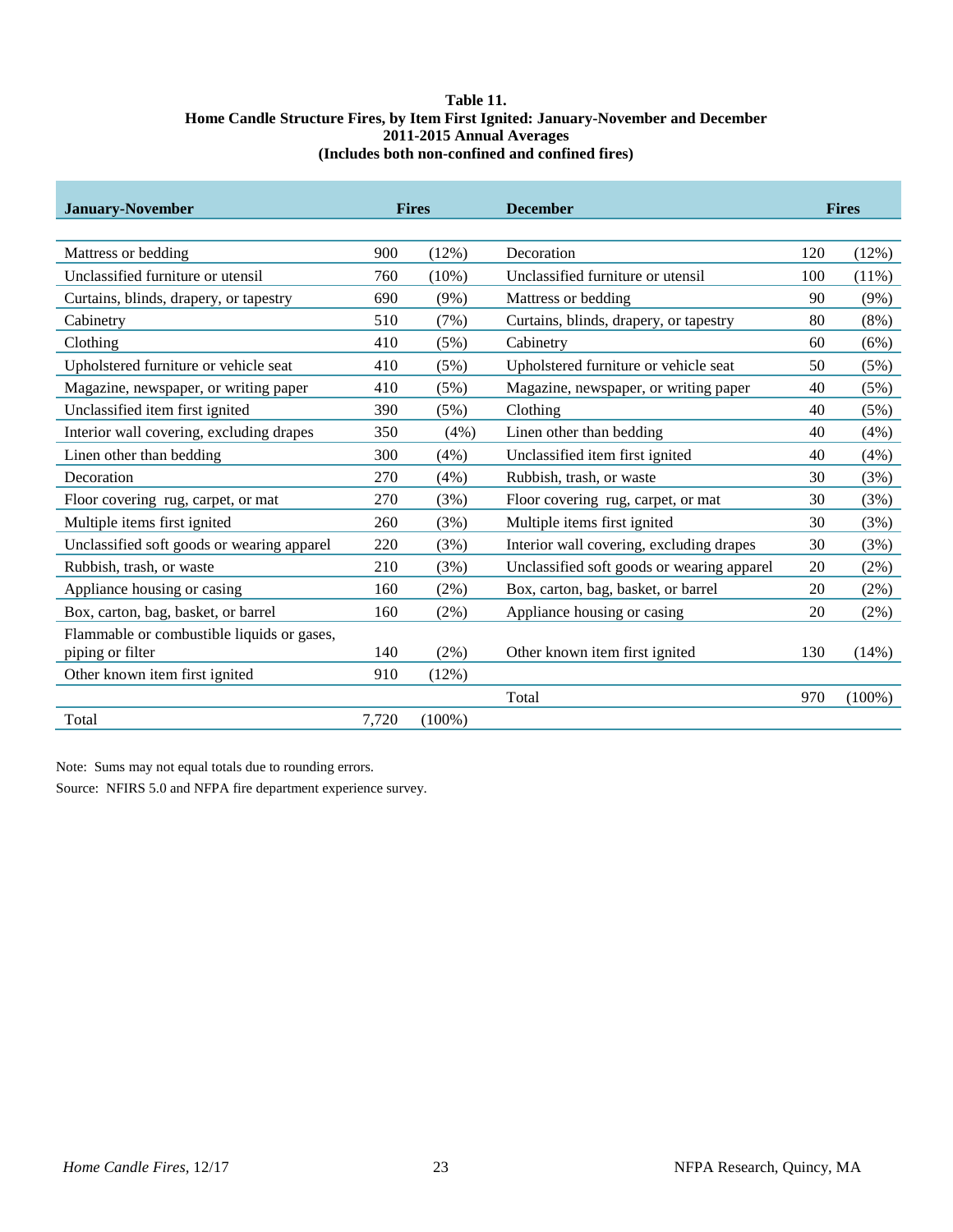| Table 12.                                   |  |
|---------------------------------------------|--|
| Candle Fires in the Home by Year: 1980-2015 |  |

<span id="page-28-0"></span>

|      |              |          | <b>Civilian</b> |       | <b>Civilian</b> |          |       | (in Millions)      | <b>Direct Property Damage</b> |
|------|--------------|----------|-----------------|-------|-----------------|----------|-------|--------------------|-------------------------------|
| Year | <b>Fires</b> |          | <b>Deaths</b>   |       | <b>Injuries</b> |          |       | <b>As Reported</b> | In 2015 Dollars               |
|      |              |          |                 |       |                 |          |       |                    |                               |
| 1980 | 10,400       |          | 40              |       | 580             |          | \$51  |                    | \$147                         |
| 1981 | 9,600        |          | 140             |       | 510             |          | \$53  |                    | \$138                         |
| 1982 | 8,900        |          | 100             |       | 530             |          | \$51  |                    | \$125                         |
| 1983 | 8,100        |          | 130             |       | 580             |          | \$57  |                    | \$135                         |
| 1984 | 8,200        |          | 120             |       | 640             |          | \$65  |                    | \$148                         |
| 1985 | 8,500        |          | 90              |       | 670             |          | \$73  |                    | \$161                         |
| 1986 | 8,200        |          | 150             |       | 640             |          | \$94  |                    | \$203                         |
| 1987 | 8,000        |          | 130             |       | 640             |          | \$59  |                    | \$123                         |
| 1988 | 8,300        |          | 100             |       | 780             |          | \$85  |                    | \$170                         |
| 1989 | 7,700        |          | 120             |       | 740             |          | \$81  |                    | \$155                         |
| 1990 | 6,800        |          | 120             |       | 650             |          | \$81  |                    | \$147                         |
| 1991 | 7,300        |          | 90              |       | 750             |          | \$106 |                    | \$184                         |
| 1992 | 7,700        |          | 130             |       | 700             |          | \$85  |                    | \$144                         |
| 1993 | 7,800        |          | 100             |       | 720             |          | \$108 |                    | \$177                         |
| 1994 | 8,900        |          | 100             |       | 980             |          | \$111 |                    | \$178                         |
| 1995 | 10,700       |          | 90              |       | 1,080           |          | \$153 |                    | \$238                         |
| 1996 | 12,300       |          | 160             |       | 1,310           |          | \$221 |                    | \$334                         |
| 1997 | 14,400       |          | 210             |       | 1,410           |          | \$217 |                    | \$320                         |
| 1998 | 15,700       |          | 190             |       | 1,290           |          | \$226 |                    | \$329                         |
| 1999 | 17,300       | (16,800) | 90              | (90)  | 1,640           | (1,640)  | \$350 | (\$348)            | \$498                         |
| 2000 | 16,200       | (15,800) | 240             | (240) | 1,660           | (1,660)  | \$349 | $(\$349)$          | \$480                         |
| 2001 | 18,900       | (18,000) | 250             | (250) | 1,930           | (1,900)  | \$438 | (\$437)            | \$586                         |
| 2002 | 18,200       | (17,600) | 160             | (160) | 1,690           | (1,690)  | \$494 | $(\$494)$          | \$651                         |
| 2003 | 17,000       | (15,700) | 140             | (140) | 1,510           | (1,510)  | \$464 | $(\$462)$          | \$598                         |
| 2004 | 16,900       | (15,600) | 200             | (200) | 1,510           | (1,490)  | \$464 | $(\$462)$          | \$583                         |
| 2005 | 15,600       | (14,900) | 150             | (150) | 1,270           | (1,270)  | \$539 | (\$538)            | \$654                         |
| 2006 | 14,200       | (13,000) | 140             | (140) | 1,100           | (1,090)  | \$422 | $(\$422)$          | \$496                         |
| 2007 | 12,700       | (11,900) | 200             | (200) | 1,040           | ((1,020) | \$367 | $(\$367)$          | \$419                         |
| 2008 | 12,000       | (10,900) | 130             | (130) | 970             | (960)    | \$465 | (\$465)            | \$512                         |
| 2009 | 9,600        | (8,900)  | 60              | (60)  | 790             | (790)    | \$576 | $(\$576)$          | \$636                         |
| 2010 | 9,600        | (8,700)  | 90              | (90)  | 820             | (800)    | \$370 | $(\$369)$          | \$402                         |
| 2011 | 9,100        | (8,400)  | 90              | (90)  | 870             | (870)    | \$313 | (\$312)            | \$330                         |
| 2012 | 9,300        | (8,700)  | 120             | (120) | 820             | (790)    | \$323 | (\$323)            | \$334                         |
| 2013 | 9,000        | (8,300)  | 70              | (70)  | 840             | (820)    | \$284 | $(\$284)$          | \$289                         |
| 2014 | 8,200        | (7,400)  | 80              | (80)  | 790             | (790)    | \$281 | $(\$281)$          | \$281                         |
| 2015 | 7,900        | (7,100)  | 50              | (50)  | 670             | (660)    | \$278 | (\$278)            | \$278                         |

Note: Numbers in parentheses exclude fires with incident types indicating specific confined fires, including confined cooking fires, chimney or flue fires, fuel burner or boiler fires, incinerator, compactor, or trash fires that did not spread to other contents or the structure itself. *Because of low participation in NFIRS Version 5.0 during 1999-2001, estimates for those years are highly uncertain and must be used with caution.* Inflation adjustments were based on the consumer price index.

Source: Data from NFIRS Version 4.1 (1980-1998) and Version 5.0 (1999-2015) and from NFPA fire department experience survey.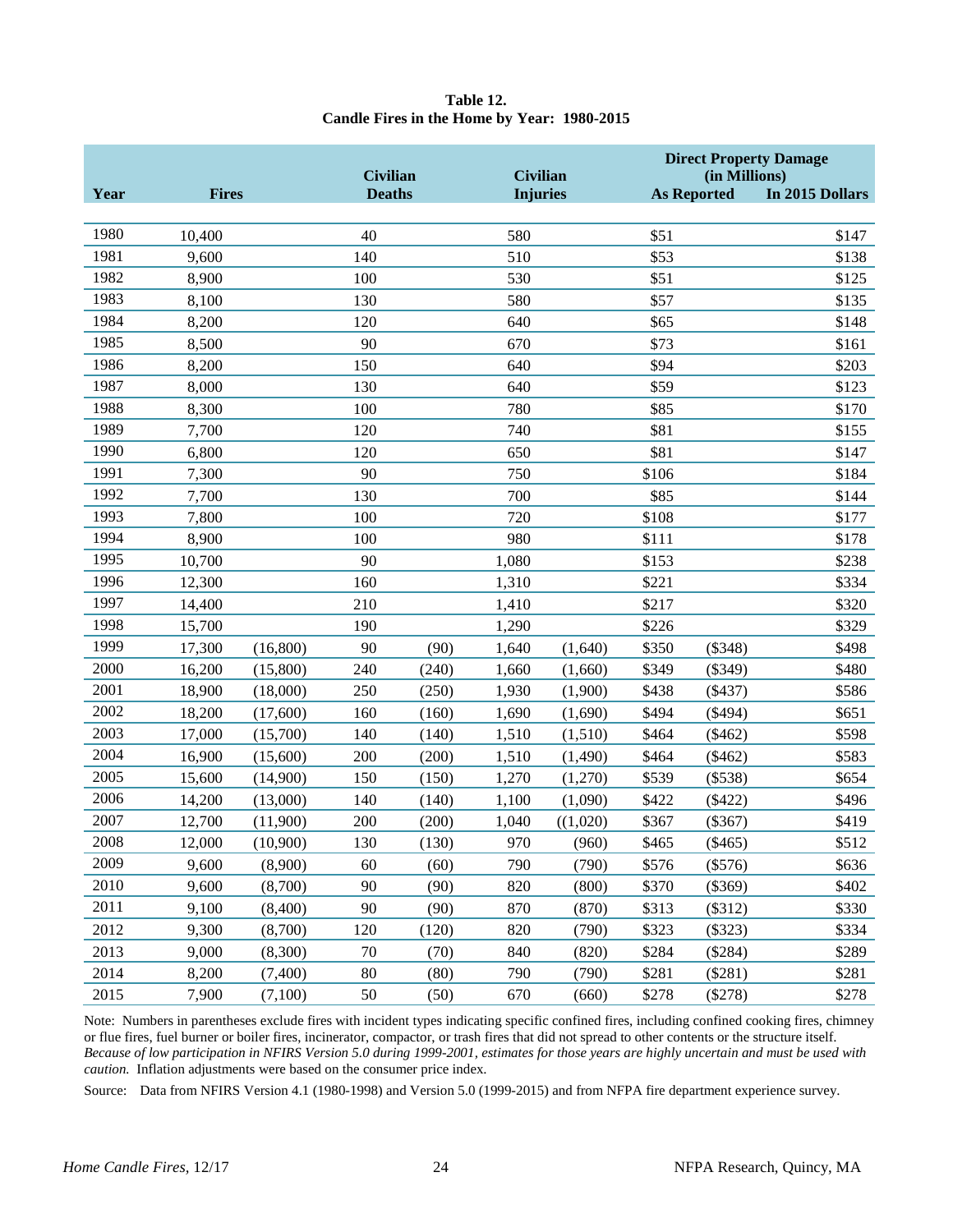<span id="page-29-0"></span>

| Table 13.                                                                  |
|----------------------------------------------------------------------------|
| Candle Fires in the Home as a Share of All Home Structure Fires, 1980-2015 |

| Year | <b>Home Fires</b> | <b>Home Candle Fires</b> | <b>Percent of Home Fires</b><br><b>Started by Candles</b> |
|------|-------------------|--------------------------|-----------------------------------------------------------|
| 1980 | 734,000           | 10,400                   | (1%)                                                      |
| 1981 | 711,000           | 9,600                    | (1%)                                                      |
| 1982 | 654,500           | 8,900                    | (1%)                                                      |
| 1983 | 625,500           | 8,100                    | (1%)                                                      |
| 1984 | 605,500           | 8,200                    | (1%)                                                      |
| 1985 | 606,000           | 8,500                    | (1%)                                                      |
| 1986 | 565,500           | 8,200                    | (1%)                                                      |
| 1987 | 536,500           | 8,000                    | (1%)                                                      |
| 1988 | 538,500           | 8,300                    | (2%)                                                      |
| 1989 | 498,500           | 7,700                    | (2%)                                                      |
| 1990 | 454,500           | 6,800                    | (1%)                                                      |
| 1991 | 464,500           | 7,300                    | (2%)                                                      |
| 1992 | 459,000           | 7,700                    | (2%)                                                      |
| 1993 | 458,000           | 7,800                    | (2%)                                                      |
| 1994 | 438,000           | 8,900                    | (2%)                                                      |
| 1995 | 414,000           | 10,700                   | (3%)                                                      |
| 1996 | 417,000           | 12,300                   | (3%)                                                      |
| 1997 | 395,500           | 14,400                   | (4%)                                                      |
| 1998 | 369,500           | 15,700                   | (4%)                                                      |
| 1999 | 371,000           | 17,300                   | (5%)                                                      |
| 2000 | 368,000           | 16,200                   | (4%)                                                      |
| 2001 | 383,500           | 18,900                   | (5%)                                                      |
| 2002 | 389,000           | 18,200                   | (5%)                                                      |
| 2003 | 388,500           | 17,000                   | (4%)                                                      |
| 2004 | 395,500           | 16,900                   | (4%)                                                      |
| 2005 | 381,000           | 15,600                   | (4%)                                                      |
| 2006 | 396,000           | 14,100                   | (4%)                                                      |
| 2007 | 399,000           | 12,700                   | (3%)                                                      |
| 2008 | 386,500           | 12,000                   | (3%)                                                      |
| 2009 | 362,500           | 9,600                    | (3%)                                                      |
| 2010 | 384,000           | 9,600                    | (3%)                                                      |
| 2011 | 370,000           | 9,100                    | (3%)                                                      |
| 2012 | 365,000           | 9,300                    | (3%)                                                      |
| 2013 | 369,500           | 9,000                    | (2%)                                                      |
| 2014 | 367,500           | 8,200                    | (2%)                                                      |
| 2015 | 365,500           | 7,900                    | (2%)                                                      |

Note: These are national estimates of fires reported to U.S. municipal fire departments and so exclude fires reported only to Federal or state agencies or industrial fire brigades. National estimates are projections. Home fires are rounded to the nearest five hundred while home candle fires are rounded to the nearest hundred.

Source: Total home fires are based on the NFPA fire department experience survey. Candle fire estimates are derived from NFIRS and the NFPA fire department experience survey. See [Appendix A](#page-30-1) for information on the methodology used.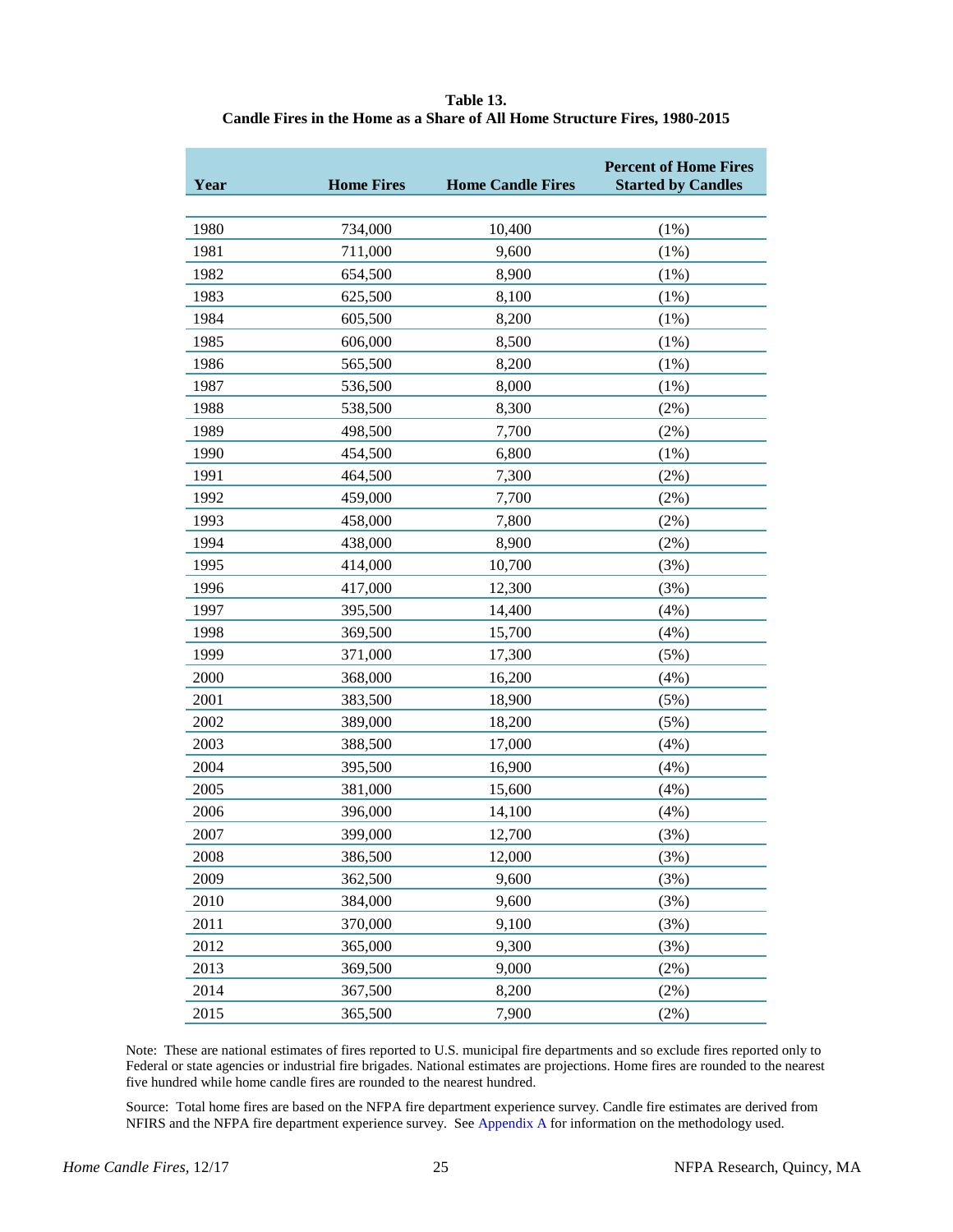# <span id="page-30-1"></span><span id="page-30-0"></span>Appendix A. How National Estimates Statistics Are Calculated

The statistics in this analysis are estimates derived from the U.S. Fire Administration's (USFA's) National Fire Incident Reporting System (NFIRS) and the National Fire Protection Association's (NFPA's) annual survey of U.S. fire departments. NFIRS is a voluntary system through which participating fire departments report detailed factors about the fires to which they respond. Roughly two-thirds of U.S. fire departments participate, although not all of these departments provide data every year. Fires reported to federal or state fire departments or industrial fire brigades are not included in these estimates.

NFIRS provides the most detailed incident information of any national database not limited to large fires. NFIRS is the only database capable of addressing national patterns for fires of all sizes by specific property use and specific fire cause. NFIRS also captures information on the extent of flame spread, and automatic detection and suppression equipment. For more information about NFIRS visit [https://www.usfa.fema.gov/data/nfirs/.](https://www.usfa.fema.gov/data/nfirs/)

NFIRS has a wide variety of data elements and codes. Many code choices describe several conditions. These cannot be broken down further. For example, area of origin code 83 captures fires starting in vehicle engine areas, running gear areas or wheel areas. It is not possible to tell the portion of each from the coded data.

**Methodology may change slightly from year to year.** NFPA is continually examining its methodology to provide the best possible answers to specific questions. From time to time, changes are made to methodologies or groupings. *Earlier editions of the same report may have used different methodologies to produce the same analysis, meaning that the estimates are not directly comparable from year to year.* Readers should use the latest report available and contact us if clarification is needed.

**NFPA's fire department experience survey provides estimates of the big picture.** Each year, NFPA conducts an annual survey of fire departments which enables us to capture a summary of fire department experience on a larger scale. Surveys are sent to all municipal departments protecting populations of 5,000 or more and a random sample, stratified by community size, of the smaller departments. Typically, a total of roughly 3,000 surveys are returned, representing about one of every ten U.S. municipal fire departments serving about one third of the U.S. population.

The survey is stratified by size of population protected to reduce the uncertainty of the final estimate. Small rural communities have fewer people protected per department and are less likely to respond to the survey. A larger number must be surveyed to obtain an adequate sample of those departments. (NFPA also makes follow-up calls to a sample of the smaller fire departments that do not respond, to confirm that those that did respond are truly representative of fire departments their size.) On the other hand, large city departments are so few in number and protect such a large proportion of the total U.S. population that it makes sense to survey all of them. Most respond, resulting in excellent precision for their part of the final estimate.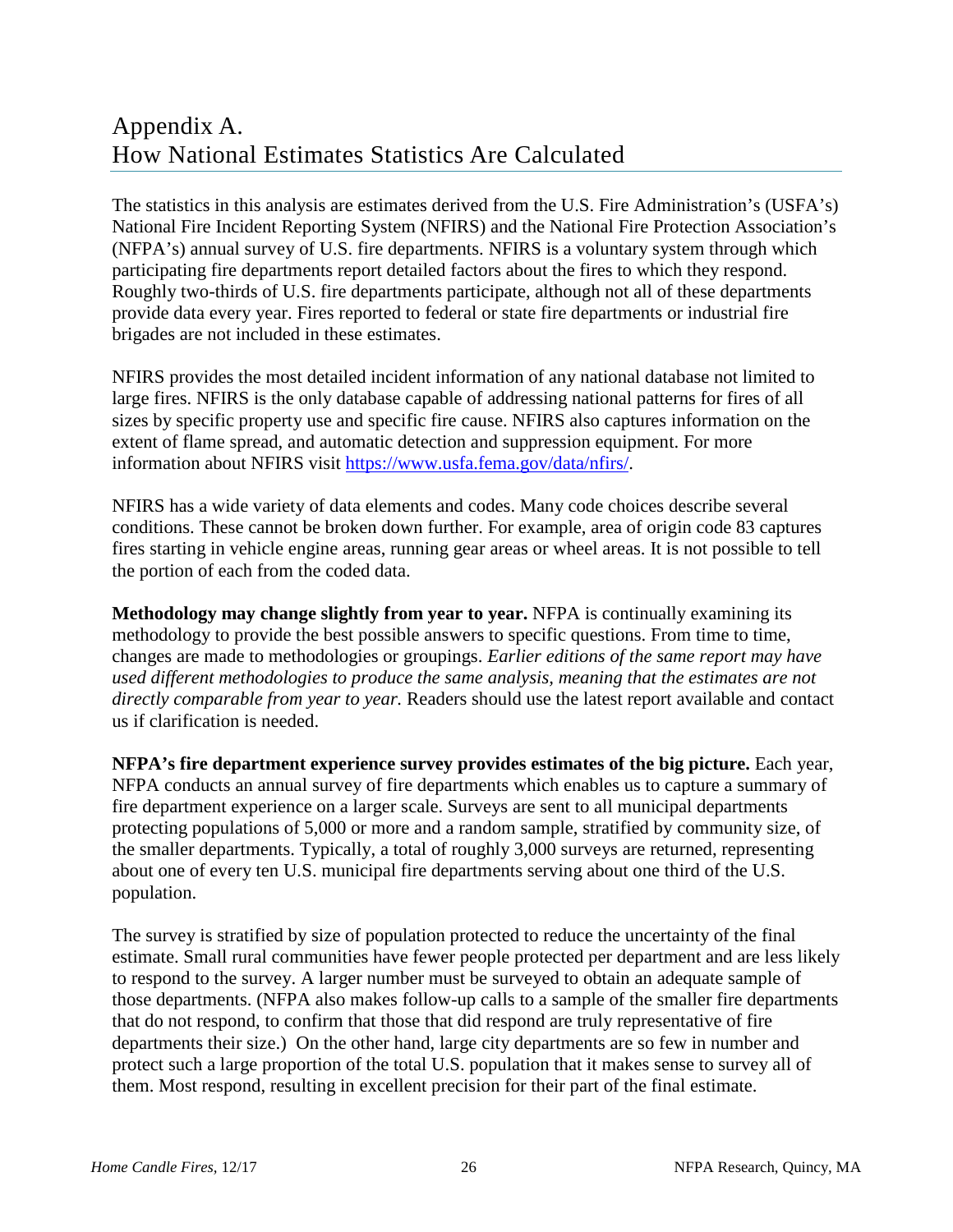The survey includes the following information: (1) the total number of fire incidents, civilian deaths, and civilian injuries, and the total estimated property damage (in dollars), for each of the major property use classes defined in NFIRS; (2) the number of on-duty firefighter injuries, by type of duty and nature of illness; 3) the number and nature of non-fire incidents; and (4) information on the type of community protected (e.g., county versus township versus city) and the size of the population protected, which is used in the statistical formula for projecting national totals from sample results. The results of the survey are published in the annual report *[Fire Loss in the United States](http://www.nfpa.org/-/media/Files/News-and-Research/Fire-statistics/Overall-Fire-Statistics/osFireLoss.pdf)*.

# **PROJECTING NFIRS TO NATIONAL ESTIMATES**

**As noted, NFIRS is a voluntary reporting system.** Different states and jurisdictions have different reporting requirements and practices. Participation rates in NFIRS are not necessarily uniform across regions and community sizes, both factors correlated with frequency and severity of fires. This means NFIRS may be susceptible to systematic biases. No one at present can quantify the size of these deviations from the ideal, representative sample. But there is enough reason for concern so that a second database -- the NFPA's fire experience survey -- is needed to project NFIRS to national estimates and to project different parts of NFIRS separately. This multiple calibration approach makes use of the annual NFPA's fire experience survey where its statistical design advantages are strongest.

Scaling ratios are obtained by comparing NFPA's projected totals of residential structure fires, non-residential structure fires, vehicle fires, and outside and other fires, and associated civilian deaths, civilian injuries, and direct property damage with comparable totals in NFIRS. Estimates of specific fire problems and circumstances are obtained by multiplying the NFIRS data by the scaling ratios. Reports for incidents in which mutual aid was given are excluded from NFPA's analyses.

Analysts at the NFPA, the USFA and the Consumer Product Safety Commission developed the analytical rules used in analyzing data from the two data sets. ["The National Estimates Approach](http://www.nfpa.org/assets/files/PDF/Research/NatlEstimatesHallHarwood.pdf)  [to U.S. Fire Statistics," b](http://www.nfpa.org/assets/files/PDF/Research/NatlEstimatesHallHarwood.pdf)y John R. Hall, Jr. and Beatrice Harwood, provides a more detailed explanation of national estimates.

Version 5.0 of NFIRS, first introduced in 1999, used a different coding structure for many data elements, added some property use codes, and dropped others. The essentials of the approach described by Hall and Harwood are still used, but some modifications have been necessary to accommodate the changes in NFIRS 5.0. For 2002 data on, analyses are based on scaling ratios using only data originally collected in NFIRS 5.0:

> NFPA's fire experience survey projections NFIRS totals (Version 5.0)

For 1999 to 2001, the same rules may be applied, but estimates for these years in this form will be less reliable due to the smaller amount of data originally collected in NFIRS 5.0; they should be viewed with extreme caution.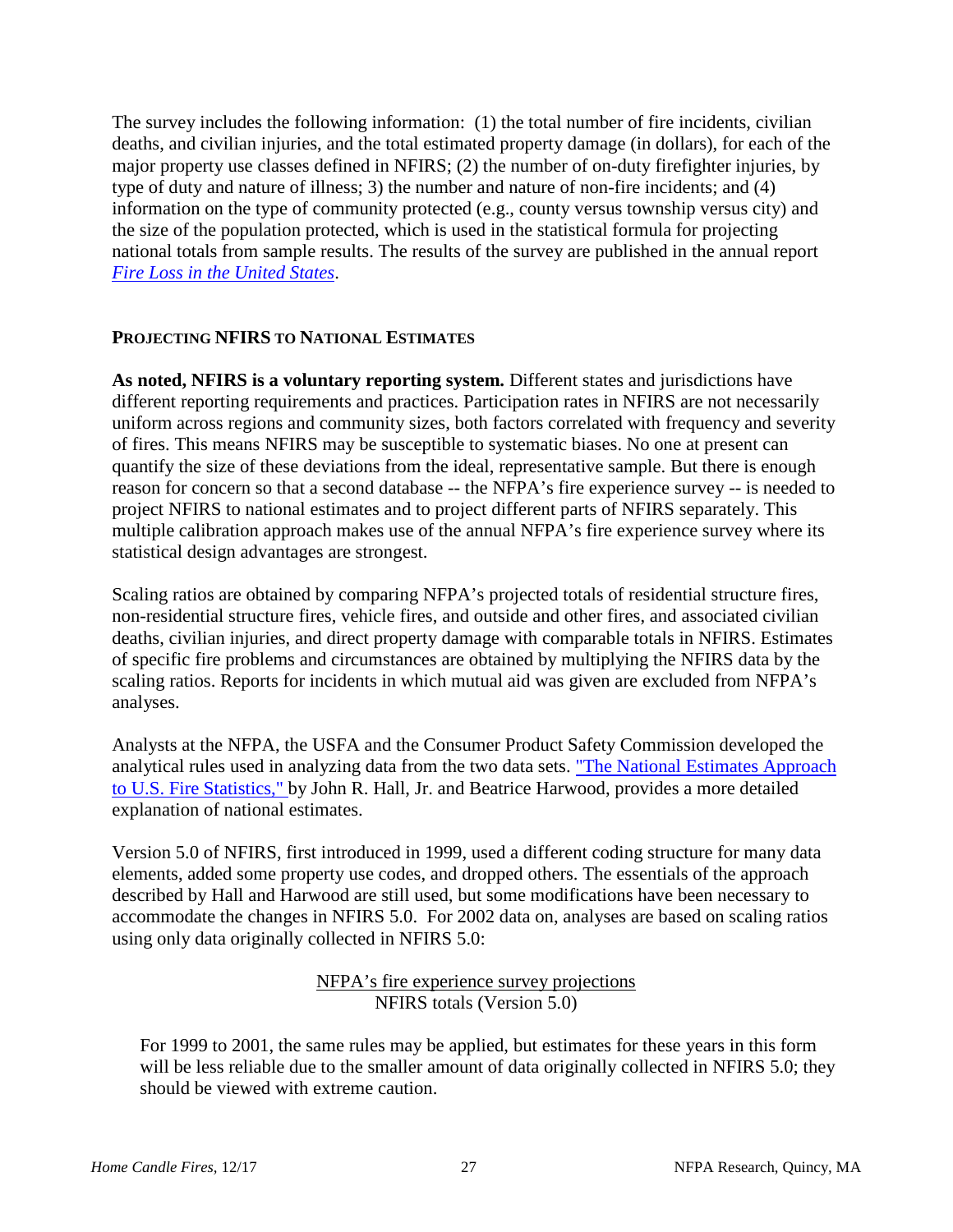

**Figure A.1. Fires Originally Collected in NFIRS 5.0 by Year**

NFIRS 5.0 introduced six categories of confined structure fires, including:

- cooking fires confined to the cooking vessel,
- confined chimney or flue fires,
- confined incinerator fire,
- confined fuel burner or boiler fire or delayed ignition,
- confined commercial compactor fire, and
- trash or rubbish fires in a structure with no flame damage to the structure or its contents.

Although causal and other detailed information is typically not required for these incidents, it is provided in some cases. Some analyses, particularly those that examine cooking equipment, heating equipment, fires caused by smoking materials, and fires started by playing with fire, may examine the confined fires in greater detail. Because the confined fire incident types describe certain scenarios, the distribution of unknown data differs from that of all fires. Consequently, allocation of unknowns must be done separately.

Some analyses of structure fires show only non-confined fires. In these tables, percentages shown are of non-confined structure fires rather than all structure fires. This approach has the advantage of showing the frequency of specific factors in fire causes, but the disadvantage of possibly overstating the percentage of factors that are seldom seen in the confined fire incident types and of understating the factors specifically associated with the confined fire incident types. Other analyses include entries for confined fire incident types in the causal tables and show percentages based on total structure fires. In these cases, the confined fire incident type is treated as a general causal factor.

For most fields other than Property Use and Incident Type, NFPA allocates unknown data proportionally among known data. This approach assumes that if the missing data were known, it would be distributed in the same manner as the known data. NFPA makes additional adjustments to several fields. *Casualty and loss projections can be heavily influenced by the inclusion or exclusion of unusually serious fire.*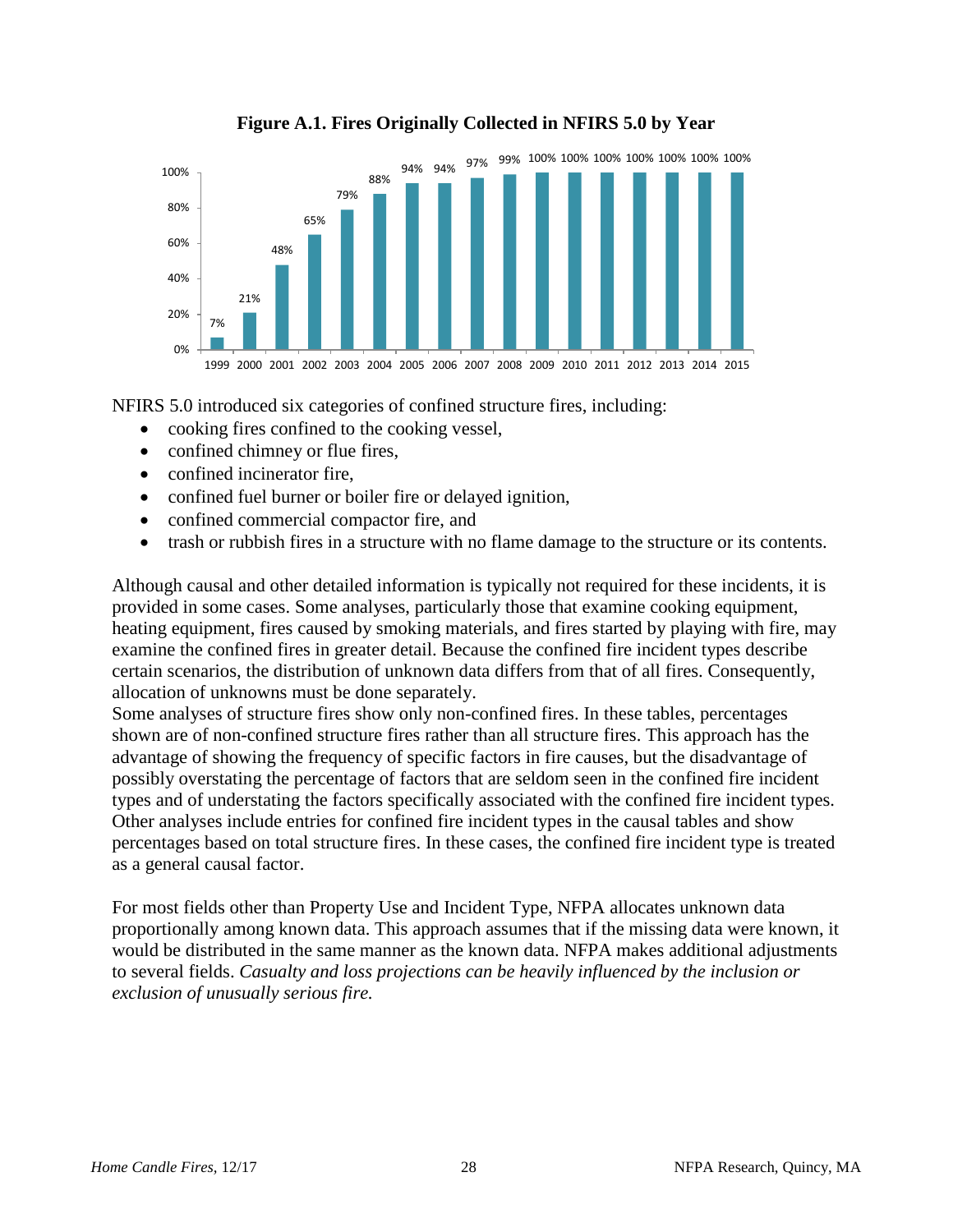## **SPECIFIC DATA ELEMENTS**

In the formulas that follow, the term "all fires" refers to all fires in NFIRS on the dimension studied. The percentages of fires with known or unknown data are provided for non-confined fires and associated losses, and for confined fires only.

**Cause of Ignition:** This field is used chiefly to identify intentional fires. "Unintentional" in this field is a specific entry and does not include other fires that were not intentionally set: failure of equipment or heat source, act of nature, or "other" (unclassified)." The last should be used for exposures but has been used for other situations as well. Fires that were coded as under investigation and those that were coded as undetermined after investigation were treated as unknown.

**Factor Contributing to Ignition:** In this field, the code "none" is treated as an unknown and allocated proportionally. For Human Factor Contributing to Ignition, NFPA enters a code for "not reported" when no factors are recorded. "Not reported" is treated as an unknown, but the code "none" is treated as a known code and not allocated. Multiple entries are allowed in both of these fields. Percentages are calculated on the total number of fires, not entries, resulting in sums greater than 100%. Although Factor Contributing to Ignition is only required when the cause of ignition was coded as: 2) unintentional, 3) failure of equipment or heat source; or 4) act of nature, data is often present when not required. Consequently, any fire in which no factor contributing to ignition was entered was treated as unknown.

In some analyses, all entries in the category of mechanical failure, malfunction (factor contributing to ignition 20-29) are combined and shown as one entry, "mechanical failure or malfunction." This category includes:

- 21. Automatic control failure;
- 22. Manual control failure;
- 23. Leak or break. Includes leaks or breaks from containers or pipes. Excludes operational deficiencies and spill mishaps;
- 25. Worn out;
- 26. Backfire. Excludes fires originating as a result of hot catalytic converters;
- 27. Improper fuel used; Includes the use of gasoline in a kerosene heater and the like; and
- 20. Mechanical failure or malfunction, other.

Entries in "electrical failure, malfunction" (factor contributing to ignition 30-39) may also be combined into one entry, "electrical failure or malfunction." This category includes:

- 31. Water-caused short circuit arc;
- 32. Short-circuit arc from mechanical damage;
- 33. Short-circuit arc from defective or worn insulation;
- 34. Unspecified short circuit arc;
- 35. Arc from faulty contact or broken connector, including broken power lines and loose connections;
- 36. Arc or spark from operating equipment, switch, or electric fence;
- 37. Fluorescent light ballast; and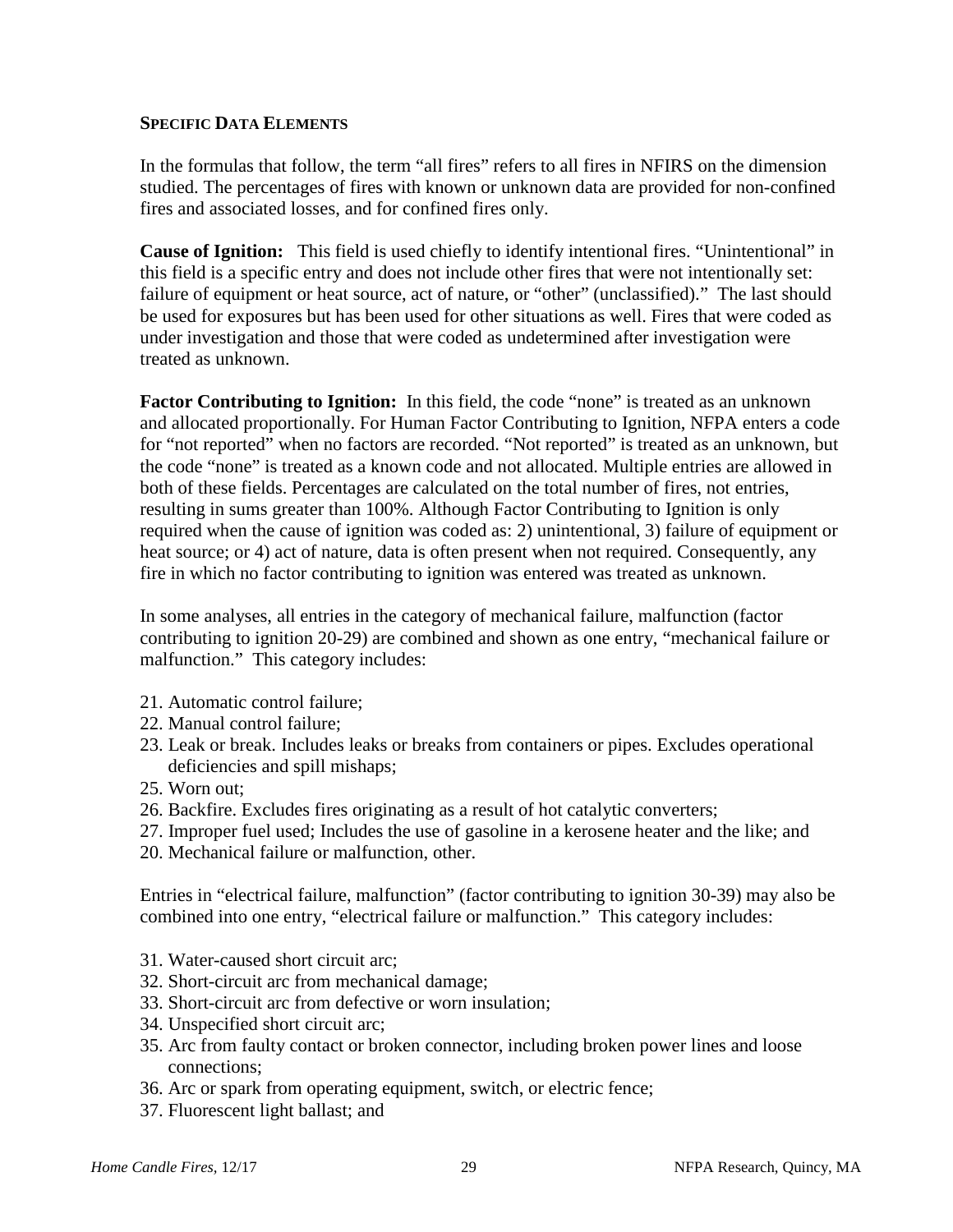30. Electrical failure or malfunction, other.

**Heat Source.** In NFIRS 5.0, one grouping of codes encompasses various types of open flames and smoking materials. In the past, these had been two separate groupings. A new code was added to NFIRS 5.0, which is code 60: "Heat from open flame or smoking material, other." NFPA treats this code as a partial unknown and allocates it proportionally across the codes in the 61-69 range, shown below.

- 61. Cigarette;
- 62. Pipe or cigar;
- 63. Heat from undetermined smoking material;
- 64. Match;
- 65. Lighter: cigarette lighter, cigar lighter;
- 66. Candle;
- 67 Warning or road flare, fuse;
- 68. Backfire from internal combustion engine. Excludes flames and sparks from an exhaust system,  $(11)$ ; and
- 69. Flame/torch used for lighting. Includes gas light and gas-/liquid-fueled lantern.

In addition to the conventional allocation of missing and undetermined fires, NFPA multiplies fires with codes in the 61-69 range by

> All fires in range 60-69 All fires in range 61-69

The downside of this approach is that heat sources that are truly a different type of open flame or smoking material are erroneously assigned to other categories. The grouping "smoking materials" includes codes 61-63 (cigarettes, pipes or cigars, and heat from undetermined smoking material, with a proportional share of the code 60s and true unknown data.

**Equipment Involved in Ignition (EII).** NFIRS 5.0 originally defined EII as the piece of equipment that provided the principal heat source to cause ignition if the equipment malfunctioned or was used improperly. In 2006, the definition was modified to "the piece of equipment that provided the principal heat source to cause ignition." However, much of the data predates the change. Individuals who have already been trained with the older definition may not change their practices. To compensate, NFPA treats fires in which  $EII = NNN$  and heat source is not in the range of 40-99 as an additional unknown.

To allocate unknown data for EII, the known data is multiplied by

All fires

(All fires – blank – undetermined – [fires in which  $EII = NNN$  and heat source  $\langle >40-99 \rangle$ ])

In addition, the partially unclassified codes for broad equipment groupings (i.e., code 100 heating, ventilation, and air conditioning, other; code 200 - electrical distribution, lighting and power transfer, other; etc.) were allocated proportionally across the individual code choices in their respective broad groupings (heating, ventilation, and air conditioning;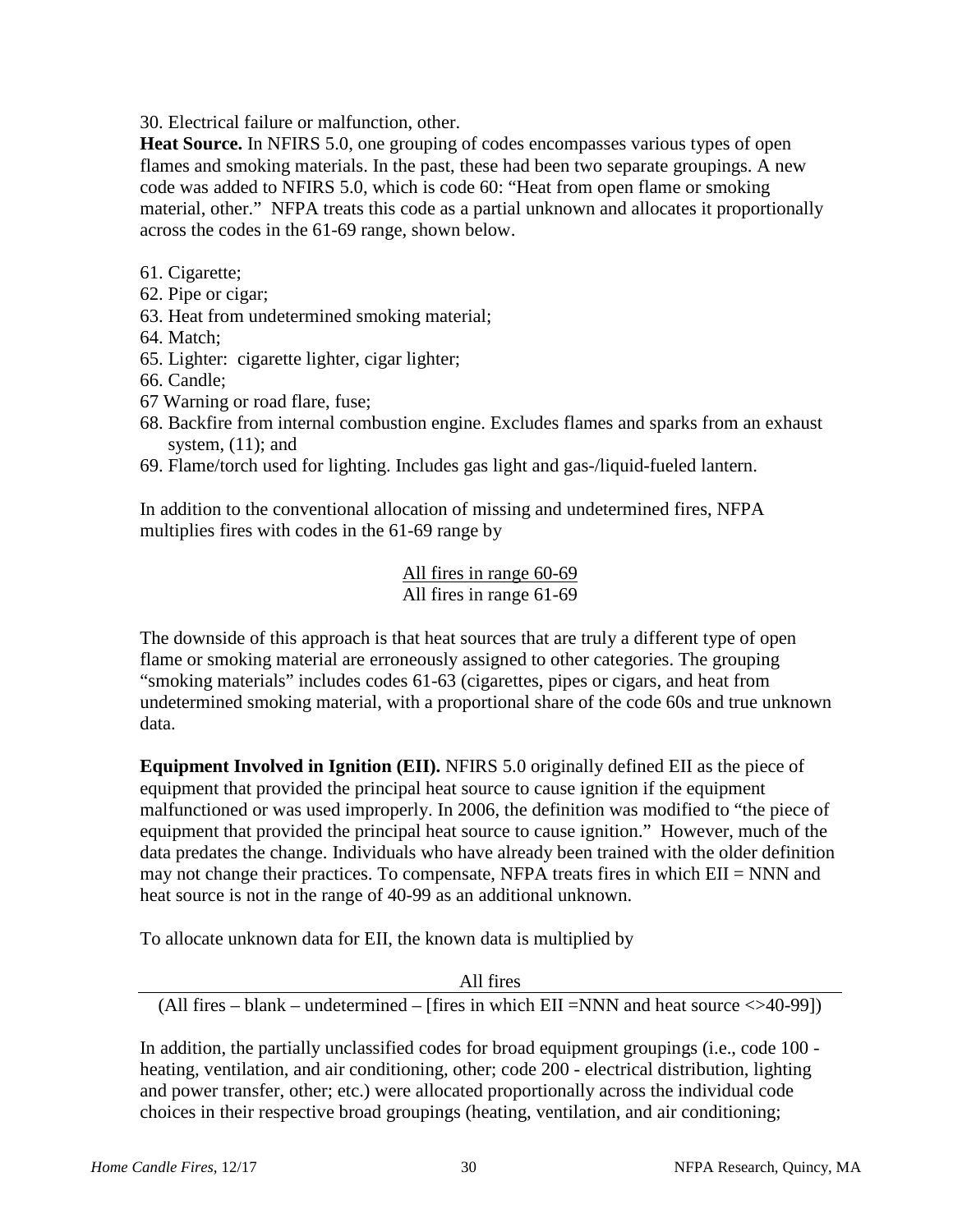electrical distribution, lighting and power transfer, other; etc.). Equipment that is totally unclassified is not allocated further. This approach has the same downside as the allocation of heat source 60 described above. Equipment that is truly different is erroneously assigned to other categories.

In some analyses, various types of equipment are grouped together.

| <b>Code Grouping</b>                  | EII<br>Code | <b>NFIRS</b> definitions                                              |
|---------------------------------------|-------------|-----------------------------------------------------------------------|
| Central heat                          | 132<br>133  | Furnace or central heating unit<br>Boiler (power, process or heating) |
| Fixed or portable space heater        | 131         | Furnace, local heating unit, built-in                                 |
|                                       | 123         | Fireplace with insert or stove                                        |
|                                       | 124         | Heating stove                                                         |
|                                       | 141         | Heater, excluding catalytic and oil-filled                            |
|                                       | 142         | Catalytic heater                                                      |
|                                       | 143         | Oil-filled heater                                                     |
| Fireplace or chimney                  | 120         | Fireplace or chimney                                                  |
|                                       | 121         | Fireplace, masonry                                                    |
|                                       | 122         | Fireplace, factory-built                                              |
|                                       | 125         | Chimney connector or vent connector                                   |
|                                       | 126         | Chimney – brick, stone or masonry                                     |
|                                       | 127         | Chimney-metal, including stovepipe or<br>flue                         |
| Fixed wiring and related<br>equipment | 210         | Unclassified electrical wiring                                        |
|                                       | 211         | Electrical power or utility line                                      |
|                                       | 212         | Electrical service supply wires from<br>utility                       |
|                                       | 213         | Electric meter or meter box                                           |
|                                       | 214         | Wiring from meter box to circuit breaker                              |
|                                       | 215         | Panel board, switch board or circuit<br>breaker board                 |
|                                       | 216         | Electrical branch circuit                                             |
|                                       | 217         | Outlet or receptacle                                                  |
|                                       | 218         | Wall switch                                                           |
|                                       | 219         | Ground fault interrupter                                              |
| Transformers and power supplies       | 221         | Distribution-type transformer                                         |
|                                       | 222         | Overcurrent, disconnect equipment                                     |
|                                       | 223         | Low-voltage transformer                                               |
|                                       | 224         | Generator                                                             |
|                                       | 225         | Inverter                                                              |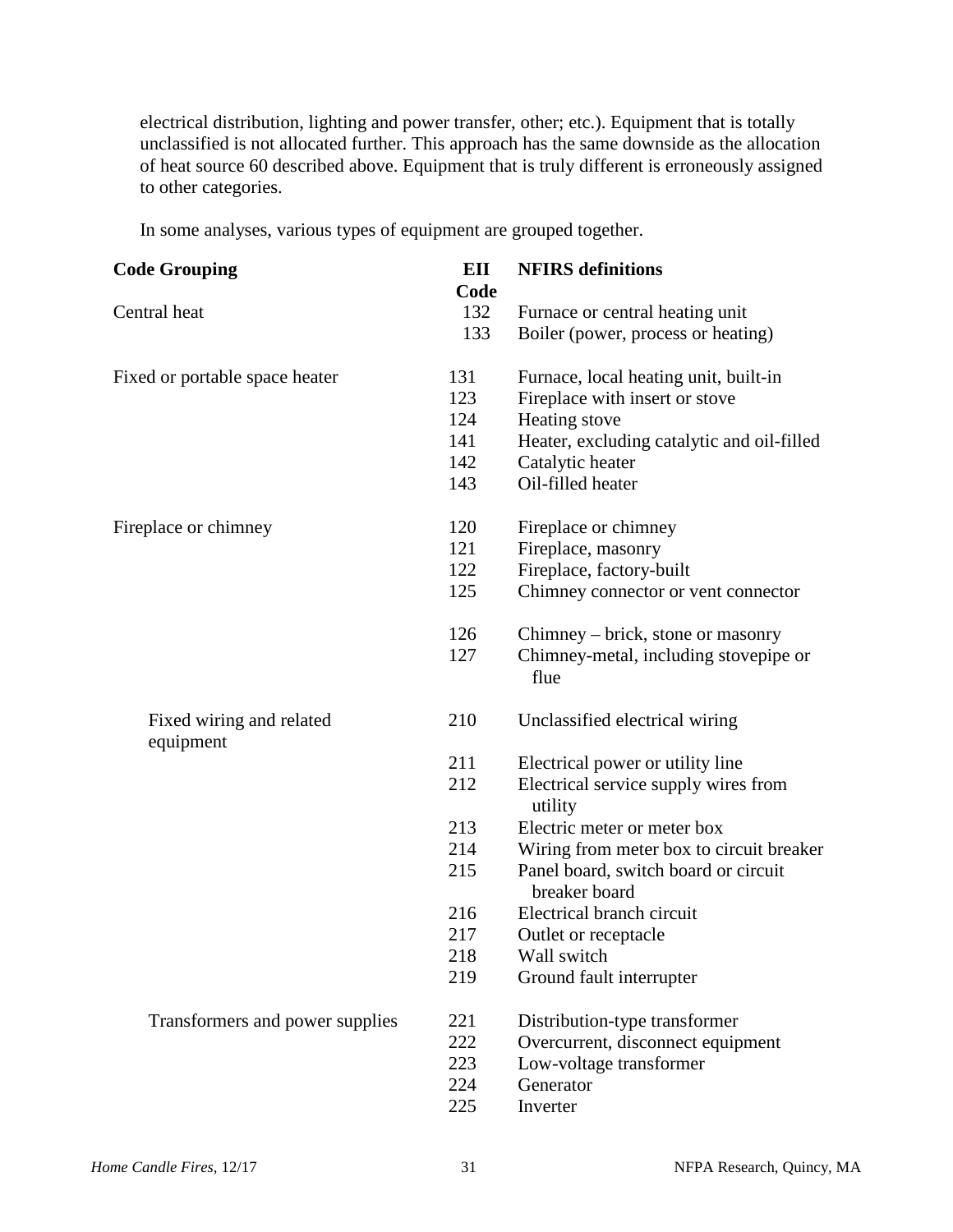|                                          | 226<br>227<br>228<br>229 | Uninterrupted power supply (UPS)<br>Surge protector<br>Battery charger or rectifier<br>Battery (all types) |
|------------------------------------------|--------------------------|------------------------------------------------------------------------------------------------------------|
| <b>Code Grouping</b>                     | EII<br>Code              | <b>NFIRS</b> definitions                                                                                   |
| Lamp, bulb or lighting                   | 230                      | Unclassified lamp or lighting                                                                              |
|                                          | 231<br>232               | Lamp-tabletop, floor or desk<br>Lantern or flashlight                                                      |
|                                          | 233                      | Incandescent lighting fixture                                                                              |
|                                          | 234                      | Fluorescent light fixture or ballast                                                                       |
|                                          | 235                      | Halogen light fixture or lamp                                                                              |
|                                          | 236                      | Sodium or mercury vapor light fixture or<br>lamp                                                           |
|                                          | 237                      | Work or trouble light                                                                                      |
|                                          | 238                      | Light bulb                                                                                                 |
|                                          | 241                      | Nightlight                                                                                                 |
|                                          | 242                      | Decorative lights - line voltage                                                                           |
|                                          | 243                      | Decorative or landscape lighting – low<br>voltage                                                          |
|                                          | 244                      | Sign                                                                                                       |
| Cord or plug                             | 260                      | Unclassified cord or plug                                                                                  |
|                                          | 261                      | Power cord or plug, detachable from<br>appliance                                                           |
|                                          | 262                      | Power cord or plug- permanently<br>attached                                                                |
|                                          | 263                      | Extension cord                                                                                             |
| Torch, burner or soldering iron          | 331                      | Welding torch                                                                                              |
|                                          | 332                      | Cutting torch                                                                                              |
|                                          | 333                      | Burner, including Bunsen burners                                                                           |
|                                          | 334                      | Soldering equipment                                                                                        |
| Portable cooking or warming<br>equipment | 631                      | Coffee maker or teapot                                                                                     |
|                                          | 632                      | Food warmer or hot plate                                                                                   |
|                                          | 633                      | Kettle                                                                                                     |
|                                          | 634                      | Popcorn popper                                                                                             |
|                                          | 635                      | Pressure cooker or canner                                                                                  |
|                                          | 636                      | Slow cooker                                                                                                |
|                                          | 637                      | Toaster, toaster oven, counter-top broiler                                                                 |
|                                          | 638                      | Waffle iron, griddle                                                                                       |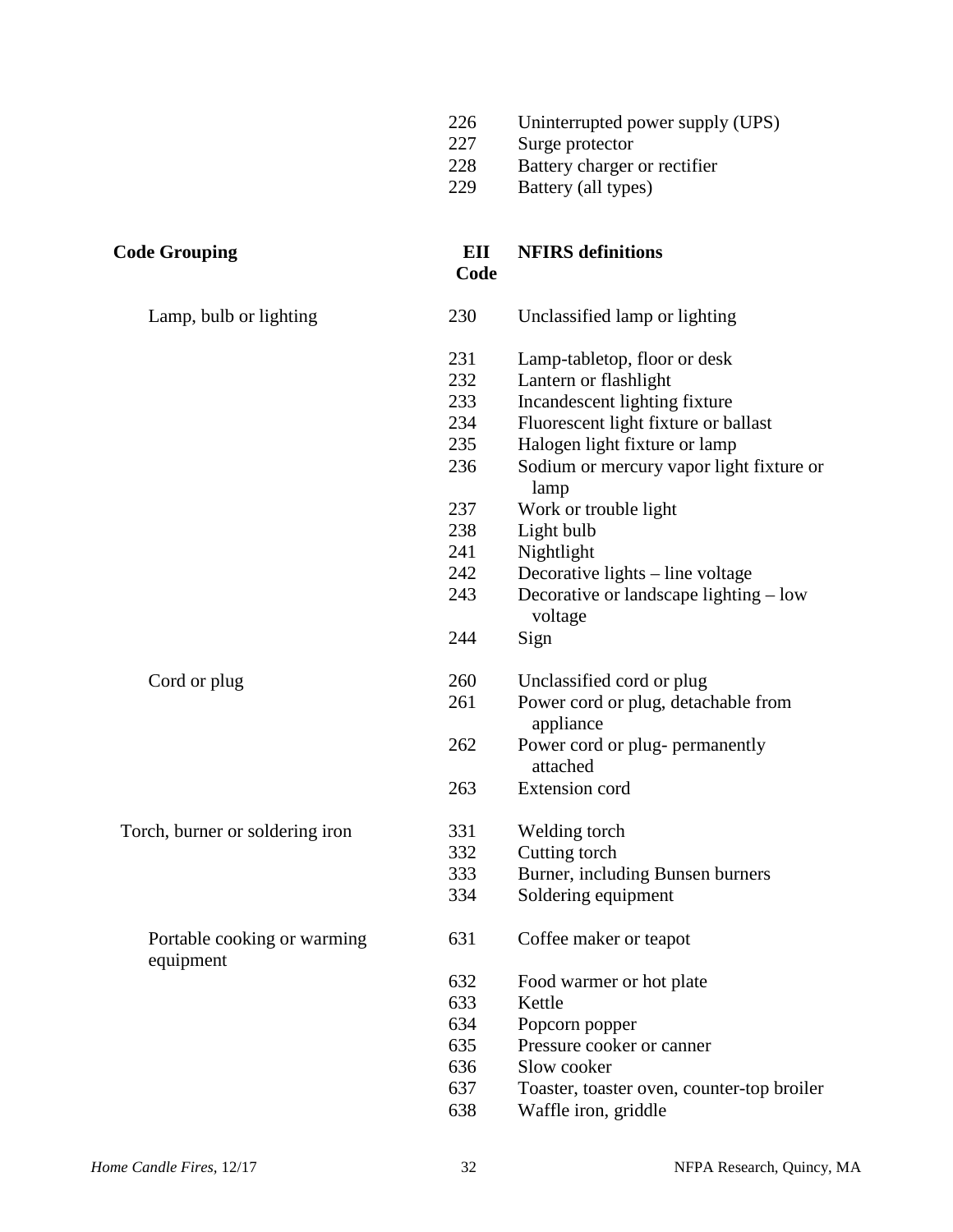| 639 | Wok, frying pan, skillet |
|-----|--------------------------|
| 641 | Breadmaking machine      |

**Area of Origin.** Two areas of origin: bedroom for more than five people (code 21) and bedroom for less than five people (code 22) are combined and shown as simply "bedroom." Chimney is no longer a valid area of origin code for non-confined fires.

**Item First Ignited.** In most analyses, mattress and pillows (item first ignited 31) and bedding, blankets, sheets, and comforters (item first ignited 32) are combined and shown as "mattresses and bedding." In many analyses, wearing apparel not on a person (code 34) and wearing apparel on a person (code 35) are combined and shown as "clothing." In some analyses, flammable and combustible liquids and gases, piping and filters (item first ignited 60-69) are combined and shown together.

**Extent of Fire Spread.** All structure fires with incident types indicating a confined fire were shown separately and are assumed to be confined to the object of origin. Fires that spread beyond the room of origin are calculated by summing fires with damage:

- a) confined to the floor of origin (code 3),
- b) confined to the building of origin (code 4), and
- c) extending beyond building of origin (code 5).

**Rounding and percentages.** The data shown are estimates and generally rounded. An entry of zero may be a true zero or it may mean that the value rounds to zero. Percentages are calculated from unrounded values. It is quite possible to have a percentage entry of up to 100% even if the rounded number entry is zero. The same rounded value may account for a slightly different percentage share. Because percentages are expressed in integers and not carried out to several decimal places, percentages that appear identical may be associated with slightly different values.

**Inflation.** Property damage estimates are not adjusted for inflation unless so indicated.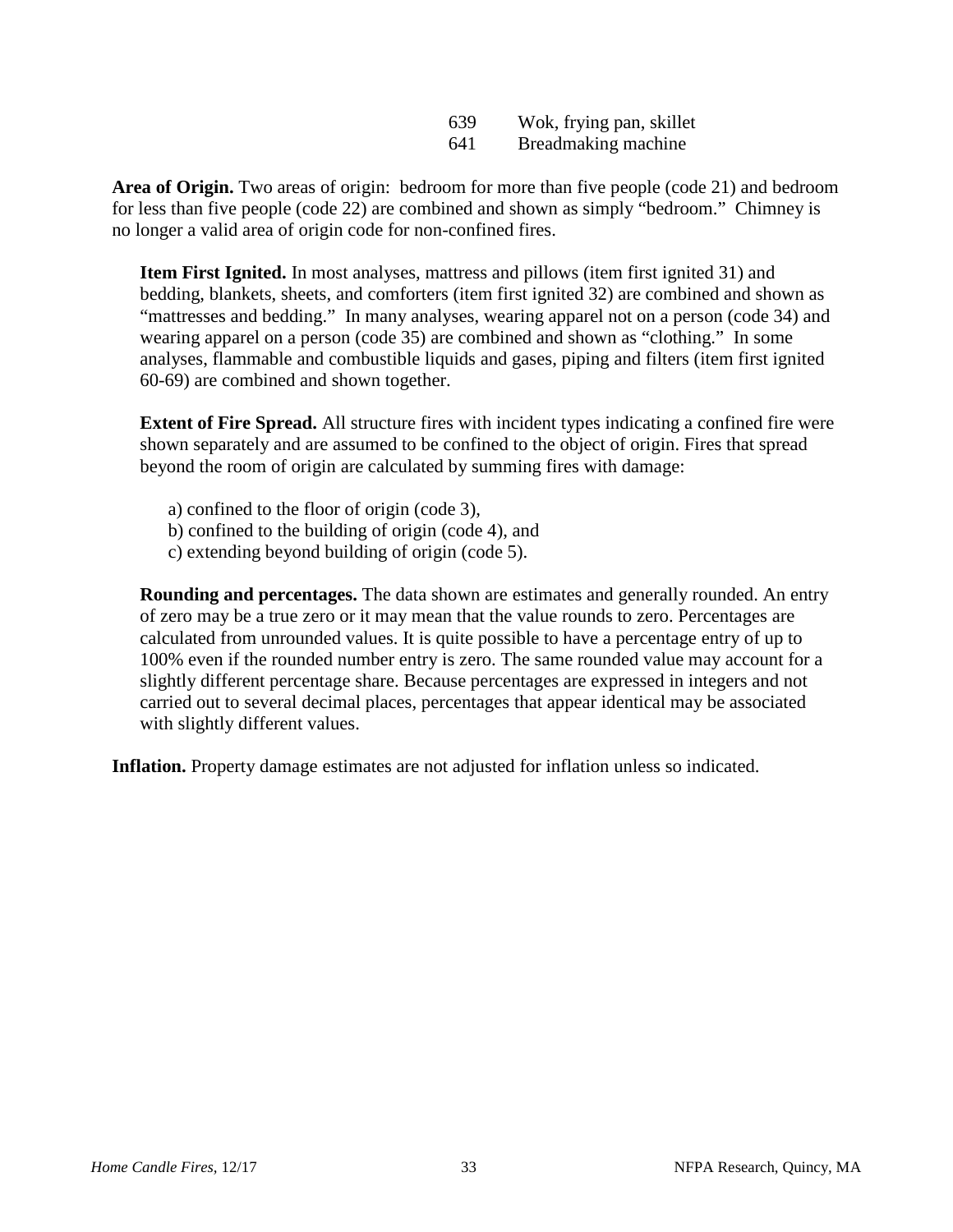# <span id="page-38-1"></span><span id="page-38-0"></span>Appendix B. Selected Published Incidents

The following are selected published incidents involving home candles. Included are short articles from the "Firewatch" columns in *NFPA Journal* and incidents from either the large-loss fires report or catastrophic fires report. It is important to remember that this is anecdotal information. Anecdotes show what can happen; they are not a source to learn about what typically occurs.

NFPA's Fire Incident Data Organization (FIDO) identifies significant fires through a clipping service, the Internet and other sources. Additional information is obtained from the fire service and federal and state agencies. FIDO is the source for articles published in the "Firewatch" column of the *NFPA Journal* and many of the articles in this report.

# **Resident dies in house fire started by candle, New York**

An elderly woman with a mobility impairment died from smoke inhalation injuries sustained in a house fire that started when a candle ignited materials in the basement. Firefighters were summoned to the scene at 4:15 a.m. after the fire was detected by the victim's son, who also resided in the home.

Reports indicated that first-arriving crews encountered heavy smoke conditions as they arrived at the scene and that they found the victim in a back bedroom, already deceased.

According to newspaper reports, the victim's son and a neighbor attempted to enter the house through a side door but were driven back by intense smoke conditions. The reports indicated that the son was taken to the hospital and later released.

Investigators determined that a candle that was left burning in the basement ignited nearby combustibles, with the fire spreading through the basement and then up the stairs into the first floor.

A battery-operated smoke alarm inside the house was determined to be inoperable.

The single-story house was constructed with a wood frame and brick walls and had a wood roof deck covered with asphalt shingles. The structure occupied a ground-floor area of 1,073 square feet (100 square meters).

Richard Campbell, "Firewatch," *NFPA Journal*, July/Aug 2017.

# **One killed, one injured in apartment fire ignited by candle, Texas**

An elderly man died and his wife was injured in a late-night apartment fire that began when a candle being used during a power outage ignited furniture in the bedroom and then spread throughout the room.

Firefighters were dispatched to the fire after a resident called 911 at 11:30 p.m. Crews arrived at the scene approximately five minutes after receiving the alarm. Crews began fighting the fire as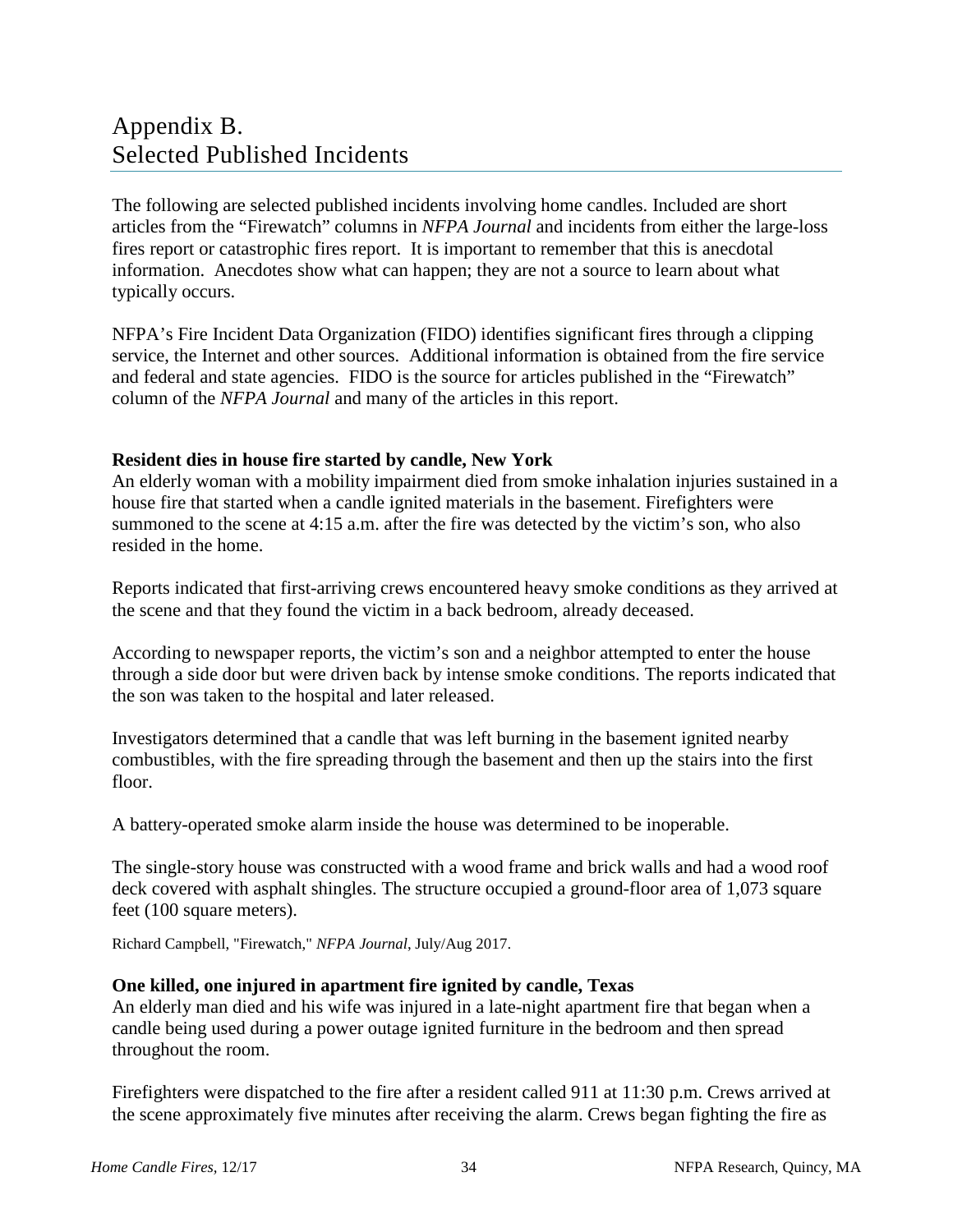they entered the apartment and worked their way toward the bedroom. They reported that the victim was deceased when they reached the bedroom.

The fire took place in a large apartment complex containing 352 units. The victim's wife told investigators that she placed a candle on a bedroom nightstand for her husband, who had a mobility disability, then left the room, and that the nightstand was on fire when she returned. After unsuccessfully trying to remove her husband and to extinguish the fire with water, she exited the apartment and began calling for help.

After extinguishing the fire, crews performed ventilation, salvage, and overhaul operations.

EMS crews transported the victim's wife, who suffered burn injuries, to the emergency room for treatment.

Investigators noted the fire caused heat damage to the apartment's front door and to the living room and that damage worsened as they progressed to the bedroom. The fire caused extensive damage in the bedroom, including burn damage to ceiling joists above the sleeping area.

The apartment was equipped with a smoke alarm outside the bedroom, but investigators determined that it was not functioning. The apartment did not have an automatic extinguishing system.

The apartment complex was described in newspaper reports as a townhouse development. The fire did not spread beyond the apartment of fire origin, which was a two-story building. Information was not available on the size of the apartment.

The fire caused \$10,400 in damage to the property and an additional \$5,000 to its contents.

Richard Campbell, "Firewatch," *NFPA Journal*, March/April 2017.

# **Woman killed when candle lights clothing, Illinois**

Police conducting a welfare check in an apartment complex found the body of a female resident who had suffered fatal burn and smoke inhalation injuries.

Police responded after a neighbor heard a smoke alarm sounding in the victim's unit and called 911. The fire department reported that the fire was extinguished prior to its arrival and that crews had little involvement in the incident.

Newspapers indicated that the victim, who had a mobility disability, lived alone. Investigators determined that the victim's clothing ignited while she was lighting a candle.

The apartment was protected by stand-alone smoke alarms but was not equipped with automatic extinguishing equipment.

The apartment experienced only smoke damage and minor damage to a small area of carpeting. No dollar estimates were provided on the damage.

Richard Campbell, "Firewatch," *NFPA Journal*, March/April 2017.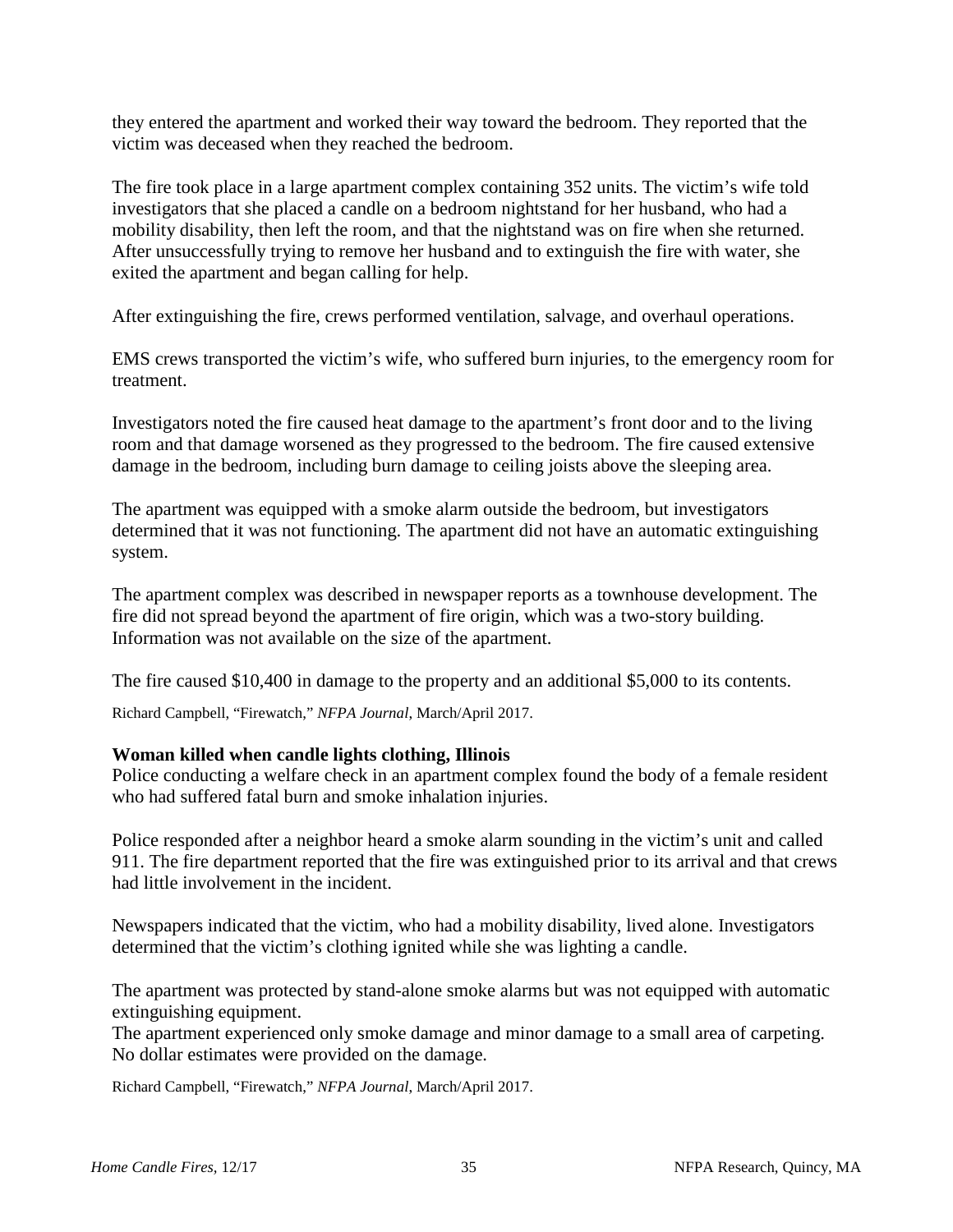# **Candle fire extinguished when sprinkler system activates, Minnesota**

Firefighters arrived at an apartment complex less than five minutes after being dispatched by an alarm company, but found that a fire in the bathroom of one unit had already been extinguished by an automatic sprinkler system.

The fire began at approximately 1:30 p.m. when a resident placed a paper towel on a bathroom counter, which ignited after coming in contact with a candle flame and spread to the paper towel roll and then to laundry items after the burning towels fell to the floor. The sprinkler system activated and suppressed the fire before it could spread further. The occupant sustained minor hand burns after throwing the burning materials into a bathtub.

Upon arrival, firefighters reported that there was no fire showing and that the building did not have to be evacuated. Crews assisted building management with contacting a sprinkler repair company and placing the alarm system in service.

The apartment complex was a two-story structure with a ground-floor area of 26,000 square feet (2,415 square meters). Common and private areas of the complex were protected by smoke detection and sprinkler systems.

The fire caused an estimated \$1,500 in losses to the apartment contents and structure. The value of the structure was estimated at \$2,500,000.

Richard Campbell, "Firewatch," NFPA Journal, Nov/Dec 2016.

# **One dies when candle starts fire in single-family home, Pennsylvania**

An elderly man died in a home fire that was apparently caused by a candle.

Firefighters responding to a passerby's 911 call reached the scene of a house fire to find heavy fire conditions at 11:30 p.m. Crews began suppression efforts after being advised upon arrival that all residents had managed to evacuate the house. However, fire crews undertaking a primary search of the house while suppression was still underway located the body of an elderly male on a bedroom floor. The man was reported to be a victim of fatal smoke inhalation injuries.

Investigators determined that the fire began when a candle flame ignited a bathroom curtain on the north side of the house as wind blew through an open window. Residents located on the southeast side of the house did not notice the fire until it was well underway.

According to a newspaper report, the fire chief indicated that extensive renovation to the structure hampered the ability of firefighters to extinguish fire within the walls because shingles on the home's exterior trapped heat inside. Reports also indicated that one firefighter suffered an elbow injury as the result of a fall.

The frame, walls, and roof deck of the house were constructed with wood, and the roof was covered with asphalt shingles. It was not protected by smoke alarms or a sprinkler system. No information was provided on the size of the house or the estimate of losses.

Richard Campbell, "Firewatch," *NFPA Journal*, Nov/Dec 2016.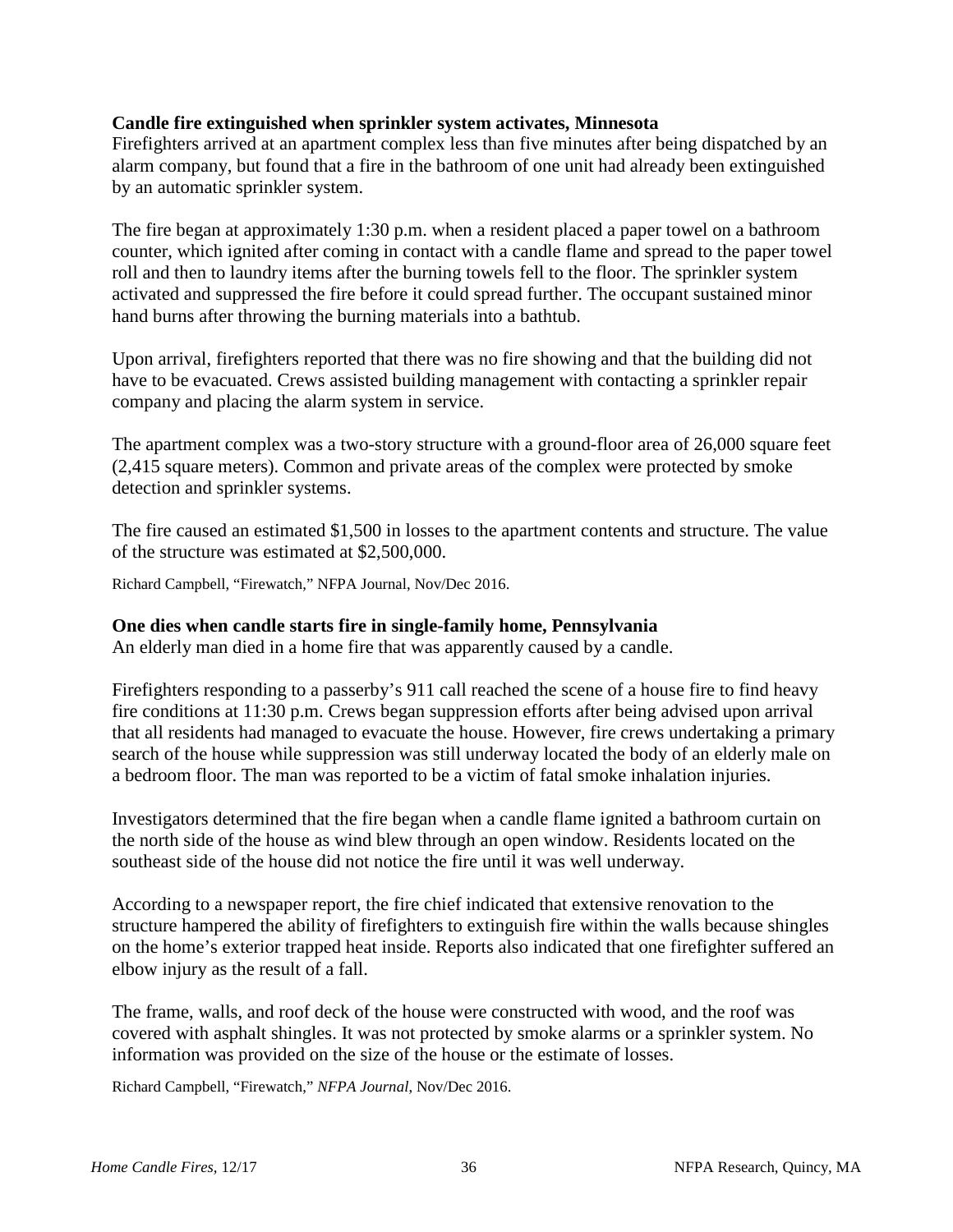# **One dies in apartment fire after candle ignites bedding, California**

An elderly woman with a mobility disability died in an apartment fire that began when a candle ignited bedding materials as she lay in the bed.

The fire department was dispatched to the scene at 9:35 p.m. following a 911 call from a passerby. Smoke was showing from the roof and rear windows of the structure upon arrival and a neighbor advised crews that there was a possible victim inside.

The crew of an engine company was assigned to undertake interior operations at the scene with the objective of search and rescue, while a second engine crew provided reinforcement with a back-up line.

The search-and-rescue team made a forcible entry through a locked front door and advanced a quick-attack hose line into the apartment. Crews located the victim on the floor by her bed during the primary search and carried her out the front door to a safe area for the administration of critical care before she was transported to the hospital, where she was later pronounced dead as a result of burns and smoke inhalation injuries.

While rescue efforts were underway, crews attacked the fire, which was contained to a rear room and adjoining attic, and also conducted an expanded primary search. After the fire was knocked down, crews initiated a secondary search and then secured the scene.

Investigators determined that the fire originated on the bed in the victim's bedroom. Based on physical evidence and an interview with a friend who had helped the victim into bed that evening, investigators concluded that the victim had used a candle that was inside a glass container to light smoking materials and had placed or dropped it on her bedding, causing the fire. Once the bedding ignited, the fire spread vertically and horizontally to nearby common combustibles in the room. The victim was unable to escape before becoming overcome by smoke and flames due to her mobility limitations.

Smoke alarms located in the apartment hallway reportedly were disabled.

The apartment building was one story in height, but no information was available on its size. The structure was constructed with a wood frame and stucco exterior, with concrete floor framing and asphalt shingles.

The apartment and its contents, valued at \$55,000, were a total loss.

Richard Campbell, "Firewatch," *NFPA Journal*, Nov/Dec 2016.

# **Candle fire in manufactured home kills elderly resident, California**

An early morning fire in a manufactured home claimed the life of an elderly female with a mobility disability, but her adult nephew was able to escape the blaze and call 911 after hearing a smoke alarm at 12:45 a.m.

The fire began while the victim was sleeping and a candle ignited loose combustibles in her bedroom. News reports indicated that flames were shooting out of the structure when firefighters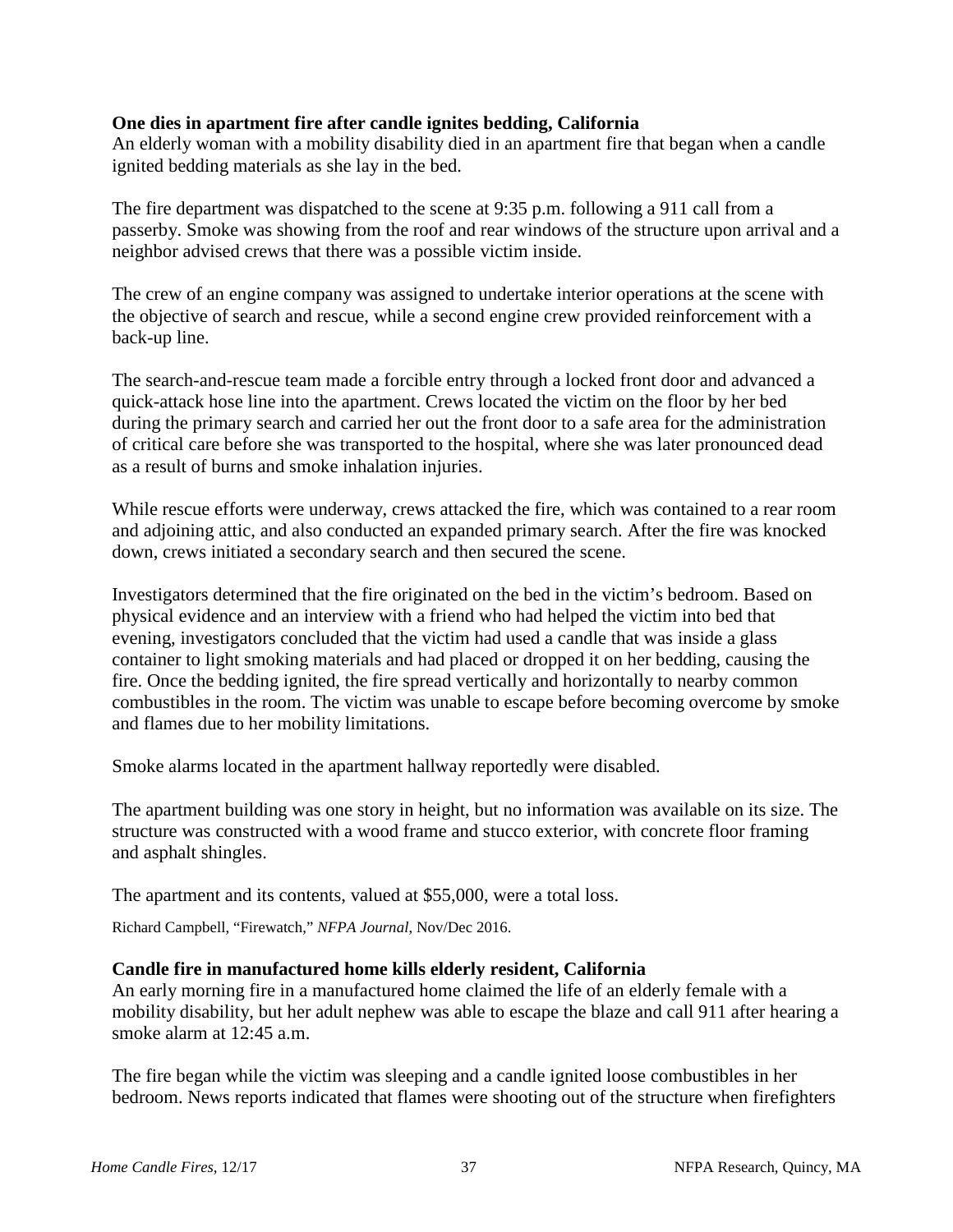arrived just two minutes after notification. After extinguishing the fire, firefighters found the victim in a bathroom adjacent to her bedroom.

Investigators believe that the victim crawled from her bed into the bathroom in an effort to escape the flames. Firefighters were reported to have provided intensive advanced life support measures after extricating her from the structure, but the victim was pronounced dead at the scene.

The manufactured home had wood and metal walls, wood framing, and a metal roof and had a ground-floor area of 600 square feet (183 square meters).

Damage to the home, valued at \$50,000, was estimated at \$20,000. Damage to the contents, which were valued at \$20,000, was estimated at \$5,000.

Richard Campbell, "Firewatch," *NFPA Journal*, July/August 2016.

# **Candle causes fatal fire, Michigan**

A 71-year-old woman with a mobility impairment died of smoke inhalation and burns in a fire that started when a candle that had been left burning unattended ignited combustible materials.

The two-story, wood-frame house, which was 51 feet (16 meters) long and 24 feet (7 meters) wide, had a battery-operated smoke alarm in the room of origin. There were no sprinklers.

The homeowner was outside in the garage when the victim called him on the phone from the house but the call was disconnected. As he walked towards the house to see what she wanted, he noticed the smoke. He ran in through the back door to the front porch, which had been converted into a bedroom for the victim, and tried to use a lift to get her out of the room. However, the increasing smoke and heat drove him from the house.

The homeowner's son, who was in his room on the second floor, called 911 to report the fire at 10:08 a.m. after he heard breaking glass and his room began to fill with smoke.

Firefighters arrived one minute after the alarm and found heavy fire and smoke coming from the house. They entered through the front door and found the obese victim, who was still in her bed. They dragged her to the front door where another crew helped move her outside, where he was attended to by EMS crews.

The homeowner's son managed to escape through his bedroom window onto the porch roof and make his way to the ground.

Investigators determined that the fire started in the dining room on the first floor near the victim's makeshift bedroom when a candle left burning unattended on the dining table ignited some nearby material.

Damage to the structure was estimated at \$165,000: damage to its contents was estimated at \$95,000.

Kenneth J. Tremblay, "Firewatch", *NFPA Journal*, January/February 2015.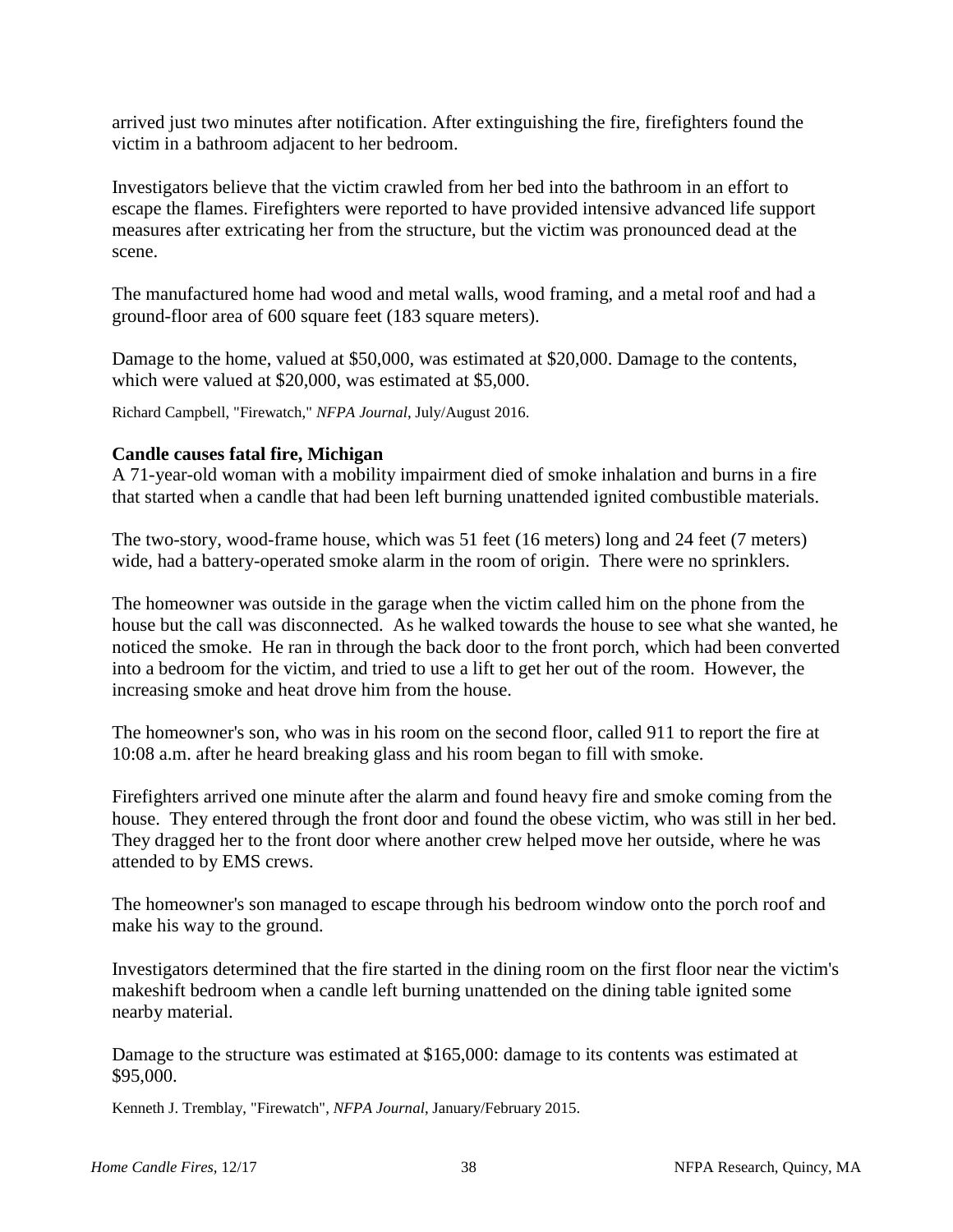# **Candle starts fatal fire, Arkansas**

A 72-year-old woman with an unspecified disability died of injuries she sustained in a fire started by a candle in her single-family home. Four other occupants, ranging in age from 16 to 41, were also injured but managed to escape from the house.

the wood-frame dwelling, which had a brick veneer and a wooden roof covered in asphalt shingles, had no smoke alarms or sprinklers.

One of the occupants discovered the blaze when he woke up and found his bedding on fire. After failing to extinguish the flames, he alerted the other residents, one of whom called 911 at 5:28 a.m. all but the victim managed to escape despite the fact that the fire was blocking the primary escape route.

When firefighting efforts were delayed while crews treated the injured and tried to establish a water supply.

Investigators determined that the fire began when the man fell asleep in the den, which had was using as a bedroom, leaving a candle burning.

The house, which was valued at \$50,000, and its contents, valued at \$20,000, were destroyed.

Kenneth J. Tremblay, "Firewatch", *NFPA Journal*, May/June, 2014.

# **One Child Dies, Two Injured in House Fire, Minnesota**

A 4-year-old boy died and two other children suffered burns and smoke inhalation injuries in a house fire that started as a result of children playing with a lit candle.

The two-story, wood-frame farmhouse, which was over 100 years old, had a wooden plank roof covered in asphalt shingles. Smoke alarms had been installed, but they did not work. There were no sprinklers.

The boys' father left his four sons, ages 4, 5, 14, and 15, home while he went to help their mother disconnect a trailer she was using to haul furniture to her retail store. The 15-year-old told investigators that he was doing schoolwork in the living room, where a scented candle was burning on a table that also contained artificial plants. He had stepped out of the room to make a phone call when he heard his younger brothers screaming.

He quickly ran into the room where he found the two little boys standing near the burning plant arrangement. Grabbing the 5-year-old, he told his 4-year-old brother to follow him and yelled upstairs to tell his 14-year-old brother, who had been sleeping, to go out the window. Once outside, he put the little boy on the ground and tried unsuccessfully to go back inside for the 4 year-old. The 14-year-old managed to escape through a window and jumped off the porch roof to safety.

The children's father called 911 at 10:19 a.m. after he found two of his sons running down the driveway when he returned from helping his wife. By the time the fire department arrived, the house was collapsing into the basement, and firefighters were unable to enter it.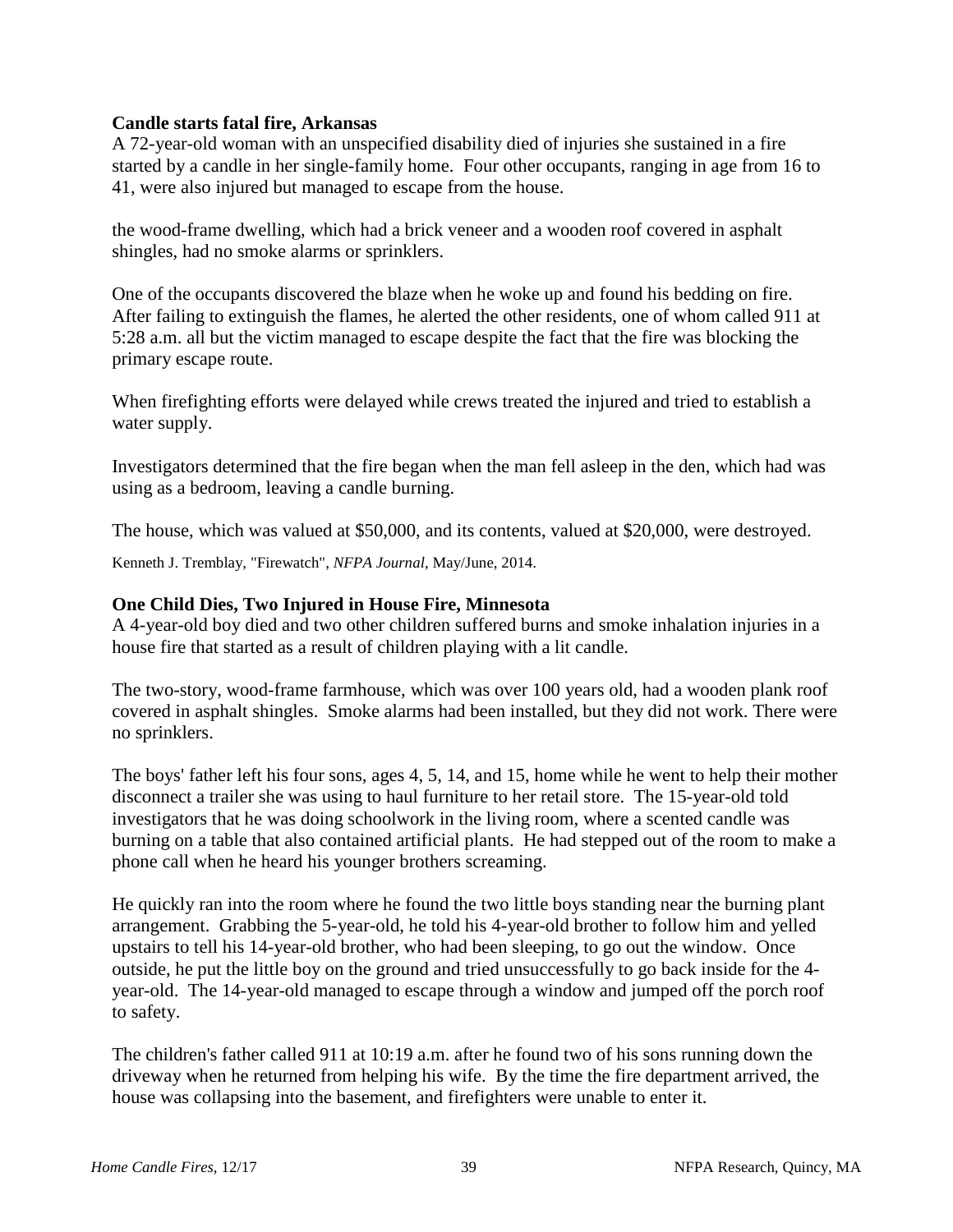After crews extinguished the fire, they found the body of the 4-year-old, who had died of smoke inhalation and burns. The 5- and 15-year-old also suffered burns and smoke inhalation. The fire destroyed the house, which was valued at \$154,000, and its contents, valued at \$93,000.

Kenneth J. Tremblay, " Firewatch", *NFPA Journal*, November/December, 2013.

# **Man dies in house fire, Minnesota**

A 64-year-old man died of acute carbon monoxide poisoning in an early morning fire that began in the living room of his single-family home.

The two-an-a-half story, balloon-style, wood-frame house covered an area of approximately 1,700 square feet (158 square meters). A fire department report noted that the house had smoke detectors but not how many or whether they were operational.

Firefighters received the alarm at 3:25 a.m. and arrived four minutes later to find heavy smoke showing from all levels and flames coming from all levels and flames coming from a secondfloor window. When neighbors told them that an older man lived alone in the house, crews began an aggressive interior attack, but they were forced to retreat when the floor became unstable. Instead, they used ground ladders to advance pre-connected hose lines over the front porch and into the second floor.

Firefighters entered the living room through a picture window and found the victim's body near a recliner in which relatives reported he spent most of his days and often most of the night. The living room was separated from the rest of the house by pocket doors, which were closed at the time of the fire, confining the blaze to the room until enough heat built up to burn through the room's floor, walls, and ceiling.

Although investigators found several potential ignition sources, including electrical extension cords, portable heaters, candles, and smoking materials, they could not determine the ignition source.

Damage to the house and its contents was estimated at \$200,000.

Kenneth J. Tremblay, "Firewatch", *NFPA Journal*, September/October, 2013.

# **Unattended Candle Ignites Fatal Fire, Maryland**

A 30-year-old man and his 60-year-old mother died in a fire started by an unattended candle in the bathroom of their single-family house.

The three-story, wood-frame house had brick walls. Investigators found a smoke detector mounting bracket on the wall in the first-floor stairwell, but the smoke alarm had been removed before the fire. There were no sprinklers.

Firefighters were called to the home at 3:39 p.m. and found the man kneeling under the window, dead as a result of smoke inhalation and burns. His mother was lying on the floor near another window, also dead of burns and smoke inhalation.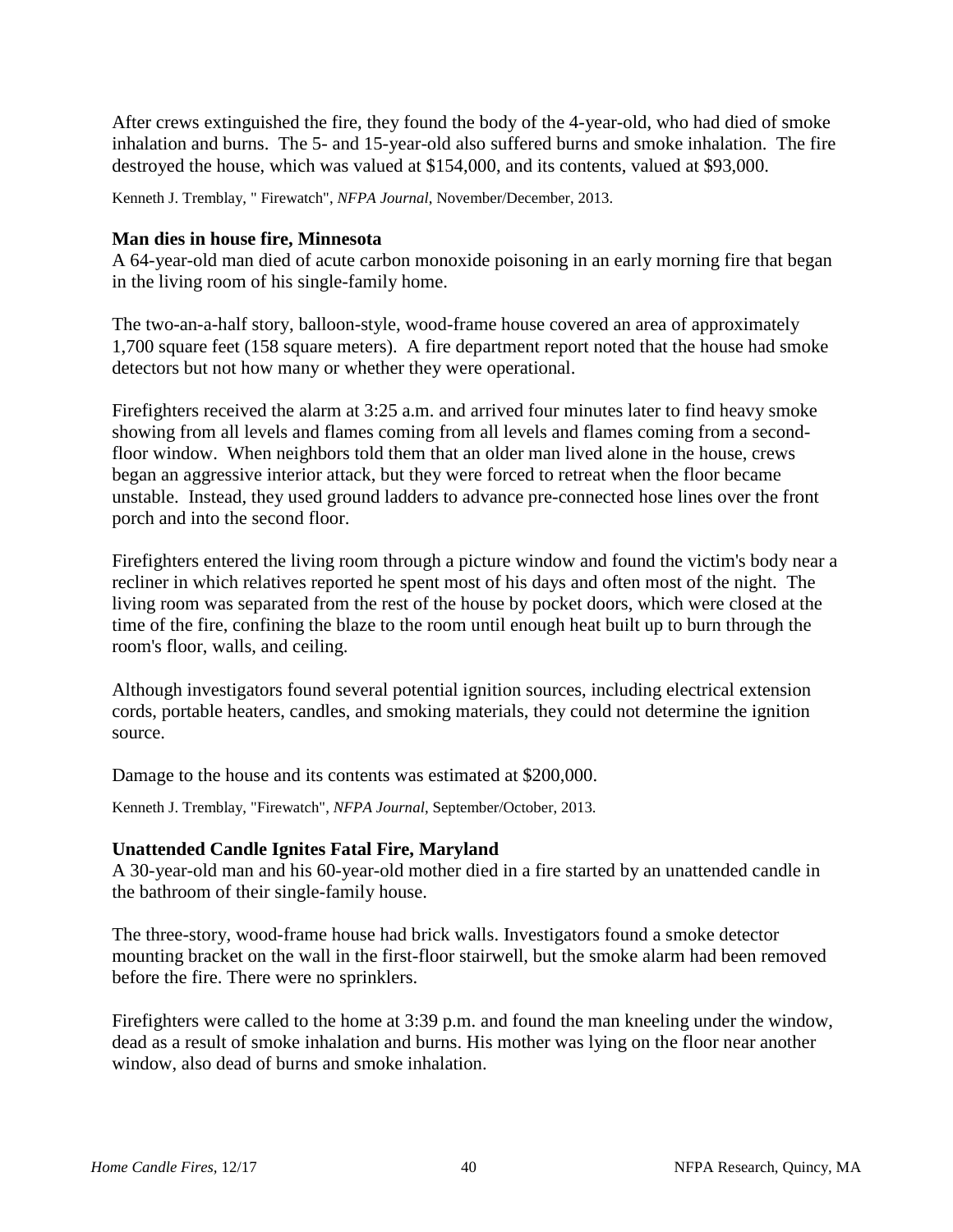Investigators interviewed a 16-year-old girl who was on the first floor of the house when the fire started. She said that she had looked up the stairs and seen light from the fire in the bathroom. She alerted the man, who went upstairs to rescue his mother, but neither was able to escape.

The investigators discovered a tea light, a disposable lighter, and a makeshift ashtray on top of a small refrigerator in the second-floor bathroom. The girl told them that the bathroom light fixture did not work and the tea light was used for illumination. The investigators determined that the candle ignited a blanket hung over a window as a curtain and that the fire spread to wood paneling and other combustibles in the room. It then spread out of the room into the hallway and the other rooms on the second and third floors. The fire also spread out of several windows, damaging the houses on either side.

The house sustained \$15,000 in damage, and its contents sustained \$5,000. The homes on either side of the fire building had estimated damages of \$500 each.

Kenneth J. Tremblay, "Firewatch", *NFPA Journal*, January/February, 2013.

# **Candle Starts Fatal Fire during Power Outage, Minnesota**

A 61-year-old man with a physical disability died in a fire in his manufactured home that started when heat from a burning candle ignited papers on which the candle was sitting.

The manufactured home, which was approximately 60 feet (18 meters) long and 30 feet (9 meters) wide, sat on a wooden foundation over a basement, creating a two-story, split-level home. There were no sprinklers, and the presence of smoke alarms or detectors was not determined.

An electrical power company employee working in the area saw the house on fire and called 911 at 1:06 a.m. Firefighters arrived 21 minutes later to find the home engulfed in flames and concentrated on preventing the fire from spreading to other homes. They discovered the victim near a rear door opening onto a deck.

Investigators determined that the man had been using candles for illumination because the area had lost power that evening, and he had left a candle burning on top of some papers. They also found evidence that a number of candles were being used throughout the manufactured home to light the interior.

Damage to the structure, valued at \$110,000, was estimated at \$75,000. The amount of damage to its contents was not reported.

Kenneth J. Tremblay, "Firewatch," *NFPA Journal,* September/October, 2012.

# **Woman Dies when Candle Ignites Clothing, Nevada**

A 74-year-old women died of smoke inhalation and burns after a candle apparently ignited her clothing when she used it to provide illumination while she changed a light bulb in a closet.

The single-story, single-family, wood-frame house, which covered approximately 1,600 square feet (150 square meters), had a smoke alarm in the hallway that operated as designed. There were no sprinklers.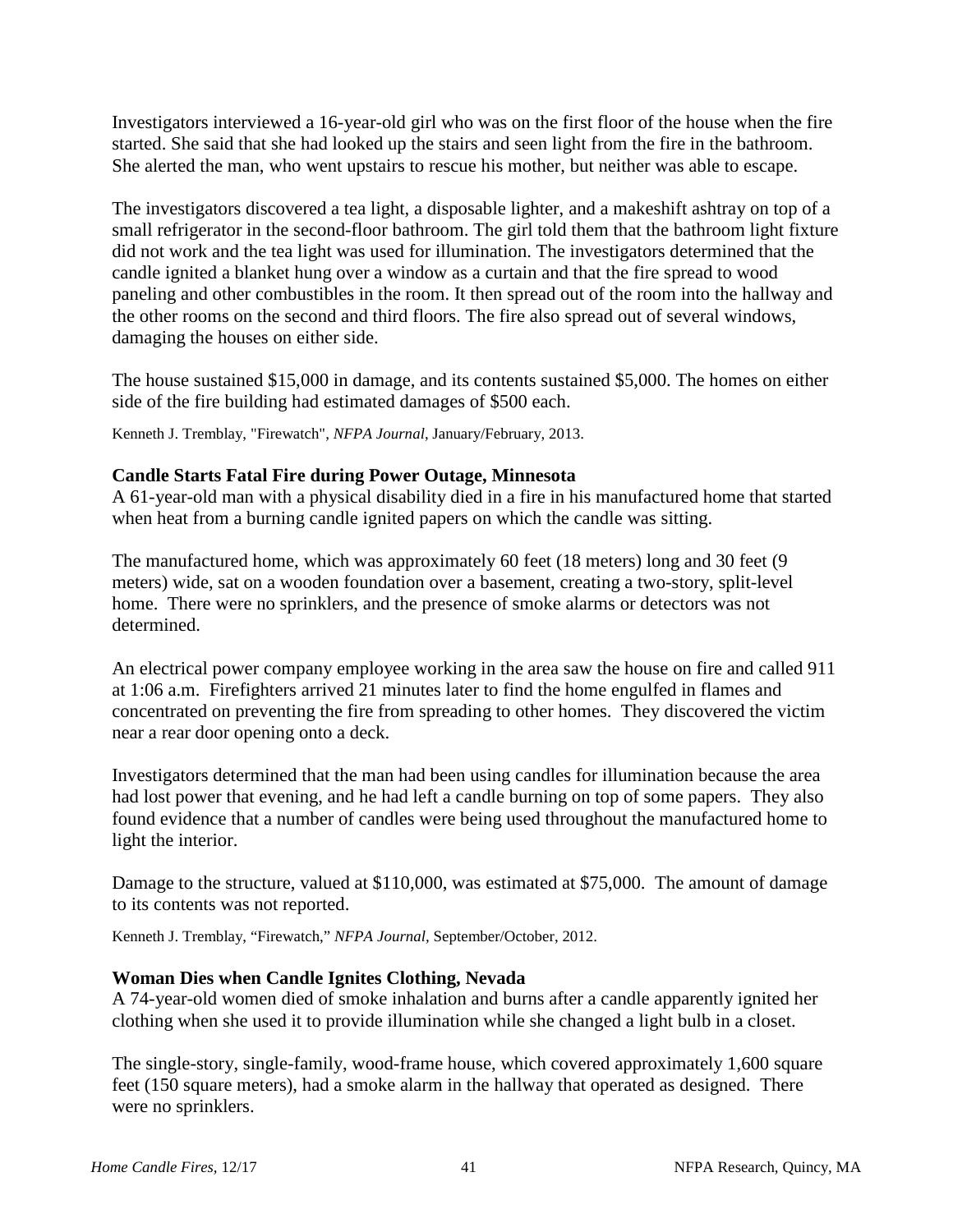A passerby who saw smoke coming from the attic vents called 911 at 6:15 p.m. Firefighters arriving six minutes later initially saw nothing from outside the house, but they heard a smoke alarm operating and smelled something burning. They forced open the front door, found light smoke, and began a primary search for occupants and the fire. When they entered a bedroom, they found the victim, who lived alone, in the closet. The fire was extinguished in less than a minute.

Damage to the house and its contents, valued at \$225,000, was estimated at \$5,000.

Kenneth J. Tremblay, "Firewatch", *NFPA Journal*, July/August, 2012.

# **Man with Mobility Challenges Dies in Fire, Michigan**

A man who used a wheelchair died in a fire in his single-family home. Another occupant tried unsuccessfully to extinguish the fire and move the victim out of harm's way, but the intense smoke and heat made it impossible.

The single-story, wood-frame house, which was 32 feet (10 meters) long and 29 feet (9 meters) wide, had a wooden roof deck covered with asphalt shingles. The house did not have a sprinkler system, but there was a battery-operated smoke alarm in the main hallway.

Investigators determined that the fire started when a lighted candle fell onto a bed in one of the bedrooms and ignited the bedding.

The fire was confined to the bedroom, although the adjacent hallway sustained smoke and heat damage.

The smoke from the fire, which was reported at 12:06 a.m. by an occupant, did not activate the smoke alarm. Investigators could not determine why the alarm failed to go off, as its battery was connected and was sufficiently charged.

Eighty percent of the house and 90 percent of its contents were damaged.

Kenneth J. Tremblay, "Firewatch", *NFPA Journal*, May/June, 2012.

#### **Homeless Person Dies in Abandoned House Fire, Alabama**

A 37-year-old man died in a fire in an abandoned single-family home in which he was living without utilities.

The single-story, wood-frame house, which was 33 feet (10 meters) long and 12  $\frac{1}{2}$  feet (4 meters) wide, was dilapidated and had no smoke alarms or sprinklers.

A police officer on patrol reported the fire at 7:30 a.m., and arriving firefighters found the entire front of the house engulfed in flames. They first tried to fight the blaze from the rear, but couldn't gain access through the boarded-up rear door, so they moved back to the front. Once they had knocked the fire down, firefighters found the victim on the floor between the living room and the bedroom.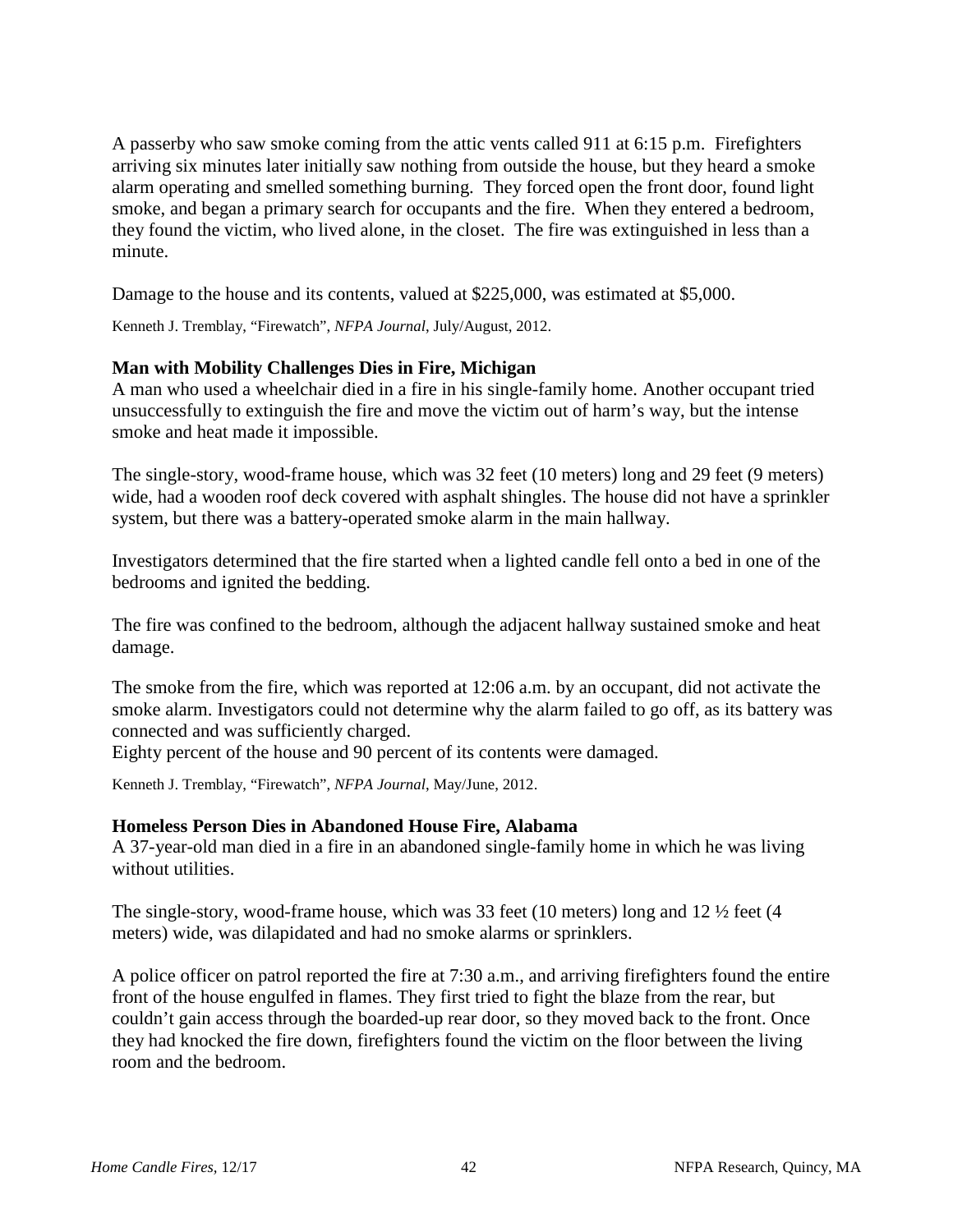Investigators found candles in the living room, along with lawn mowing equipment and stored gasoline, which contributed to the blaze. The victim was seen some four hours before the fire in an impaired state, which may have contributed to his death. He was related to the property owners, who told officials that they were aware he was living there.

The home had no real value, and its contents, valued at less than \$1,000, were destroyed.

Kenneth J. Tremblay, "Firewatch," *NFPA Journal*, November/December, 2010.

# **Unattended Candle Ignites Contents of Bedroom, Texas**

A 4-year-old boy was fatally injured in a fire started by a candle left burning on a dresser in the master bedroom of his family's apartment. The apartment building had no sprinklers, and investigators could find no smoke alarms in the apartment.

After the candle ignited the dresser, flames spread to a mattress, then to the entire contents of the room. The body of the little boy was found in an adjacent bedroom.

Neighbors called 911 at 9:12 a.m., and firefighters arrived to extinguish the blaze, which did \$10,000 in damage to the building and \$8,000 in damage to the apartment's contents.

Ken Tremblay, "Firewatch", *NFPA Journal*, September/October, 2010.

# **Alcohol Contributes to Fire Death, Arizona**

A 22-year-old man died in a fire investigators believe started when an unattended candle ignited combustibles on the coffee table in his apartment living room.

The 312-unit, two-story, wood-frame apartment building, which was 100 feet (30 meters) long and 50 feet (15 meters) wide, was unsprinklered. A battery-operated smoke alarm in the living room of the unit of origin provided local coverage.

A neighbor called 911 at 5:56 a.m. to report smoke coming from an adjacent apartment, and firefighters arrived 4 minutes later to find smoke coming from the second floor. When crews entered the apartment of origin, they found the victim near the front door with first-, second-,and third-degree burns to his body. Despite their attempts to resuscitate him, he died of burns and smoke inhalation.

Investigators determined that the fire smoldered for some time before it burst into flames, filling the apartment with smoke that activated the fire alarm, possibly waking the victim. Witnesses reported hearing a beeping sound but said they were unsure whether it was a smoke alarm or an alarm clock. Marks along the walls showed that the victim moved from the bedroom to the hall before collapsing by the front door. His blood alcohol level was 0.189, which contributed to his inability to respond to the emergency.

The building, valued at \$500,000, sustained damages estimated at \$30,000; its contents, valued at \$7,200, sustained \$1,500 in damage.

Ken Tremblay, "Firewatch", NFPA *Journal*, May/June, 2010.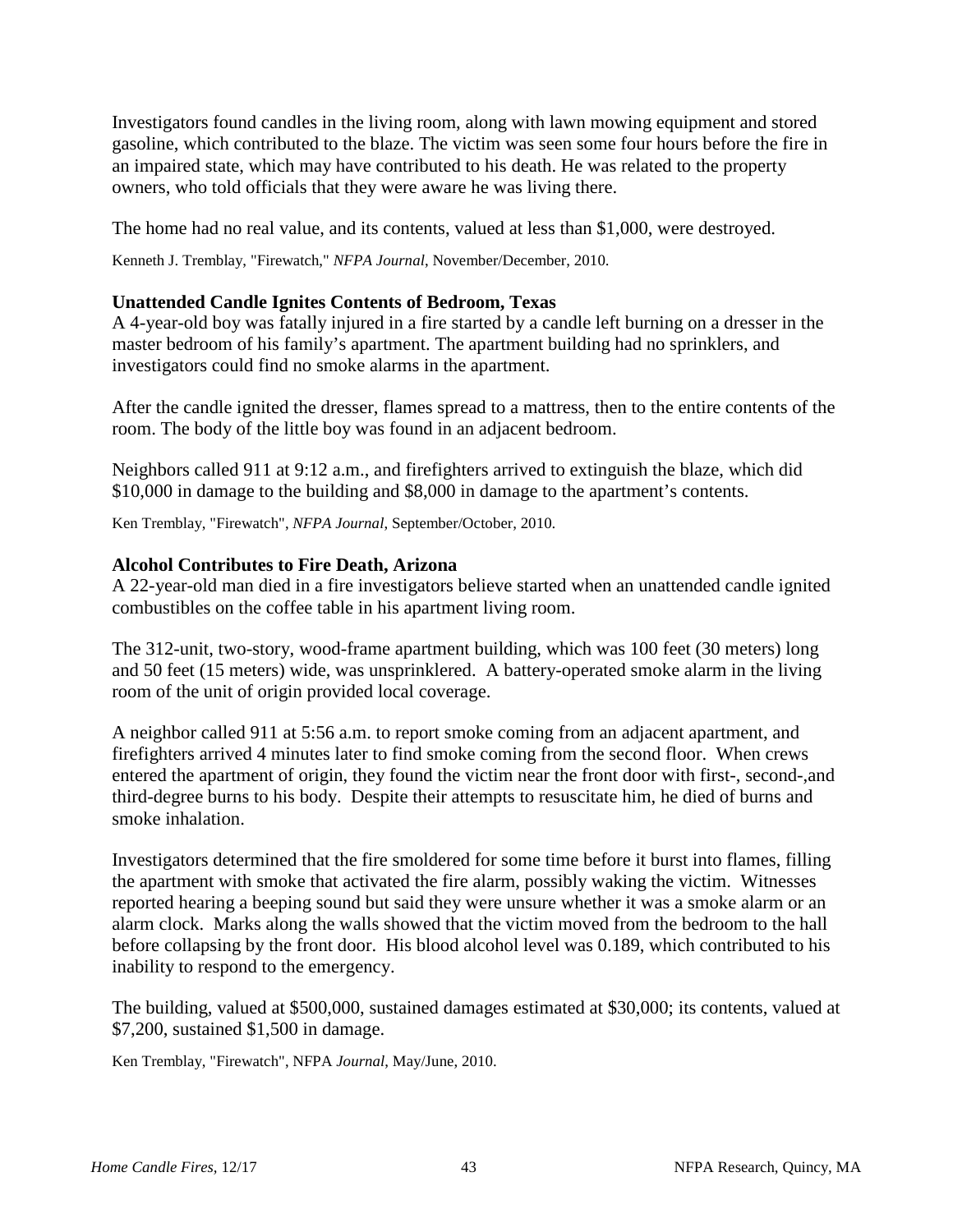# **Candle Fire Kills Man with Cognitive Disabilities, Vermont**

A man with obsessive-compulsive disorder died of smoke inhalation in a fire that began when unsecured wall sconces holding lit candles fell onto his living room couch, igniting the upholstery, bedding, and a sleeping bag.

The single-family, one-story house had five single-station smoke alarms. There were no sprinklers.

A passerby called the fire department at 10:35 a.m., and responding firefighters heard the smoke alarms sounding inside the house. Crews extinguished the fire, but not before it nearly destroyed the house and its contents, valued at \$225,000.

Investigators determined that the fire spread from the couch to other combustibles in the living room and eventually became starved of oxygen. Once a window broke, however, fresh air flowed into the room, and the rife re-ignited with intensity.

Kenneth J. Tremblay, "Firewatch", *NFPA Journal*, March/April 2010.

# **Sprinkler Controls Fire in Home, Arizona**

A sprinkler held a fire in a bedroom of a single-family home in check until firefighters arrived, preventing a significant fire loss. Investigators believe that the fire began when an unattended candle ignited furniture in the bedroom. No one was home at the time of the fire.

The one-story, wood-frame house, which covered an area of 2,000 square feet (186 square meters), was built on a concrete slab and had a tile roof. It was protected by smoke alarms, which were operating when firefighters responded to a neighbor's 911 call at 12:48 p.m.

The house, valued at \$500,000, and its contents, valued at \$50,000, sustained damages estimated at \$20,000 and \$5,000, respectively. There were no injuries.

Kenneth J. Tremblay, "Firewatch", *NFPA Journal,* January/February, 2010.

# **Multiple Death Fires Caused by Candles Used for Light**

# **Candles Used for Light Cause Fire that Killed Five, Ohio**

At 6:12 a.m. on a morning in December 2006, the fire department was notified of a fire in a two-story single-family home of unprotected wood-frame construction. This fire broke out in the first-story living room. Power to the house had been shut off prior to the fire and the occupants were using candles throughout the house for light. A candle on a coffee table burned down to the table and ignited it. The smoke and fire spread, blocking egress from the stairs. The fire department had found smoke alarms in the home on a previous inspection, but firefighters found no evidence of any at the time of the fire.

Investigators learned that a guest fell asleep in the living room, and the candle burned unattended. The guest and four occupants upstairs were killed.

Adapted from Stephen G. Badger's 2007 article, "U.S. Multiple-Death Fires for 2006*"*, *NFPA Journal*, September/October.